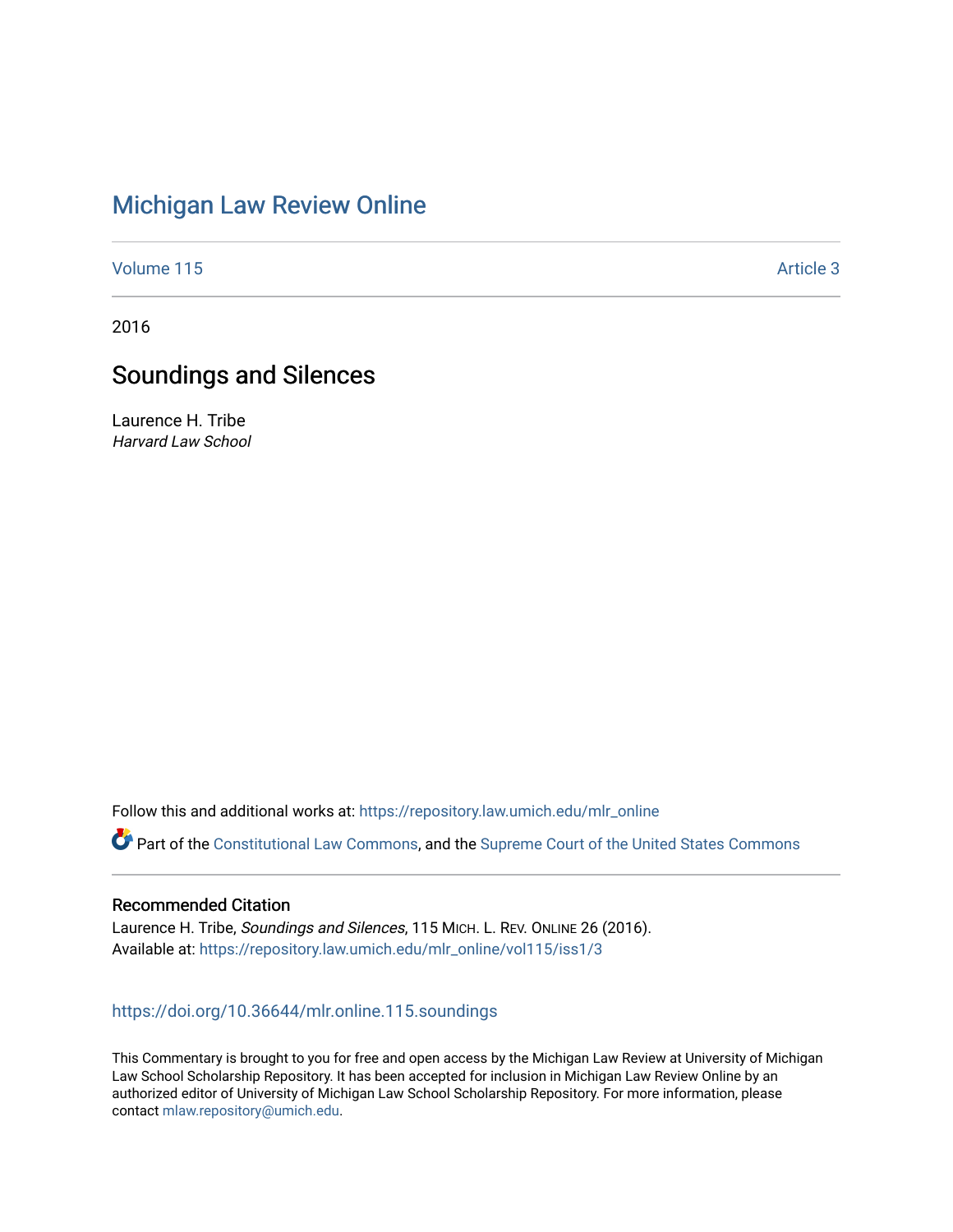# **SOUNDINGS AND SILENCES**

*Laurence H. Tribe[\\*](#page-1-0)*

# INTRODUCTION

It was 1964. I was in my second year of law school when Simon and Garfunkel released the early version of their first and maybe greatest musical masterpiece, "The Sounds of Silence," a commercial failure that temporarily broke the duo apart until the piece was remixed in 1965 and re-released in [1](#page-1-1)966.<sup>1</sup> As revised, it has had a lasting legacy as art. And it quickly became my favorite song from the 1960s. As the song's own lyrics put it,

a vision softly creeping Left its seeds while I was sleeping And the vision that was planted in my brain Still remains Within the sound of silence.<sup>[2](#page-1-2)</sup>

I still recall how those lyrics echoed in my mind during a class I was taking in the Fall of 1965 called *Advanced Constitutional Law* taught by the former Solicitor General and Watergate Special Prosecutor, Professor Archibald Cox. The professor came into the classroom carrying the slip opinion the Supreme Court had released that June in the now-famous case of *Griswold v. Connecticut*, which held that a married couple's use of contraceptives to enjoy sex without risking pregnancy could not be made a crime.[3](#page-1-3) The right of reproductive freedom, later extended to unmarried individuals<sup>[4](#page-1-4)</sup> and eventually extended from contraception to abortion,<sup>[5](#page-1-5)</sup> hadn't been mentioned in the Constitution. But the Court's majority had

<span id="page-1-0"></span> <sup>\*</sup> Carl M. Loeb University Professor and Professor of Constitutional Law, Harvard Law School. I am grateful to my colleague, Vicki Jackson, for her helpful comments on a previous draft of this essay. I would also like to thank Colin Doyle, Cary Glynn, Alexander Loomis, and Alice Wang for their outstanding editing and research assistance.

<span id="page-1-1"></span> <sup>1.</sup> Geoffrey Himes, *How "The Sound of Silence" Became a Surprise Hit*, SMITHSONIAN, (Jan. 2016), http://www.smithsonianmag.com/arts-culture/sound-silence-surprise-hit-180957672/?no-ist [https://perma.cc/LEZ3-LTF7].

<span id="page-1-5"></span><span id="page-1-4"></span><span id="page-1-3"></span><span id="page-1-2"></span> <sup>2.</sup> SIMON AND GARFUNKEL, *The Sounds of Silence*, *on* WEDNESDAY MORNING, 3 A.M. (Columbia Records 1964).

 <sup>3. 381</sup> U.S. 479 (1965).

 <sup>4.</sup> Eisenstadt v. Baird, 405 U.S. 438, 454–55 (1972).

 <sup>5.</sup> Roe v. Wade, 410 U.S. 113, 165–66 (1973).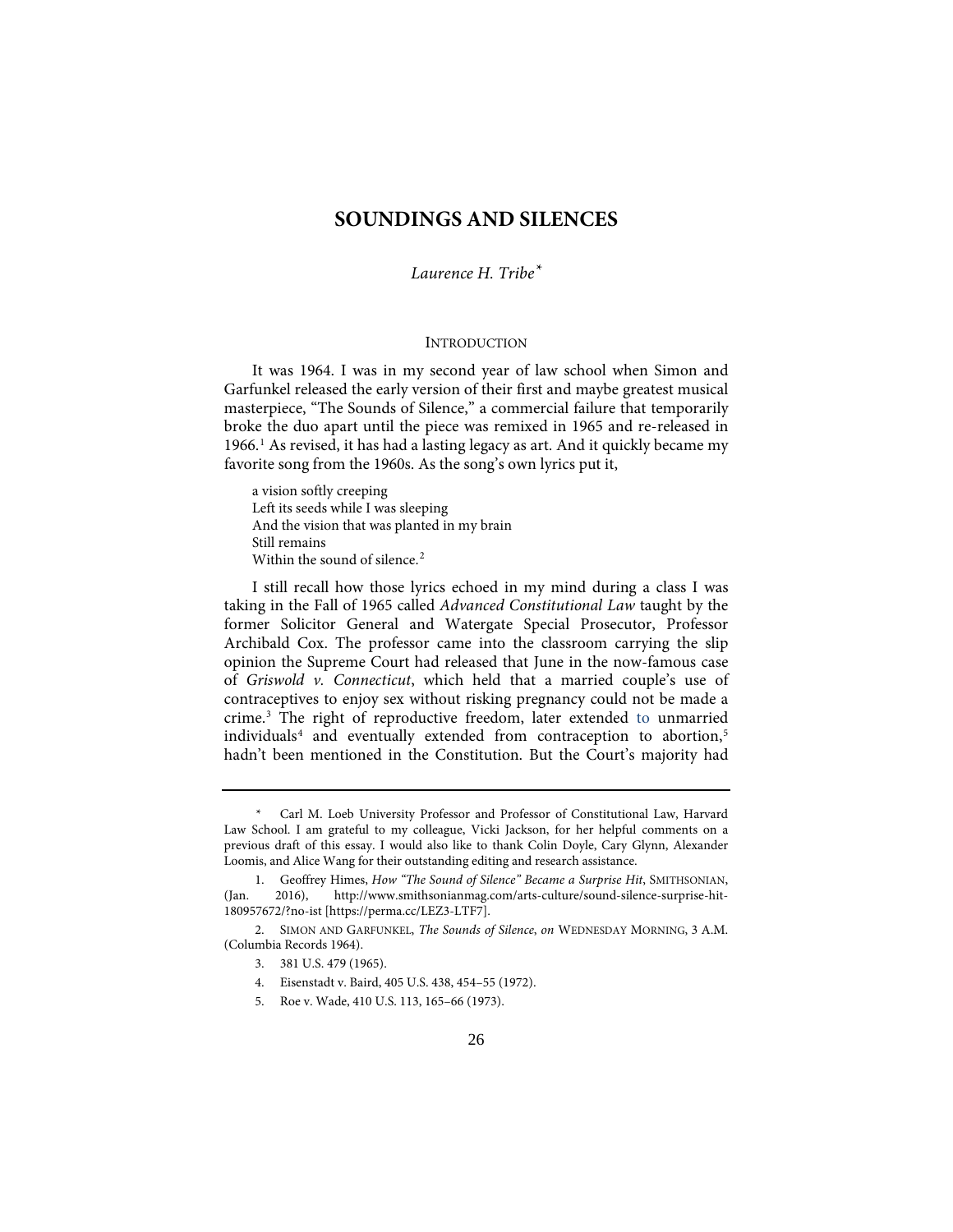concluded it was there just the same: the Constitution's silence on the subject wasn't to be construed as denying constitutional protection to "a right of privacy older than the Bill of Rights.["6](#page-2-0)

I didn't know it at the time, but that same vision would come to structure much of what I learned and have since taught about the law. During my clerkship for Justice Potter Stewart in 1967–68, for example, I was proud to have had an opportunity to play a role in the Supreme Court's holding, in a case called *Katz v. United States*, [7](#page-2-1) that electronically eavesdropping on phone conversations that someone expected would not be overheard by Big Brother constituted a "search or seizure" within the meaning of the Fourth Amendment's ban on "unreasonable searches and seizures."[8](#page-2-2) The Court's justification for this landmark holding was that, although government agents had not physically trespassed on or into any property occupied by the person on whom it was spying, the Constitution "protects people, not places,"[9](#page-2-3) and the government's electronic overhearing and recording of the defendant's conversations conflicted with his justifiable "expectation of privacy."[10](#page-2-4)

The Fourth Amendment, as Justice Hugo Black insisted in dissent, was *silent* with respect to eavesdropping, whether by private citizens or by government agents.[11](#page-2-5) And the Framers had certainly been well aware of the practice of government eavesdropping when the Bill of Rights was drafted in 1789 and ratified in 1791<sup>[12](#page-2-6)</sup> (although they of course had no idea that *electronic* eavesdropping might someday be possible). Moreover, as Justice Black emphasized, the *entire Constitution* was silent with respect to a right of "privacy."<sup>[13](#page-2-7)</sup> The majority's response, in the opinion I helped draft, was that *implicit* in the Constitution was a right to expect that certain conversations would indeed remain private, even if the government made it known that it might be listening in. To reach that conclusion, the majority necessarily

- <span id="page-2-3"></span>10. *Id.* at 361 (Harlan, J., concurring).
- <span id="page-2-6"></span><span id="page-2-5"></span><span id="page-2-4"></span>11. *See id.* at 365–66 (Black, J., dissenting).
- 12. *Id.* at 366 (Black, J., dissenting).
- <span id="page-2-7"></span>13. *Id.* at 373–74 (Black, J., dissenting).

 <sup>6.</sup> *Griswold*, 381 U.S. at 486.

 <sup>7. 389</sup> U.S. 347 (1967).

<span id="page-2-2"></span><span id="page-2-1"></span><span id="page-2-0"></span> <sup>8.</sup> *Katz*, 389 U.S. at 353, 369. Almost forty years earlier, the Court had handed down Olmstead v. United States, 277 U.S. 438 (1928), *overruled in part by Katz*, 389 U.S. at 352–53, which held that the government could violate the Fourth Amendment only by trespassing on people's property. In *Katz*, the Court was going to vote 4-4 (with Justice Marshall recusing himself) to leave standing the decision below, which had relied on *Olmstead*, but the arguments I made helped persuade Justice Stewart to adopt changed the result to a 7-1 ruling in the other direction. Stephen Reinhardt, *Tribute to Professor Laurence Tribe*, 42 TULSA L. REV. 939, 940–41 (2007).

 <sup>9.</sup> *Katz*, 389 U.S. at 351.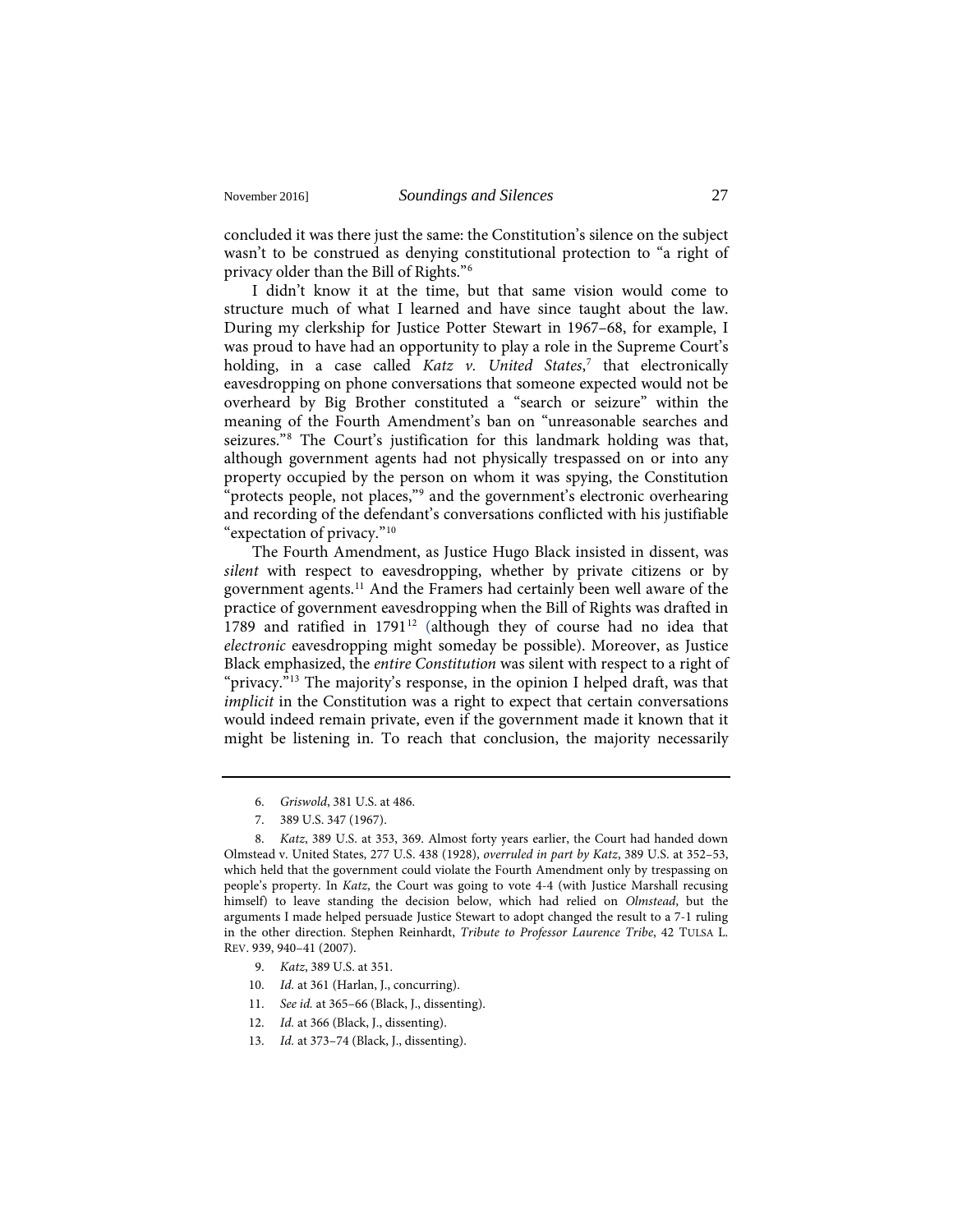looked outside the four corners of the Fourth Amendment's text to formulate what it deemed a tacit postulate of the freedom of expression, a freedom expressly protected by the First Amendment. As the Court saw it, the *system of free expression* could not survive the chilling effect that would result from requiring all phone users to assume that they might be broadcasting their words to the uninvited ears of the FBI just because they hadn't taken measures to block out the uninvited eyes of passersby.<sup>14</sup> The fact that the defendant in *Katz* made his call from inside a glass telephone booth was not dispositive of his right to informational privacy against the government.[15](#page-3-1)

It would be a stretch to attribute that treatment of the Constitution's silence with respect to informational privacy to the song Paul Simon had written a few years earlier. But that song played in my mind's eye, and I must say that Justice Stewart was a Simon and Garfunkel fan as well.

<span id="page-3-6"></span>Flash forward a dozen years or so to the first edition of the treatise I published in 1978, entitled *American Constitutional Law*. [16](#page-3-2) That book's final chapter, entitled "The Problem of State Action," grappled with one of the most perplexing aspects in the law of the U.S. Constitution: its character as a body of law addressing not ordinary private conduct but only *government conduct*. [17](#page-3-3) Because government is responsible not only for the discrete acts of public officials and agents acting on its authority but also for the body of laws and rules promulgated by government, it follows that the law of the Constitution is a kind of *meta-law*. [18](#page-3-4) Among its rules are some that address the things that government actors have an affirmative constitutional obligation to do, so that many instances of what might be regarded as *government inaction* pose troubling constitutional questions.[19](#page-3-5)

But to prevent the Constitution from becoming just another ordinary law—and to create breathing space for choices that government is either constitutionally obliged or at least free to permit or prohibit as it sees fit—the

<span id="page-3-5"></span>19. *See, e.g.*, Town of Castle Rock v. Gonzales, 545 U.S. 748, 766–68 (2005) (holding that a woman did not have a property interest under the Due Process Clause in the town's enforcement of her restraining order against her estranged husband, who later killed their three children); DeShaney v. Winnebago Cty. Dep't of Soc. Servs., 489 U.S. 189, 194–97 (1989) (holding that the Due Process Clause does not impose affirmative obligations on local officials to protect an infant from his abusive father, even after local officials receive reports of possible abuse).

<sup>14.</sup> *Id.* at 352.

<sup>15.</sup> *Id.*

<sup>16.</sup> LAURENCE H. TRIBE, AMERICAN CONSTITUTIONAL LAW (1st ed. 1978).

<sup>17.</sup> *Id.* at 1147.

<span id="page-3-4"></span><span id="page-3-3"></span><span id="page-3-2"></span><span id="page-3-1"></span><span id="page-3-0"></span><sup>18.</sup> *See* Laurence H. Tribe, Essay, *The Curvature of Constitutional Space: What Lawyers Can Learn from Modern Physics*, 103 HARV. L. REV. 1, (1989).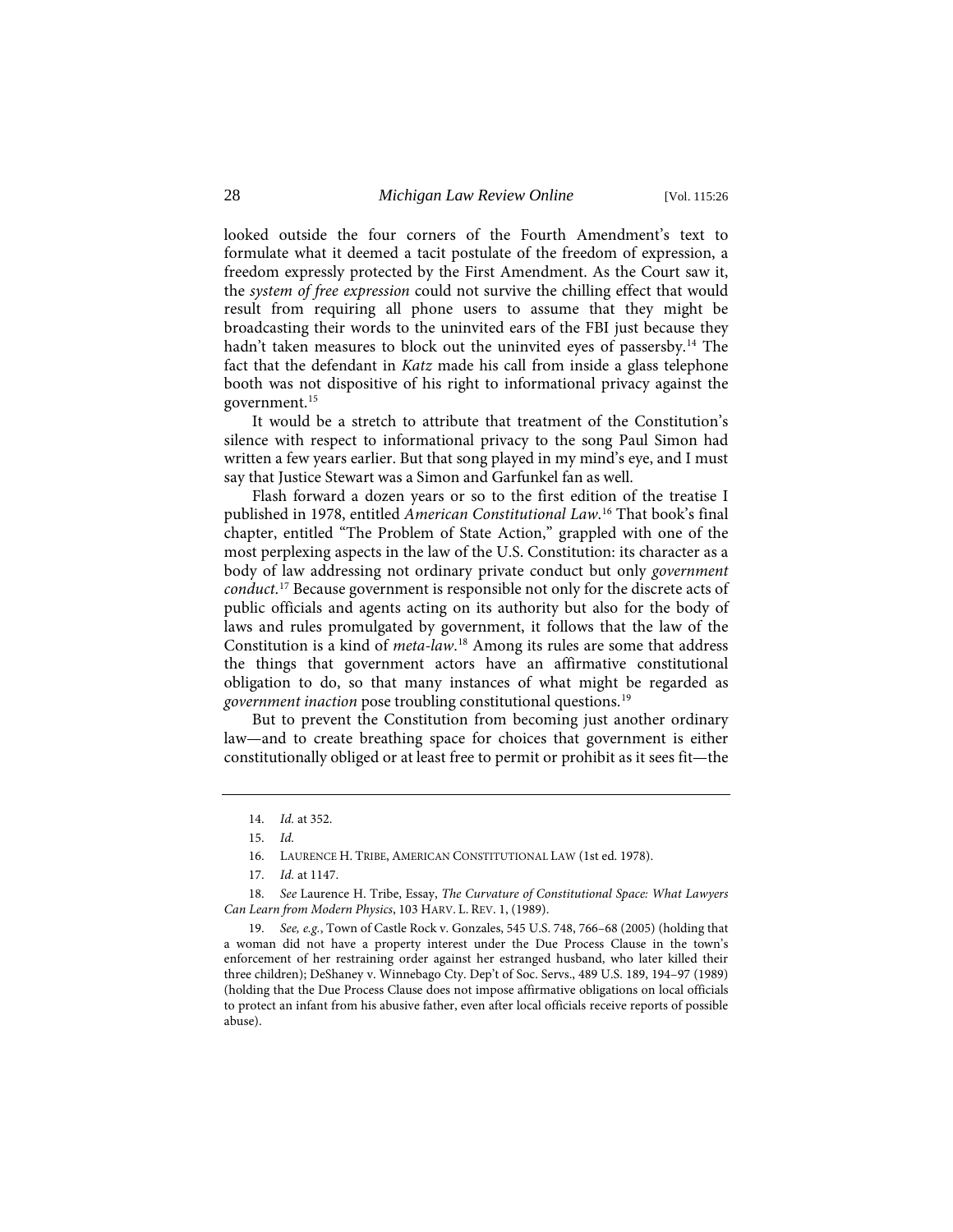Supreme Court has generally interpreted constitutional provisions as having nothing at all to say about *non*-governmental choices. That is so even if those constitutional provisions (like the Eighth Amendment's ban on "cruel and unusual punishments["20\)](#page-4-0) whose text does not expressly *say* they are limited to the acts of some level of government—in contrast with, for example, the First Amendment<sup>[21](#page-4-1)</sup> and the Fourteenth,<sup>[22](#page-4-2)</sup> which are limited by their very terms to government action. One might accordingly say that the constitutional principle limiting the Constitution's reach to "state action" is an unwritten command derived from the Constitution as a whole—a command that the Court has essentially "heard" in the sounds of constitutional silence.

So, for example, however cruel and extraordinary a parent's punishment of a supposedly misbehaving child might be, even a parent clearly guilty of child abuse in violation of state or local law could not be deemed to have violated the Eighth Amendment's prohibition against inflicting "cruel and unusual punishments"—despite the fact that the Amendment is literally silent as to whether its prohibition restricts only government actors. So too a terrorist guilty of mass murder in violation of federal law would not have deprived anyone of life "without due process of law," which the Fifth Amendment requires the Federal Government to provide before it executes someone. And that is the case even though the Fifth Amendment's text, unlike that of the Fourteenth, contains no explicit limitation on government action.[23](#page-4-3)

Of course, even though the Fourteenth Amendment by its terms prevents only *states* from depriving people of life (or liberty or property) without due process of law and bans only *state* deprivation of "the equal protection of the laws,"[24](#page-4-4) it would be entirely possible and indeed proper to hold a state government that knowingly permits the beating or killing of an individual while looking the other way responsible for indirectly depriving that person of life or liberty without "due process of law," in violation of the Fourteenth Amendment.<sup>[25](#page-4-5)</sup> And if the practice of looking the other way targets members of a racial or religious minority, then that selective

<sup>20.</sup> U.S. CONST. amend. VIII.

<sup>21.</sup> U.S. CONST. amend. I.

<sup>22.</sup> U.S. CONST. amend. XIV.

<sup>23.</sup> U.S. CONST. amend. V.

<sup>24.</sup> U.S. CONST. amend. XIV.

<span id="page-4-5"></span><span id="page-4-4"></span><span id="page-4-3"></span><span id="page-4-2"></span><span id="page-4-1"></span><span id="page-4-0"></span><sup>25.</sup> *Cf.* TRIBE, *supra* note [16,](#page-3-6) at 8–12 (discussing the dissents in DeShaney v. Winnebago Cnty. Dep't of Soc. Servs., 489 U.S. 189, 203–213 (1989)).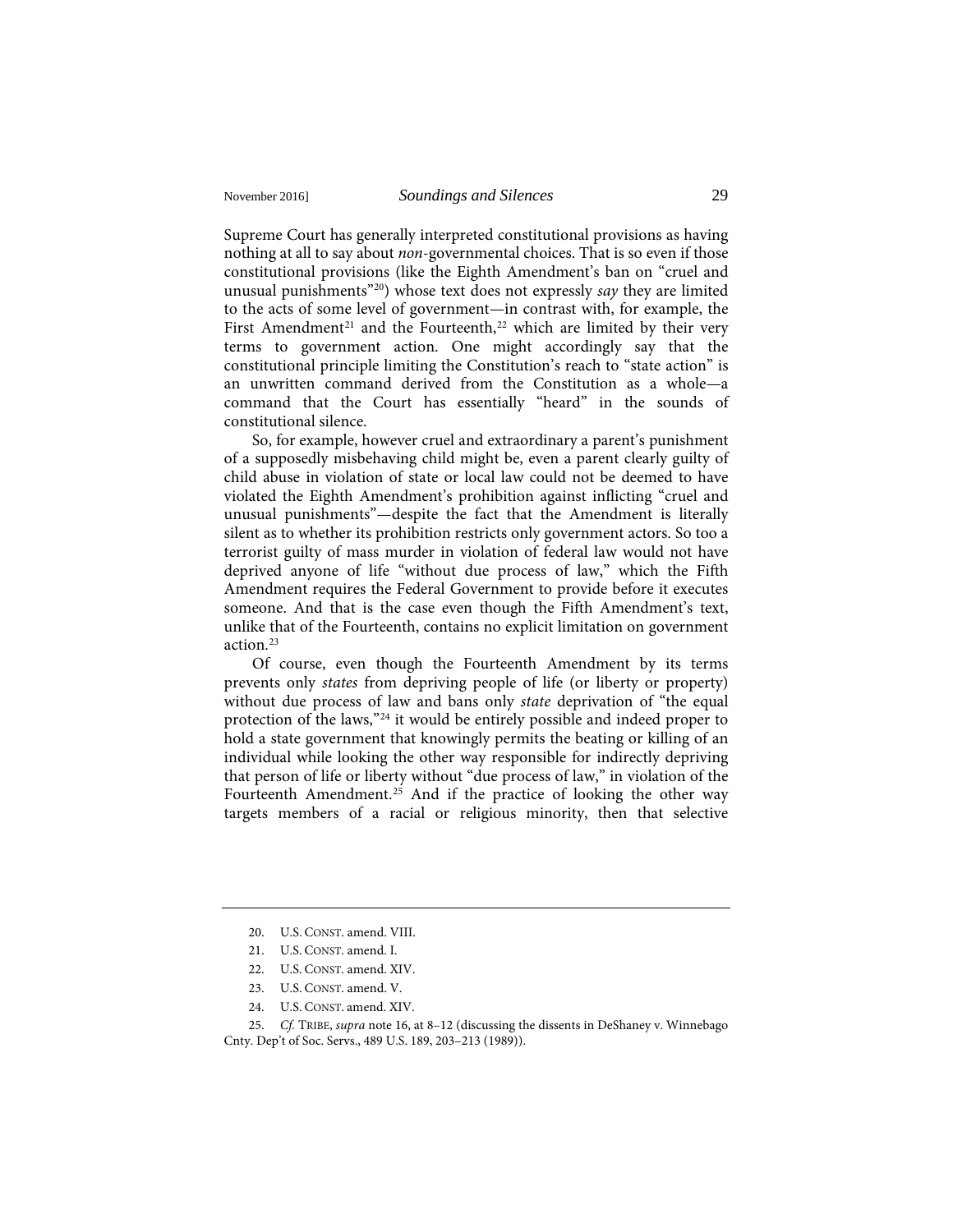"inaction" by a state could well amount to a denial of equal protection of the  $laws.<sup>26</sup>$  $laws.<sup>26</sup>$  $laws.<sup>26</sup>$ 

Developing and understanding the constitutional doctrines that determine when the requisite "state action" is present and when it is absent turns out to be particularly challenging. My treatise ended by summing up the final chapter—the one analyzing those doctrines—as a chapter about "what we do not want particular constitutional provisions to control."<sup>[27](#page-5-1)</sup> And I closed the book with the question: "[I]s it not fitting that a book about the Constitution should close by studying what the Constitution is not about?"[28](#page-5-2)

Needless to say, there are plenty of things besides private action that the Constitution is "not about." As Chief Justice John Marshall emphasized in *Marbury v. Madison*, [29](#page-5-3) decided in 1803, the Constitution is *not* about what Marshall called purely discretionary choices left to the political branches,<sup>[30](#page-5-4)</sup> like the president's choice of whom to nominate to the Court<sup>[31](#page-5-5)</sup> or Congress's choice of how best to regulate interstate or foreign commerce, or whether to facilitate commercial and fiscal activity by chartering a national bank.<sup>[32](#page-5-6)</sup>

The Constitution *is* about certain *limits* on permissible political choices. Sometimes, the Supreme Court holds that a particular constitutional limit has been exceeded—as it held in *Marbury* with respect to Congress's attempt to expand the Court's own jurisdiction beyond the limits set by Article III.<sup>[33](#page-5-7)</sup> In doing so, the Court exercises a power of "judicial review" that *Marbury* proclaimed was part, even if a silent part, of the entire constitutional plan[.34](#page-5-8)

But many of the most important Supreme Court decisions take the form of holding that a particular limit either has not been exceeded or, more fundamentally, that the asserted limit is *not* in fact part of the Constitution at all. The holding of Marshall's 1819 opinion in *McCulloch v. Maryland*, [35](#page-5-9) for instance, was that—unlike the Articles of Confederation, which had limited federal authority to the powers the Articles "expressly delegated" to the

- 30. *Marbury*, 5 U.S. (1 Cranch) at 170.
- <span id="page-5-5"></span>31. *See id.* at 167.
- <span id="page-5-6"></span>32. McCulloch v. Maryland, 17 U.S. 316, 422–23 (1819).
- <span id="page-5-7"></span>33. *Id.* at 175–76.
- <span id="page-5-8"></span>34. *See id.* at 179–80.
- <span id="page-5-9"></span>35. 17 U.S. (4 Wheat.) 316 (1819).

<span id="page-5-4"></span><span id="page-5-3"></span><span id="page-5-2"></span><span id="page-5-1"></span><span id="page-5-0"></span><sup>26.</sup> *See DeShaney*, 489 U.S. at 197 n.3 ("The State may not, of course, selectively deny its protective services to certain disfavored minorities without violating the Equal Protection Clause.") (citing Yick Wo v. Hopkins, 118 U.S. 356 (1886)).

<sup>27.</sup> TRIBE, *supra* not[e 16,](#page-3-6) at 1174.

<sup>28.</sup> *Id.*

<sup>29. 5</sup> U.S. (1 Cranch) 137 (1803).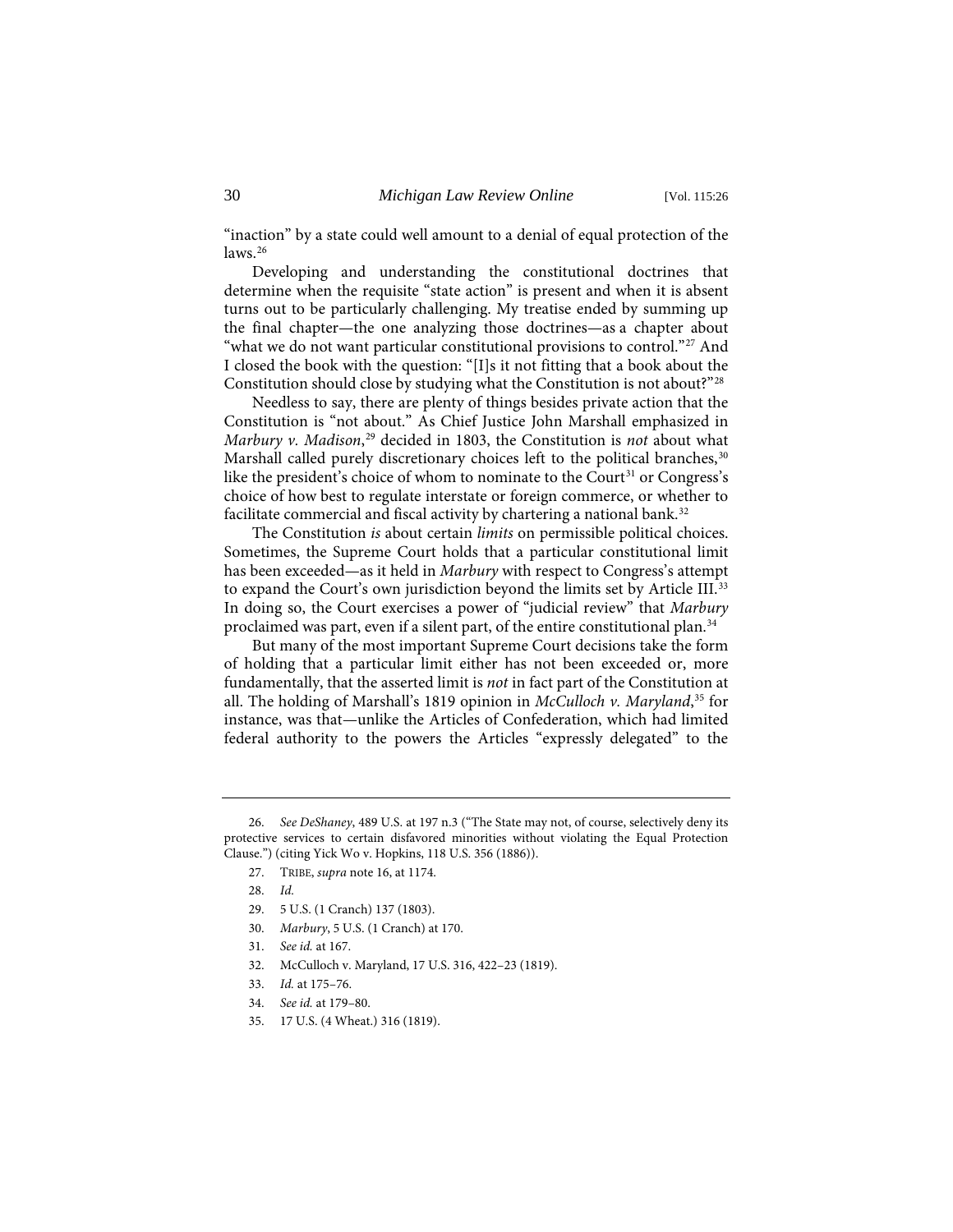national government<sup>[36](#page-6-0)</sup>—the 1787 Constitution, in deliberately *omitting* the word "expressly," entrusted to the national government certain unenumerated powers reasonably related to its delegated missions of regulating commerce and the like.<sup>[37](#page-6-1)</sup> In upholding congressional power to charter a national bank in *McCulloch*, Marshall thus heard a message in the sound of silence that he detected when comparing the Constitution with the Articles that had preceded it.

As students of American constitutional history know well, there was a period from the late 19<sup>th</sup> century until 1937 during which the Supreme Court heard a very different message, one less tolerant of centralized federal power and more protective of so-called "states' rights."[38](#page-6-2) When the Court in 1918 struck down congressional legislation banning the interstate shipment of the products of child labor, for instance, in *Hammer v. Dagenhart*, [39](#page-6-3) it went so far as to reinsert the key word "expressly" into its stingier summary of national legislative power![40](#page-6-4) 

\* \* \*

The point of this largely autobiographical introduction is to motivate the discussion that follows by setting out some concrete examples of what I mean by "constitutional silence" and how it pervades all of constitutional law.

It is a commonplace that much of what our Supreme Court does involves filling in the "great silences of the Constitution," as Justice Robert Jackson put it when striking down the protectionist dairy regulation that New York State enacted without congressional authorization in 1949 in *H.P. Hood & Sons, Inc. v. Du Mond*. [41](#page-6-5) That decision was one of many implementing what has come to be called the "dormant Commerce Clause," a set of unwritten constitutional principles limiting state commercial regulation in the face of congressional silence coupled with the Constitution's delegation to Congress of the power to regulate interstate commerce.[42](#page-6-6) Although the silence of the Constitution's text with respect to such state regulation has not been construed to forbid or abolish it altogether, it has been understood to limit it considerably. Alexander

<sup>36.</sup> ARTICLES OF CONFEDERATION of 1781, art. II.

<sup>37.</sup> *See McCulloch*, 17 U.S. (4 Wheat.) at 406.

<span id="page-6-2"></span><span id="page-6-1"></span><span id="page-6-0"></span><sup>38.</sup> *See generally* Robert L. Stern, *The Commerce Clause and the National Economy, 1933–1946*, 59 HARV. L. REV. 645 (1946).

<sup>39. 247</sup> U.S. 251 (1918) (*overruled by* United States v. Darby, 312 U.S. 100 (1941)).

<sup>40.</sup> *Hammer*, 247 U.S. at 275.

<sup>41. 336</sup> U.S. 525, 535 (1949).

<span id="page-6-6"></span><span id="page-6-5"></span><span id="page-6-4"></span><span id="page-6-3"></span><sup>42.</sup> *See* 1 LAURENCE H. TRIBE, AMERICAN CONSTITUTIONAL LAW 1029–43 (3d ed. 2000).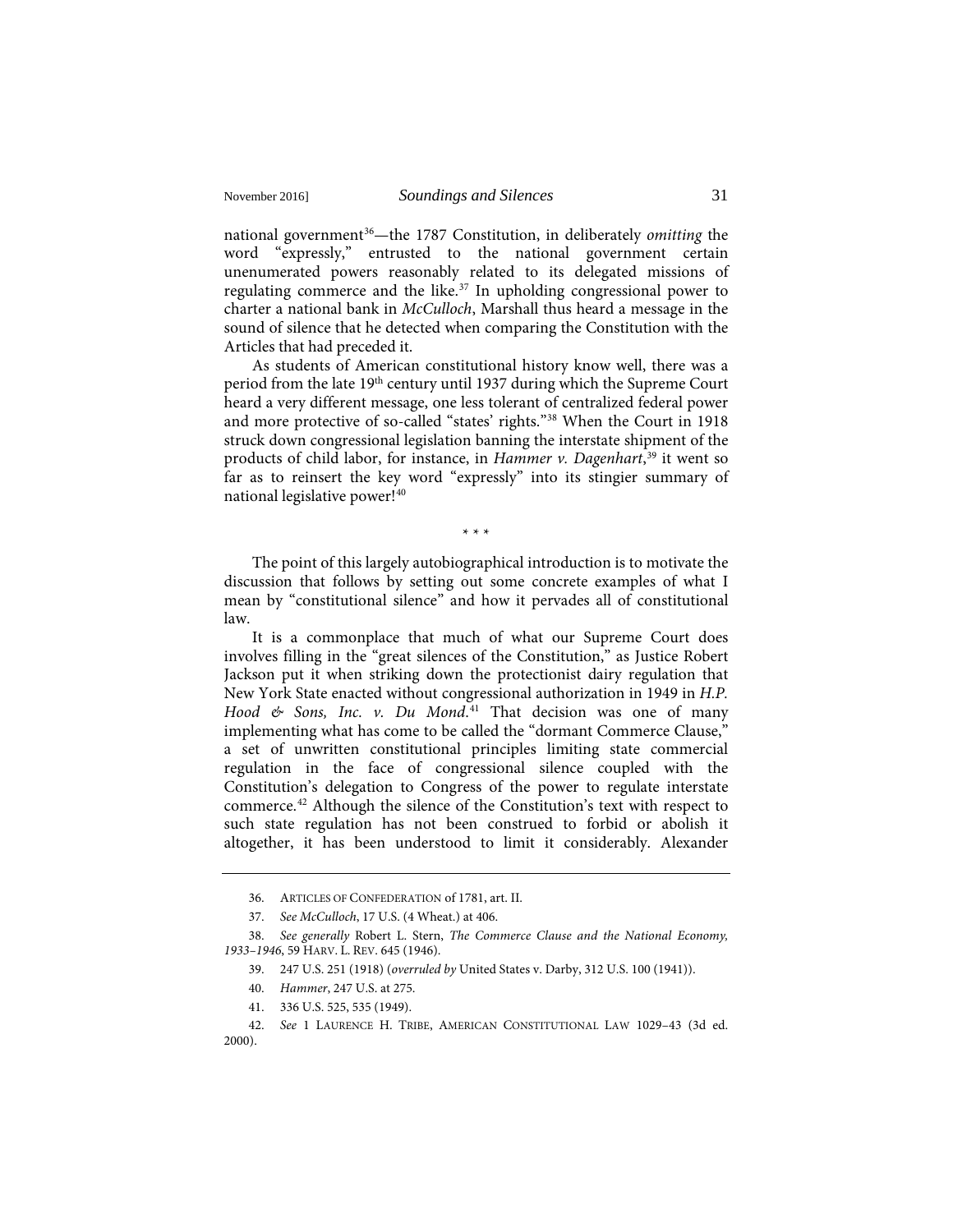Hamilton's *Federalist 83*, dedicated to the relationship between the state and federal courts in the plan of the new Constitution, spoke of such limiting silences, noting "the wide difference between *silence* and *abolition*."[43](#page-7-0)

What may be more commonplace is the proposition that constitutional silences, like silences of other kinds, aren't just occasional gaps or omissions in an otherwise-seamless design. They're everywhere and come in as many flavors and varieties as sounds. Ambiguity and multiplicity of meanings are in a sense manifestations of silence. There are as many reasons to be silent as there are to speak, and as many ways to hear meaning in the sounds of silence.

But *words* are partly silent too. In his book *Gardens: An Essay on the Human Condition*, Robert Pogue Harrison recalls the portion of *Phaedrus* in which Socrates compares the obvious silence of paintings to the subtler silence of written words.<sup>[44](#page-7-1)</sup> Socrates says "you might suppose that they understand what they are saying, but if you ask [written words] what they mean by anything they simply return the same answer over and over again."[45](#page-7-2) Every sentence, every phrase, is in part silent with respect to how a reader or listener is to go about attributing meaning to it—how narrowly or literally it is to be taken; what significance is to be attributed to what it excludes along with what it includes; how its context, both elsewhere in the same text and in preceding and comparable texts, ought to figure in what it conveys.[46](#page-7-3)

Two Supreme Court decisions, *Bush v. Gore*[47](#page-7-4) in 2000 and *Arizona State* Legislature v. Arizona Independent Redistricting Commission<sup>[48](#page-7-5)</sup> in 2015, both decided by the narrowest of margins, dramatically illustrate the enormous leeway Justices perceive in the answers they hear when they ask either somewhat general language, like "equal protection of the laws," or seemingly specific terms, like "the Legislature" of "each State," what those words, in Socrates's terms, "mean" to be communicating.

<sup>43.</sup> THE FEDERALIST NO. 83, at 441 (Alexander Hamilton) (J.R. Pole ed., 2005).

<span id="page-7-1"></span><span id="page-7-0"></span><sup>44.</sup> ROBERT POGUE HARRISON, GARDENS: AN ESSAY ON THE HUMAN CONDITION 61 (2008).

<span id="page-7-2"></span><sup>45.</sup> *Id.* (quoting PLATO, PHAEDRUS AND THE SEVENTH AND EIGHTH LETTERS 97 (Walter Hamilton trans., 1973)).

<span id="page-7-5"></span><span id="page-7-4"></span><span id="page-7-3"></span><sup>46.</sup> *See* 2 THE COLLECTED PAPERS OF CHARLES SANDERS PEIRCE 135 (Charles Hartshorne & Paul Weiss eds., 4th prtg. 1978) ("A sign, or *representamen*, is something which stands to somebody for something in some respect or capacity").

<sup>47. 531</sup> U.S. 98 (2000).

<sup>48. 135</sup> S. Ct. 2652 (2015).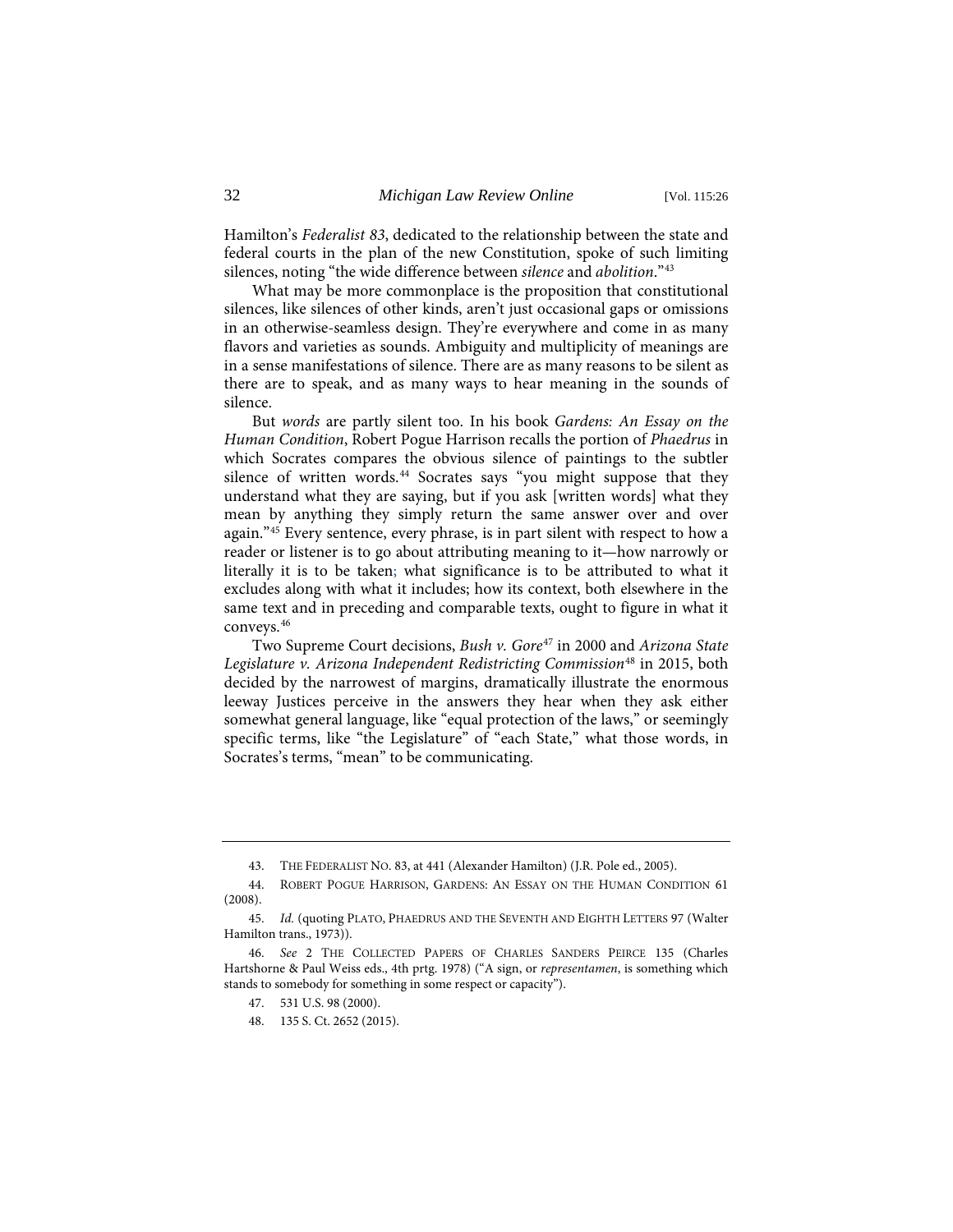## November 2016] *Soundings and Silences* 33

In *Bush*, a case in which I played the role of an advocate,<sup>[49](#page-8-0)</sup> the key concurring opinion by then–Chief Justice Rehnquist understood the word "Legislature" (as applied to Florida) to convey a single federal meaning.<sup>[50](#page-8-1)</sup> The Chief deemed this meaning independent of the Florida Supreme Court's holding that the State's Constitution must be consulted in order to decide *what the Florida Legislature must be understood to have prescribed* as the State's method for selecting presidential electors.<sup>[51](#page-8-2)</sup> The four justices dissenting on that basic point would have held, I think rightly, that it is up to each State to decide in its own constitution (subject only to federal constitutional protections for the State's residents) not only how that State's "Legislature" is to be composed but also what counts as a permissible method for that "Legislature" to "appoint ... Electors" for purposes of casting that State's votes in the Electoral College.<sup>[52](#page-8-3)</sup>

In *Arizona Legislature*, the majority opinion by Justice Ginsburg understood the word "Legislature" (as applied to Arizona) to encompass the State's entire electorate, voting in a statewide referendum.<sup>[53](#page-8-4)</sup> This interpretation led to the conclusion that Arizona had complied with the Constitution's requirement that each State's "Legislature" make legislative apportionment decisions by adopting in that State's constitution a referendum mechanism for delegating that lawmaking power to the people as a whole.[54](#page-8-5) Appealing as I found the majority's idea that a State's constitution could provide that its electorate would share lawmaking authority on equal footing with the State's Legislature—an approach that creatively addressed the problem of partisan gerrymandering by an incumbent-protecting legislative body—I found the dissenting opinions of Chief Justice Roberts,<sup>[55](#page-8-6)</sup> joined by Justices Scalia, Thomas, and Alito, and of Justice Scalia,[56](#page-8-7) joined by Justice Thomas, difficult to fault analytically.

Whatever conclusion one reaches in such cases, the important lesson I draw from them for purposes of an inquiry into silence is that we should beware of "hearing" silences where nearly all readers, setting aside how they would *like* a particular controversy to end, identify determinative text that fills up the relevant field. "The heart has its reasons," as Pascal famously said,

<span id="page-8-0"></span><sup>49.</sup> *See* Laurence H. Tribe, *eroG .v hsuB and Its Disguises: Freeing* Bush v. Gore *from Its Hall of Mirrors*, 115 HARV. L. REV. 170 (2001).

<sup>50.</sup> *Bush*, 531 U.S. at 112 (Rehnquist, C.J., concurring).

<span id="page-8-6"></span><span id="page-8-5"></span><span id="page-8-4"></span><span id="page-8-3"></span><span id="page-8-2"></span><span id="page-8-1"></span><sup>51.</sup> *Compare id.* at 115, *with* Gore v. Harris, 772 So. 2d 1243, 1254 (Fla.), *rev'd sub nom.* Bush v. Gore, 531 U.S. 98 (2000).

<sup>52.</sup> *Bush*, 531 U.S. at 123 (Stevens, J., dissenting).

<sup>53.</sup> *Ariz. Legislature*, 135 S. Ct. at 2671.

<sup>54.</sup> *Id.*

<sup>55.</sup> *Id.* at 2677–94 (Roberts, C.J., dissenting).

<span id="page-8-7"></span><sup>56.</sup> *Id.* at 2694–99 (Scalia, J., dissenting).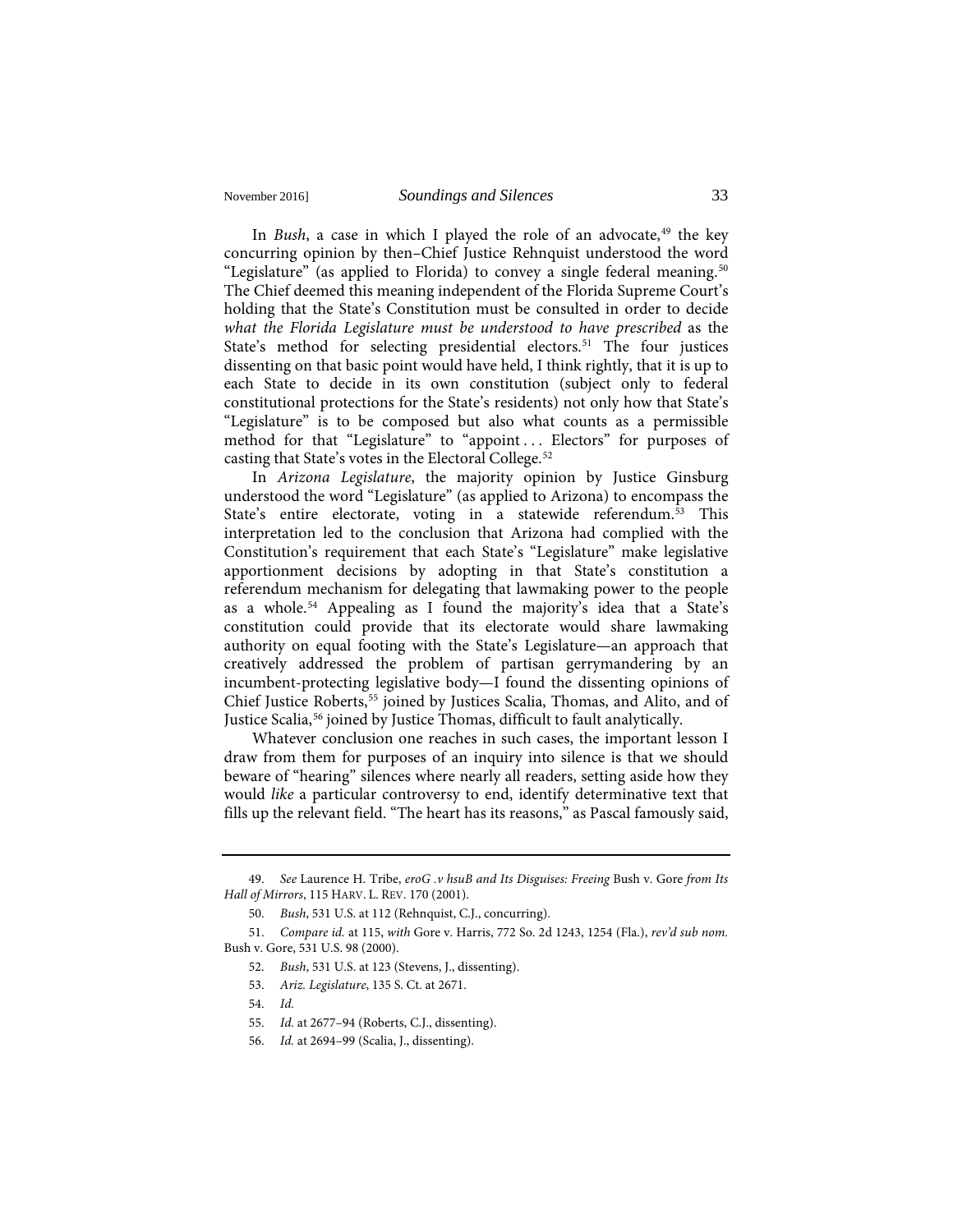"that reason does not know." Good enough. And those heartfelt reasons deserve a hearing. But when they defy reason, the meaning of living by the rule of law is that reason should prevail.

\* \* \*

My work over the years has included both studying existing constitutions, particularly that of the United States, and assisting others with the drafting of new constitutions—from the Marshall Islands to the Czech Republic to South Africa. Among the things I noticed was that those undertakings, although distinct, were related—and related most significantly in the way that formative decisions about *what to say and what not to say* in a new constitution have bearing on later decisions about *how to interpret* what a constitution says or fails to say.

My decision to pay special attention to the various roles of silence in the distinct but related projects of constitution-making and constitution-interpreting<sup>[57](#page-9-0)</sup> was underscored by an observation a law student of mine (Louis Fisher, J.D. 2016) once made about how he had been struck by the "presence of absence" in Berlin's modern urban landscape. My student was moved by the way Berlin harnessed the "power of negative space in framing the public memory of World War II, from skeletal monuments outlining former churches to negative-space sculptures of murdered Jewish families."

I was born in Shanghai to Russian Jewish refugees, many of whose closest relatives had perished in the pogroms of Russia or had been silenced in the ultimate sense at the hands of the Nazis. That made this image of absence particularly vivid and meaningful to me. As I look back at where I came from and what I've done over the course of my professional life, it strikes me that attempting to organize and give structure to the study of legal silence has been a primary purpose of much of what I have written and taught over the past half-century. In recent years, I decided to focus more systematically on that attempt in an advanced seminar I have been teaching at Harvard Law School and, to a lesser degree, in courses I have taught as a University Professor to Harvard College undergraduates. This paper is an outgrowth of that effort—an outline of how I hope to pursue it in the years that remain, and how I hope others will pursue it as well.

#### I. DOOR-CLOSING SILENCES V. DOOR-OPENING SILENCES

The introduction to this paper discussed both (1) the absence of the qualifying word "expressly" from the description of the powers "delegated"

<span id="page-9-0"></span><sup>57.</sup> *See generally* Cass R. Sunstein, *There Is Nothing That Interpretation Just Is*, 30 CONST. COMMENT. 193 (2015).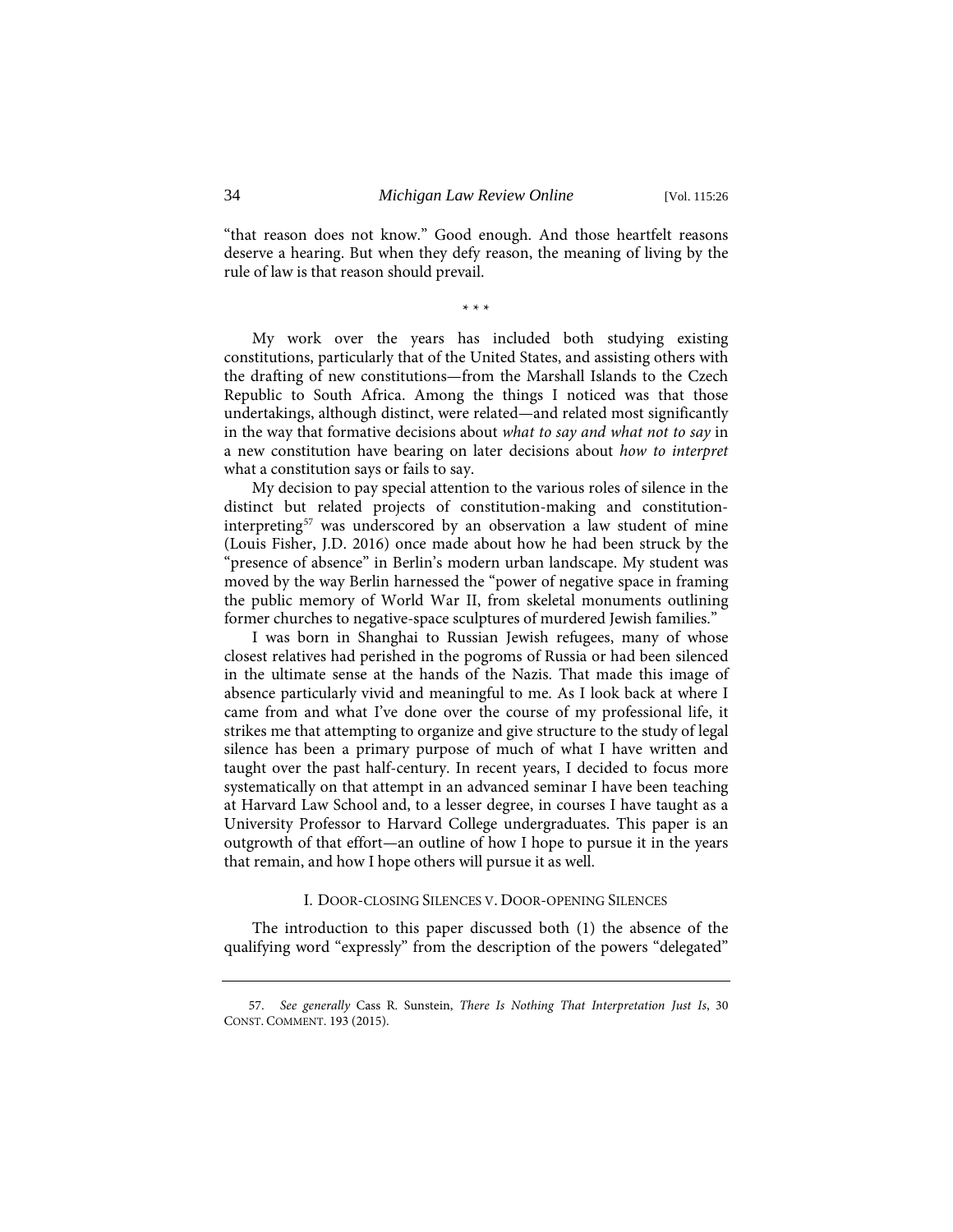to the national government in the 1787 Constitution, and (2) the absence of any reference to nontrespassory "eavesdropping," whether aided or unaided by technology, from the Fourth Amendment's ban on "unreasonable searches and seizures." Both were offered as examples of constitutional silences that have required interpretation by the Supreme Court.

The difference between those two silences is at least as important as the similarities. The Court in *McCulloch* treated the first silence as strongly suggestive of a *binding decision* in the Constitution to entrust the U.S. Government—in that case, the newly established Congress—with less tightly constrained powers vis-à-vis the States than the unsuccessful Articles of Confederation had entrusted to the Continental Congress.<sup>[58](#page-10-0)</sup>

*That* silence, understood in light of what Chief Justice Marshall argued were the purposes of the Constitution, *closed* the door to a decentralizing approach that had been deemed inadequate at the Constitution's founding. When the Court in *Hammer* later *reopened* that door by essentially *reinserting a constraining term that had been deliberately erased*, it did so without any persuasive argument that changed circumstances (or a better understanding of our founding history) justified the turnabout.<sup>[59](#page-10-1)</sup> That step simply substituted the constitutional vision of the justices who sat in 1918 for that reflected in the 1787 Constitution as ratified in 1789. The fact that this substitution, and the dramatically narrower view of national authority it represented, lasted for less than half a century and was announced more as an ipse dixit than with a plausible explanation doesn't in itself prove that the majority in 1918 was wrong. It does, however, reinforce a conclusion that that era's attempted reversal of the trajectory on which the founding generation set the nation was misguided.<sup>[60](#page-10-2)</sup>

The Court in *Katz* treated the Constitution's silence with respect to electronic eavesdropping as reflective of *no decision either way* on whether a requirement of reasonableness (and a presumption that the absence of a

<sup>58.</sup> McCulloch v. Maryland, 17 U.S. (4 Wheat.) 316, 406 (1819).

<span id="page-10-1"></span><span id="page-10-0"></span><sup>59.</sup> Hammer v. Dagenhart, 247 U.S. 251, 276 (1918) (*overruled by* United States v. Darby, 312 U.S. 100 (1941)).

<span id="page-10-2"></span><sup>60.</sup> The period from the 1890s to 1937, when the *Hammer v. Dagenhart* era came to an abrupt end with the decision in *West Coast Hotel v. Parrish*, 300 U.S. 379, 395 (1937) (upholding a state's minimum wage law), is often described as the "*Lochner* era," named after the 1905 decision in *Lochner v. New York*, 198 U.S. 45, 62 (1905) (striking down a state's maximum hours law). The complex jurisprudential currents—and the politics of judicial appointments—that led to the simultaneous turnaround in the narrow vision of both *congressional* economic power (a shift usually associated with the decision in *NLRB v. Jones & Laughlin Steel Corp.*, 301 U.S. 1, 43 (1937) (upholding key provisions of the National Labor Relations Act), and *state* economic power during that roughly half-century-long era is beyond the scope of this paper. For competing views on this period of doctrinal history, *compare* EDWARD S. CORWIN, THE COMMERCE POWER VERSUS STATES RIGHTS (1936), *with* RANDY E. BARNETT, RESTORING THE LOST CONSTITUTION (2004).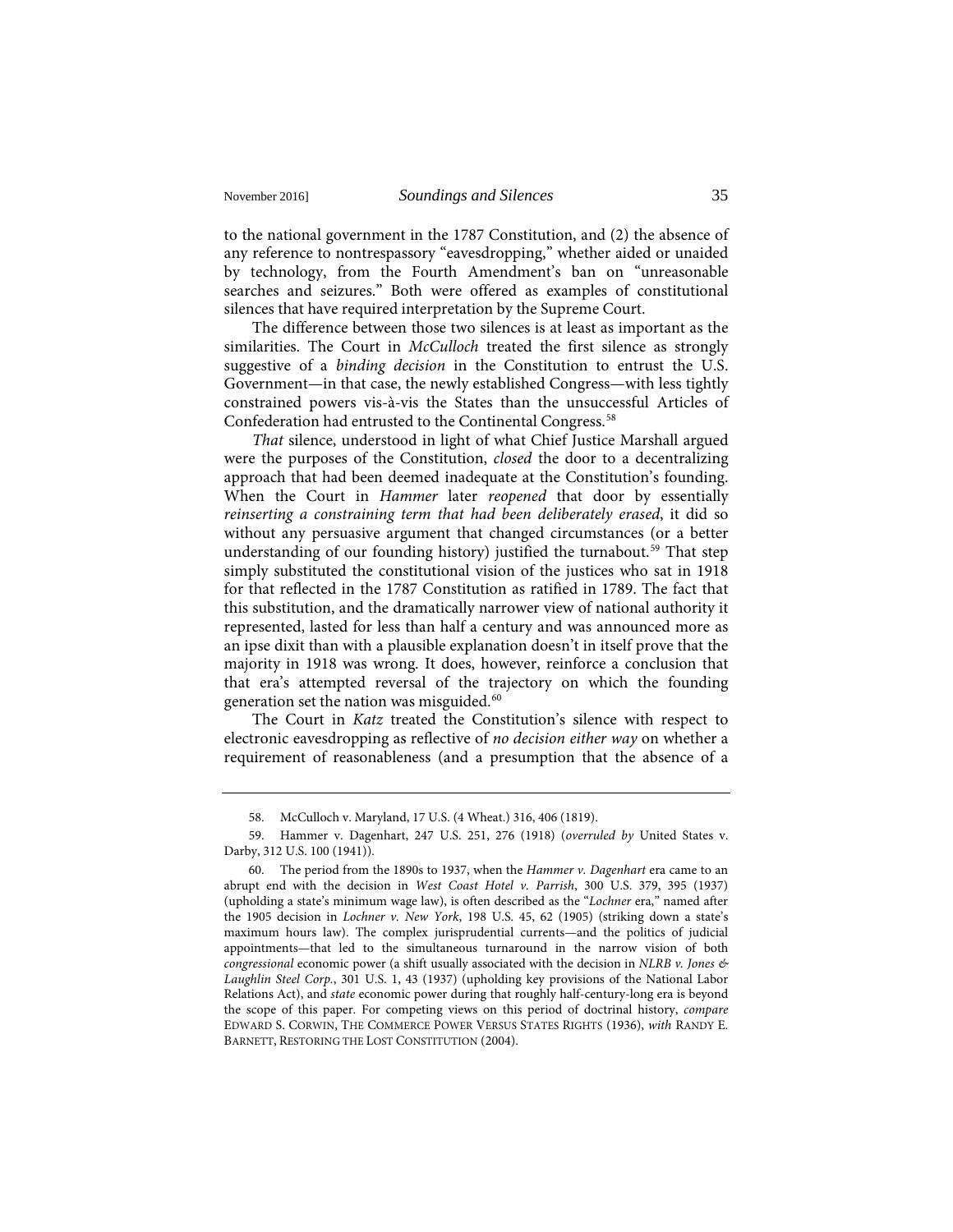warrant normally triggers a conclusion of unreasonableness) should be imposed on invisible privacy intrusions—intrusions involving no tangible entrance into a physical area occupied by the target of the government's surveillance.<sup>[61](#page-11-0)</sup> Government eavesdropping of the only kind that would have been possible in 1789–91 may well have been thought at the time of the Framing, as Justice Black's dissent insisted, to fall entirely outside the category of banned government intrusions into the "right of the people to be secure in their persons, houses, papers, and effects"—the right that the Fourth Amendment expressly protects from "unreasonable searches and seizures."<sup>62</sup> As the dissent said, citing Blackstone's famous 18<sup>th</sup> century *Commentaries*, "eavesdropping . . . was . . . 'an ancient practice which at common law was condemned as a nuisance.' "[63](#page-11-2) "In those days," Justice Black observed, "the eavesdropper listened by naked ear under the eaves of houses or their windows, or beyond their walls seeking out private discourse,"[64](#page-11-3) and enhancing the ear's listening power technologically, Black insisted, made no difference as a matter of principle: because "the Framers were aware of [physical eavesdropping]" and could easily have "used the appropriate language" to subject *all* eavesdropping to the Constitution's constraints (of having to obtain a warrant and the like), Justice Black treated the *silence* the Framers chose on the matter as decisive.<sup>[65](#page-11-4)</sup> In so doing, he overlooked the far-greater threat to freedom of undeterred "private communication"[66](#page-11-5) posed by potentially ubiquitous and undiscoverable electronic surveillance than by occasional government agents lurking under the "eaves of houses or their windows" where observant occupants might detect their presence.<sup>[67](#page-11-6)</sup> At least with respect to such forms of surveillance, treating the silence of those who made the Constitution and its amendments the law of the land as preclusive punishes all of us for the fact that the Framers were not endowed with the gift of prophecy. It is indefensible to treat all constitutional silences as though they reflected strategic choices with respect to something different in kind from what could have been anticipated. Sometimes, as the saying goes, a cigar is just a cigar.

<span id="page-11-0"></span>Justice Black was certainly smart enough to understand all that. The driving force behind his approach was not a misguided belief that his insistence on a narrow and time-bound reading of the protective words of

<sup>61.</sup> Katz v. United States, 389 U.S. 347, 353 (1967).

<span id="page-11-1"></span><sup>62.</sup> *Id.* at 365 (Black, J., dissenting) (quoting U.S. CONST. amend. IV).

<sup>63.</sup> *Id.* at 366 (quoting Berger v. New York 388 U.S. 41, 45 (1967)).

<span id="page-11-4"></span><span id="page-11-3"></span><span id="page-11-2"></span><sup>64.</sup> *Id.* (quoting *Berger*, 388 U.S. at 45).

<sup>65.</sup> *Id.*

<span id="page-11-5"></span><sup>66.</sup> *Id.* at 352.

<span id="page-11-6"></span><sup>67.</sup> *Id.* at 366 (Black, J., dissenting).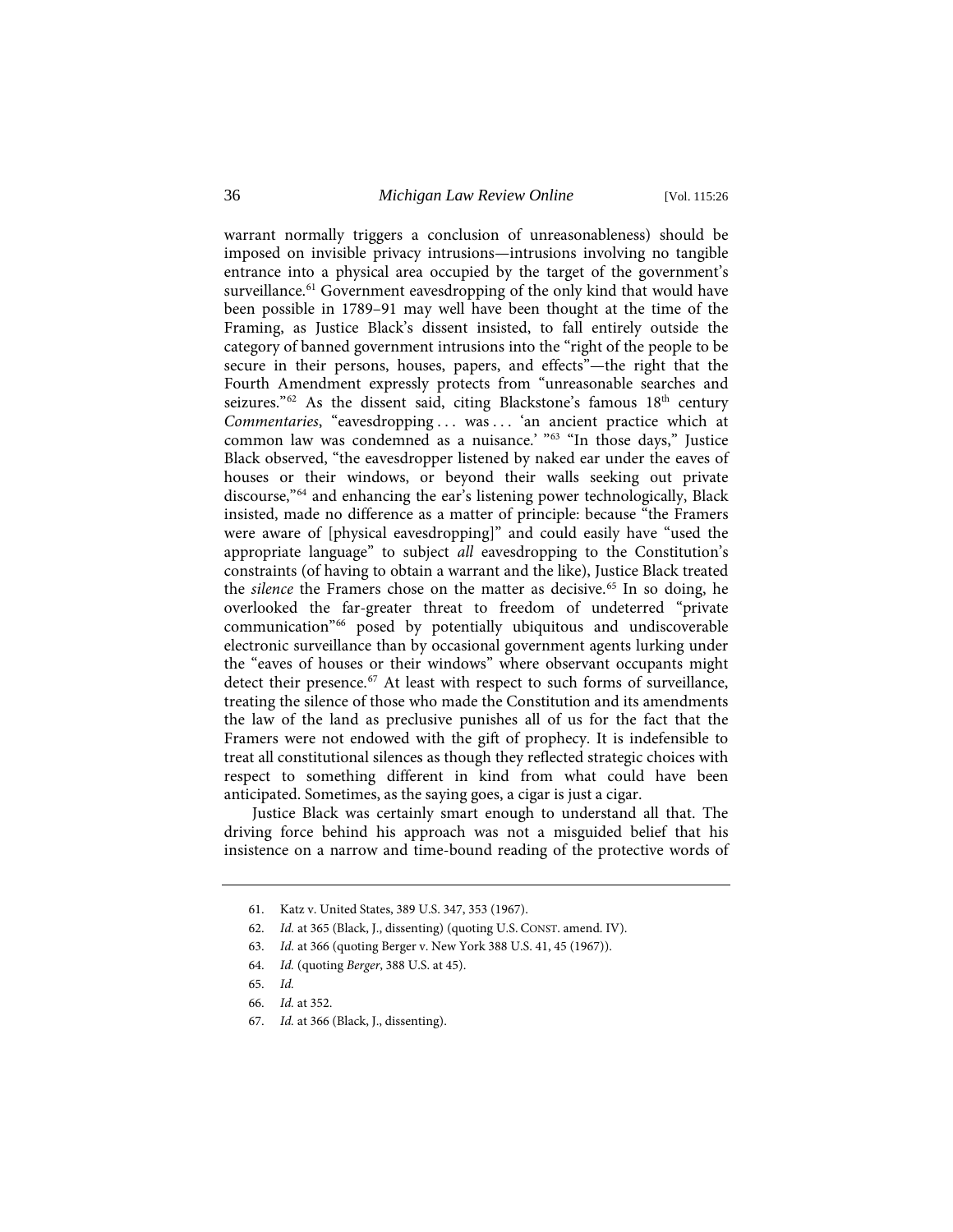the Bill of Rights would best capture the Constitution's underlying purposes notwithstanding changed scientific or social conditions. Rather, the driving force behind Black's approach was institutional in character. It was a longstanding hostility to *judicial* extrapolation from a constitutional provision's underlying purposes as translated to "keep the Constitution up to date" or "to bring it into harmony with the times."[68](#page-12-0) That view, reflective of Black's deep belief that the "history of governments proves that it is dangerous to freedom to repose such powers in courts," was a staple of his jurisprudence.<sup>[69](#page-12-1)</sup> He famously equated entrusting politically unaccountable justices with that kind of "translating" authority with making the Court "a continuously functioning constitutional convention."[70](#page-12-2)

This is not the place to engage in the ongoing "originalism" debate over whether fidelity to the Constitution requires (or even permits) an approach as literal as that of Justice Black.<sup>[71](#page-12-3)</sup> Despite the colorful rebirth of that approach in the jurisprudence of the late Justice Antonin Scalia and its persistence in the opinions of Justice Clarence Thomas, it has *not* been the approach followed by other justices in the Court's history, including any (other than Justice Thomas) who serve today.[72](#page-12-4) My purpose in this paper is not to pursue that debate by rehearsing the arguments that I and many others have made against that approach. Suffice it to say here that only an approach paying much closer attention to the *underlying purposes of constitutional structures and rights-protecting provisions* can account for the bulk of the Supreme Court's interpretive work over the last 75 years or so.<sup>[73](#page-12-5)</sup>

To account for decisions like *Katz* (and a plethora of others, including *Griswold*[74](#page-12-6)), it is necessary to avoid a door-closing approach to the

<span id="page-12-6"></span><span id="page-12-5"></span><span id="page-12-4"></span>72. LAURENCE TRIBE & JOSHUA MATZ, UNCERTAIN JUSTICE: THE ROBERTS COURT AND THE CONSTITUTION 8–13, 141, 142 (2014).

<sup>68.</sup> *Id.* at 373.

<sup>69.</sup> *Id.* at 374.

<span id="page-12-2"></span><span id="page-12-1"></span><span id="page-12-0"></span><sup>70.</sup> *Id.* at 373; *see also* HOWARD BALL, HUGO L. BLACK: COLD STEEL WARRIOR 109–12 (1996).

<span id="page-12-3"></span><sup>71.</sup> Plenty has been written on this debate already. *Compare, e.g.*, DAVID A. STRAUSS, THE LIVING CONSTITUTION (Geoffrey R. Stone ed., 2010); *and* LAURENCE H. TRIBE, THE INVISIBLE CONSTITUTION (2008); *and* H. Jefferson Powell, *The Original Understanding of Original Intent*, 98 HARV. L. REV. 885 (1985), *with, e.g.*, Frank H. Easterbrook, *Alternatives to Originalism?*, 19 HARV. J.L. & PUB. POL'Y 479 (1996); Michael W. McConnell, *Textualism and the Dead Hand of the Past*, 66 GEO. WASH. L. REV. 1127 (1998); William H. Rehnquist, *The Notion of A Living Constitution*, 54 TEX. L. REV. 693 (1976); Antonin Scalia, *Common-Law Courts in a Civil-Law System: The Role of United States Federal Courts in Interpreting the Constitution and Laws*, *in* A MATTER OF INTERPRETATION: FEDERAL COURTS AND THE LAW 3 (Amy Gutmann ed., 1997); Antonin Scalia, *Originalism: The Lesser Evil*, 57 U. CIN. L. REV. 849 (1989).

<sup>73.</sup> *See* RICHARD H. FALLON, JR., THE DYNAMIC CONSTITUTION (2d ed. 2013).

<sup>74.</sup> Griswold v. Connecticut, 381 U.S. 479 (1965).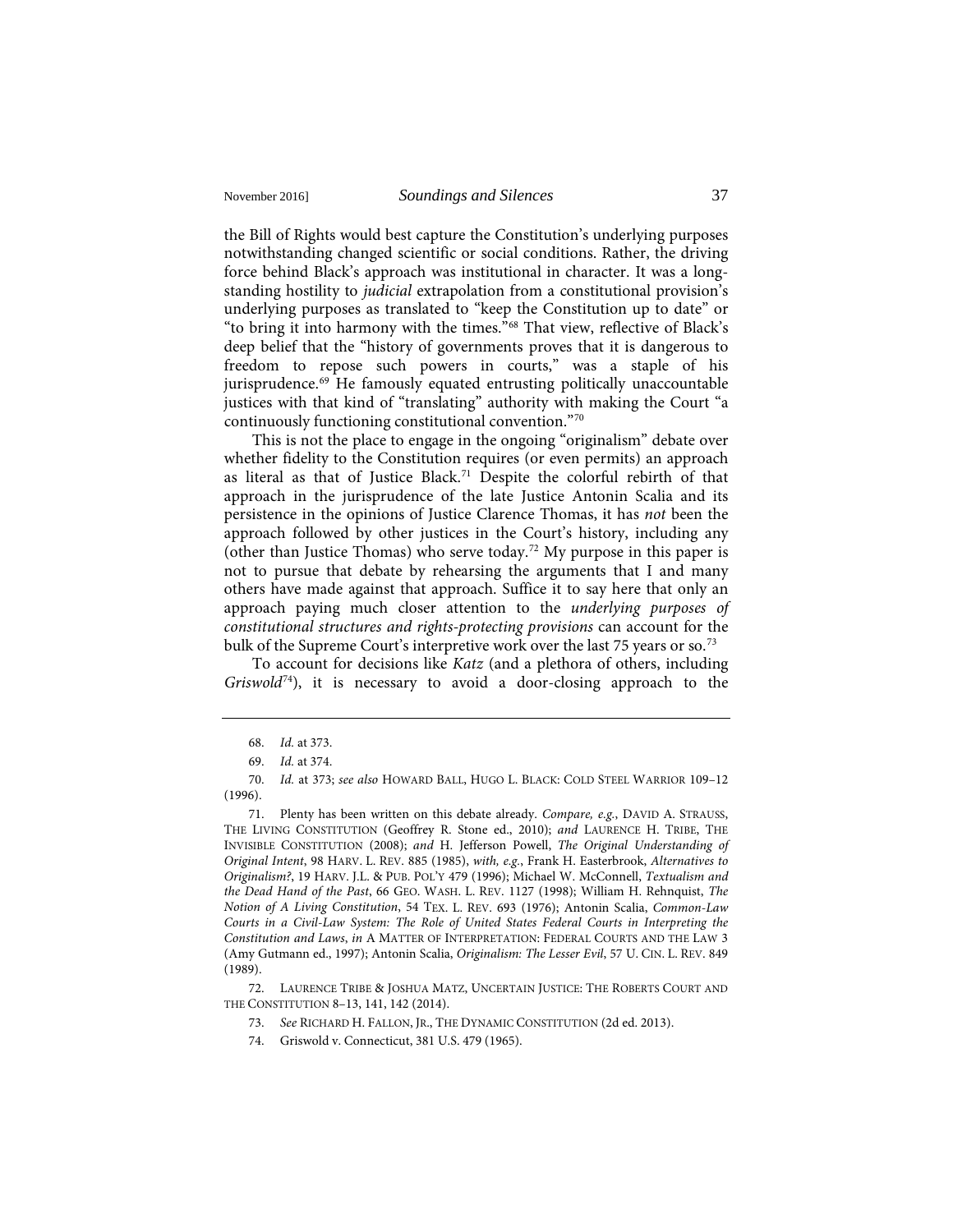Constitution's silences in the absence of the kind of analysis that Marshall employed in *McCulloch* when evaluating the Constitution's demonstrably deliberate omission of limiting language that the Articles had contained in describing national lawmaking authority. If one is determined to preserve the underlying point of a constitutional provision, it is essential to keep in mind Marshall's admonition in *McCulloch* that "it is a *constitution* we are expounding"—one designed to "endure for ages."[75](#page-13-0) An approach that would demand updating the text itself through frequent invocation of the deliberately difficult amendment process of Article V to account for changes wrought by time and technology would generate a document far more prolix and detailed than many of those to whom the Constitution is addressed could plausibly absorb or would be likely to cherish as the nation's founding document.

Among the features of the Constitution that seem to me crucial to its success over the centuries is the widespread recognition of its character not as a set of disconnected points but as a connected structure that, despite its gaps—some deliberate and others unintended—invites understanding as a coherent, if not always internally consistent, whole. So, for example, the Fourth Amendment's promises as elaborated in *Katz* are separated in space if not by time from the First Amendment's simultaneously ratified prohibition on laws "abridging the freedom of speech."[76](#page-13-1) But the Court in *Katz* recognized, without having to *cite* the First Amendment, that it had to read the Fourth Amendment broadly enough to avoid unjustifiably undermining the system of open and undeterred communication that the First Amendment was dedicated to protecting.<sup>[77](#page-13-2)</sup>

Two years after *Katz*, when the Court in *Stanley v. Georgia*[78](#page-13-3) held that government cannot criminalize someone for the mere private possession or observation of books or films whose "obscene" content stripped them of First Amendment protection in the course of commercial distribution or display, it was clear that neither the First Amendment nor the Fourth, taken alone, could explain the Court's conclusion.<sup>[79](#page-13-4)</sup> Much that occurs inside a "private" living space, from spousal or child abuse to bomb-making and even the solitary consumption of prohibited substances, may be investigated and prosecuted so long as the Fourth Amendment's procedural requirements are satisfied; and the private possession of the products of sexual exploitation of actual children, for instance, can be criminalized consistent with the First

<span id="page-13-0"></span><sup>75.</sup> McCulloch v. Maryland, 17 U.S. (4 Wheat.) 316, 407, 415 (1819).

<span id="page-13-1"></span><sup>76.</sup> U.S. CONST. amend. I.

<sup>77.</sup> *See* Katz v. United States, 389 U.S. 347, 352 (1967).

<span id="page-13-4"></span><span id="page-13-3"></span><span id="page-13-2"></span><sup>78. 394</sup> U.S. 557 (1969).

<sup>79.</sup> *See Stanley*, 394 U.S. at 564–68; *id.* at 569–72 (Stewart, J., concurring in the result).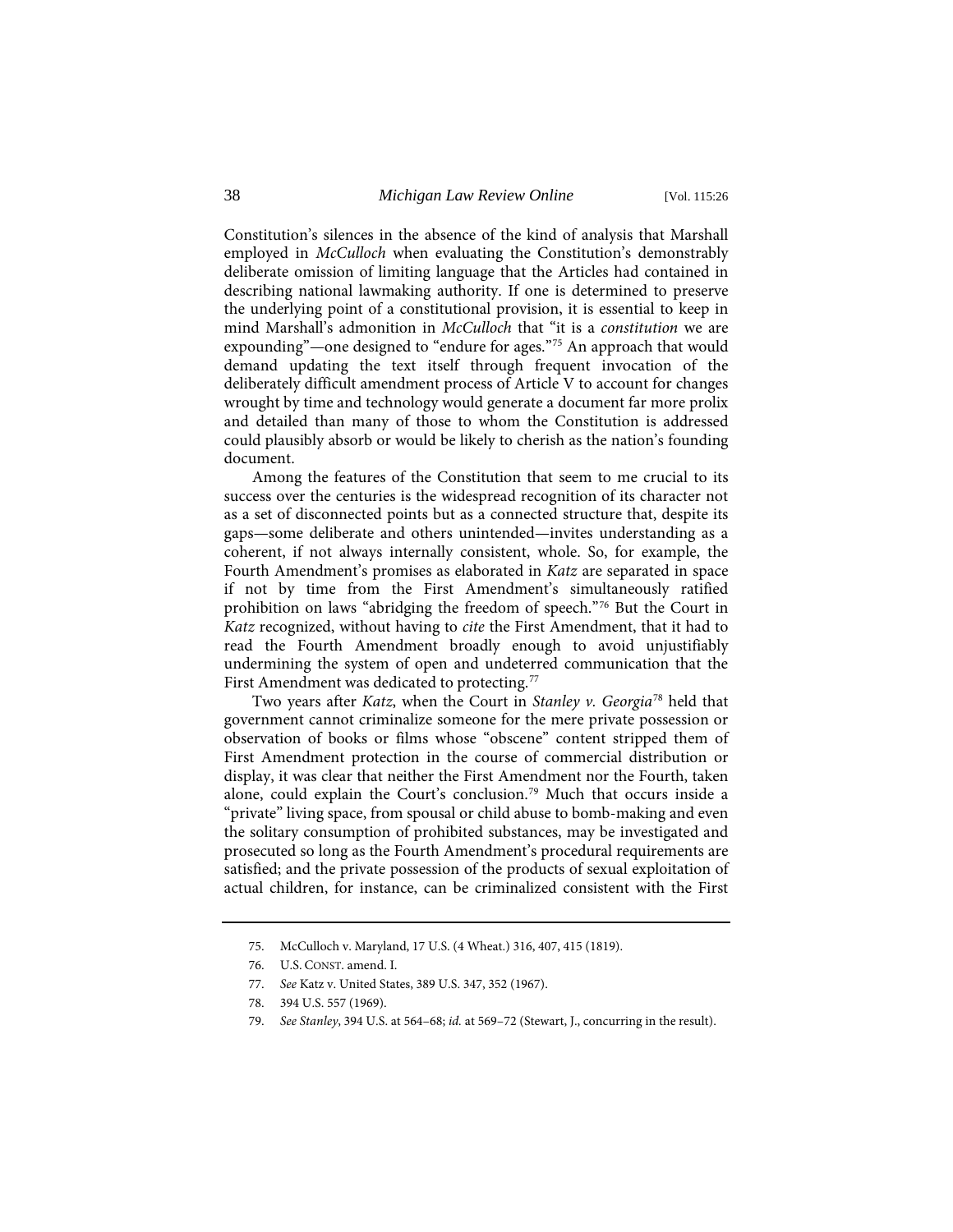Amendment—as a narrowly tailored means of drying up the market for such material.[80](#page-14-0) Government power deployed in service of that end is wholly unlike government power exercised to prevent some unwanted impact on the psyche of the private beholder. To prosecute someone simply for finding satisfaction or excitement in widely deplored visual stimuli or ideas would, the *Stanley* Court held, impinge on the "freedom of the mind," a concept that—although *nowhere mentioned* in the Constitution's text—was part of the connective tissue that linked the First Amendment's underlying purposes and postulates to those of the Fourth.<sup>[81](#page-14-1)</sup>

So too with government information-gathering that could not, by any linguistic stretch, be seen as entailing conduct within the ambit of the Fourth Amendment's restraints on "searches and seizures" even as that notion was expanded in *Katz*.

Consider, for instance, wide-ranging and deeply probing background investigations into and interrogations of individuals seeking various government benefits, like employment with NASA.[82](#page-14-2) The issue presented in such cases is *not* the legitimacy of giving a broader definition to constitutional terms reaching us from centuries earlier—as with stretching the terms "search" and "seizure" to encompass high-tech variants (for example, electronic surveillance or, as in *Kyllo v. United States* in 2001, thermal imaging enabling government to "see" through the walls of a private home<sup>83</sup>) unimaginable when the words were first used in the Constitution.<sup>[84](#page-14-4)</sup> The issue is rather the legitimacy of drawing lines to link disparate constitutional provisions like the First and Fourth Amendments, as the Court implicitly did in *Katz*, in order to treat forms of government intrusion into personal control over private information as potentially outlawed by the Constitution even though clearly beyond the reach of any particular prohibition.

<sup>80.</sup> Osborne v. Ohio, 495 U.S. 103, 108–10 (1990).

<span id="page-14-1"></span><span id="page-14-0"></span><sup>81.</sup> *See Stanley*, 394 U.S. at 560, 565–66. And yet, as recently as August 2016, the Eleventh Circuit upheld a municipal ordinance banning the sale or rental of sex toys against a Fourteenth Amendment challenge made by a woman suffering from multiple sclerosis who sought to use sex toys to "facilitate intimacy" with her husband and by an artist who used sexual devices in his artwork. Flanigan's Enterprises, Inc. of Ga. v. City of Sandy Springs, No. 14-15499, 2016 WL 4088731, at \*1–\*2 (11th Cir. Aug. 2, 2016). Although the case didn't involve prosecuting mere private possession and use—and thus the court had no occasion to compare or contrast *Stanley*—it makes little sense to limit *Stanley*'s logic to protect one's right to create and use a sex toy at home but not one's right to acquire such a toy elsewhere.

<sup>82.</sup> E.g., NASA v. Nelson, 562 U.S. 134, 140–42 (2011).

<sup>83.</sup> Kyllo v. United States, 533 U.S. 27 (2001).

<span id="page-14-4"></span><span id="page-14-3"></span><span id="page-14-2"></span><sup>84.</sup> *See id.* at 31–32; *see also* Lawrence Lessig, *Fidelity in Translation*, 71 TEX. L. REV. 1165 (1993).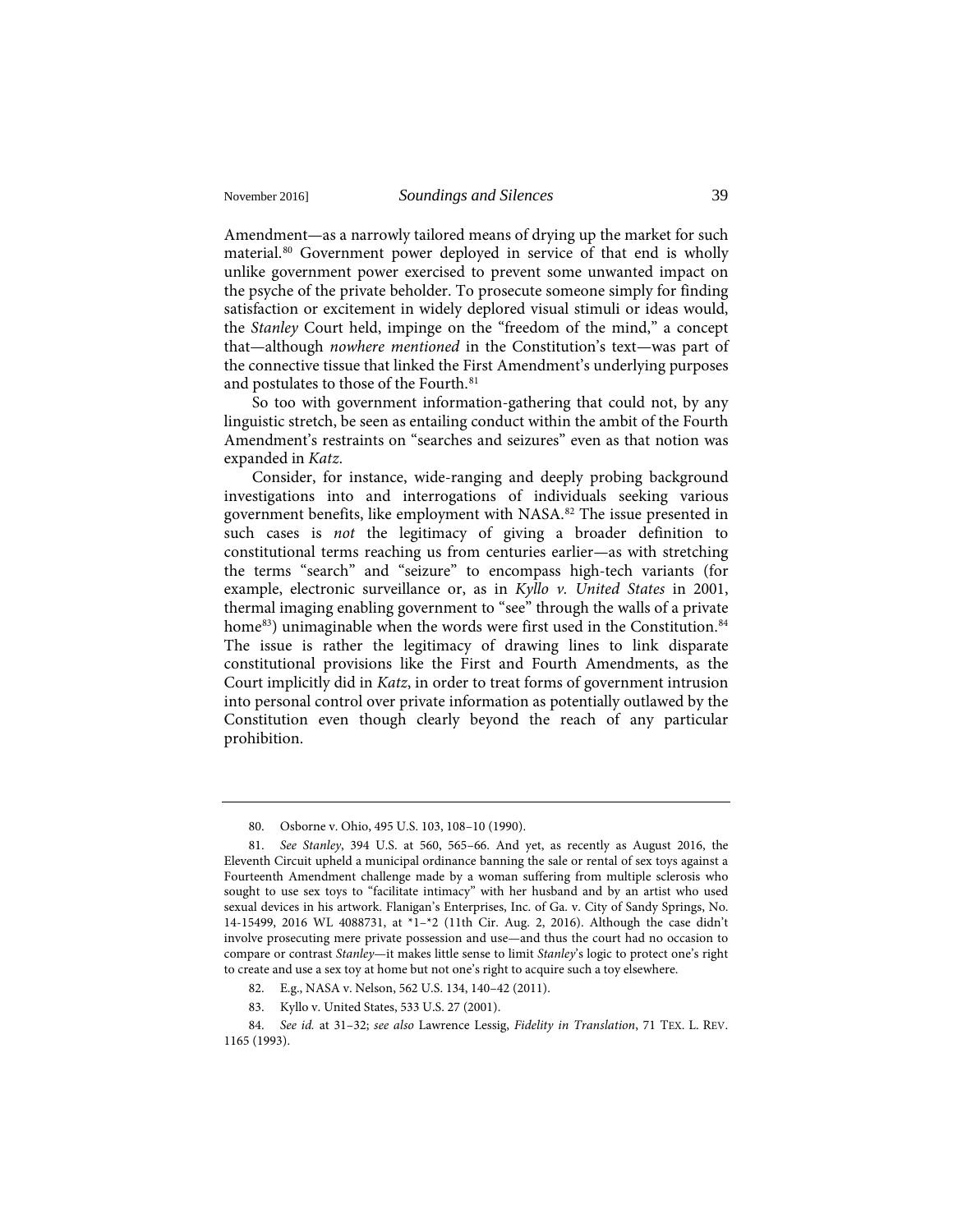Specifically, the puzzle in cases like *NASA v. Nelson*<sup>[85](#page-15-0)</sup> in 2011 is whether to treat the Constitution's verbal isolation of several distinct points (like the First and Fourth Amendments) along a broader spectrum that implicates the same general set of values (there, values of "informational privacy"<sup>[86](#page-15-1)</sup>) as though the silence between those points represents a *negation* of any constitutional right that falls outside the points isolated.<sup>[87](#page-15-2)</sup> Doing so would entail unjustifiably treating the absence of language expressly connecting the distinct constitutional provisions as a "door-closing" silence, in the parlance of this essay. The alternative would be to treat the absence of connecting language linking the provisions in question as a "door-opening" silence: an open invitation to bring within constitutional control *other* kinds of government action that impinge on the same set of overlapping values even though falling outside the points expressly isolated in the Constitution's text.

As we will see in the section of this essay dealing with *rules of construction or interpretation bearing on textual gaps or omissions*, the text is in fact *not* entirely silent on that choice of approaches. But even if it were, it's important to note that one option open to constitutional interpreters is *to remain silent about how to read the Constitution's silence on the existence of a general right to informational privacy beyond either the First Amendment or the Fourth*. That is exactly what the Supreme Court did in the *NASA* case, where the majority opinion written by Justice Alito held that the government's non-physical "probes" into the personal backgrounds of people seeking government employment to work on improving the Hubble Telescope's ability to conduct deep space probes were not too invasive to comply with whatever unwritten constitutional right of "informational privacy" might exist.<sup>[88](#page-15-3)</sup> Concurring in the result but dissenting from the majority's approach, Justice Thomas and the late Justice Scalia all but tore their hair out over the Court's insistence on leaving that question unanswered. To them, it seemed obvious that the silence of the Constitution's text on the existence of a right of informational privacy had a door-closing character, given the fact that distinctive dimensions of what such a right might be designed to protect were indeed picked out and protected by a specific constitutional provision.[89](#page-15-4)

<sup>85. 562</sup> U.S. 134 (2011).

<sup>86.</sup> *NASA*, 562 U.S. at 146

<span id="page-15-2"></span><span id="page-15-1"></span><span id="page-15-0"></span><sup>87.</sup> *See* Poe v. Ullman, 367 U.S. 497, 543 (1961) (Harlan, J., dissenting) (citations omitted) ("[L]iberty is not a series of isolated points . . . It is a rational continuum which, broadly speaking, includes a freedom from all substantial arbitrary impositions and purposeless restraints . . . .).

<sup>88.</sup> *NASA*, 562 U.S. at 159; *see also id.* at 161 (Scalia, J., concurring in the judgment).

<span id="page-15-4"></span><span id="page-15-3"></span><sup>89.</sup> *Id.* at 161–62 (Scalia, J., dissenting). But right-leaning jurists are not the only ones who fall into this trap. *See, e.g.*, *Atwater v. City of Lago Vista*, 532 U.S. 318, 336–40 (2001)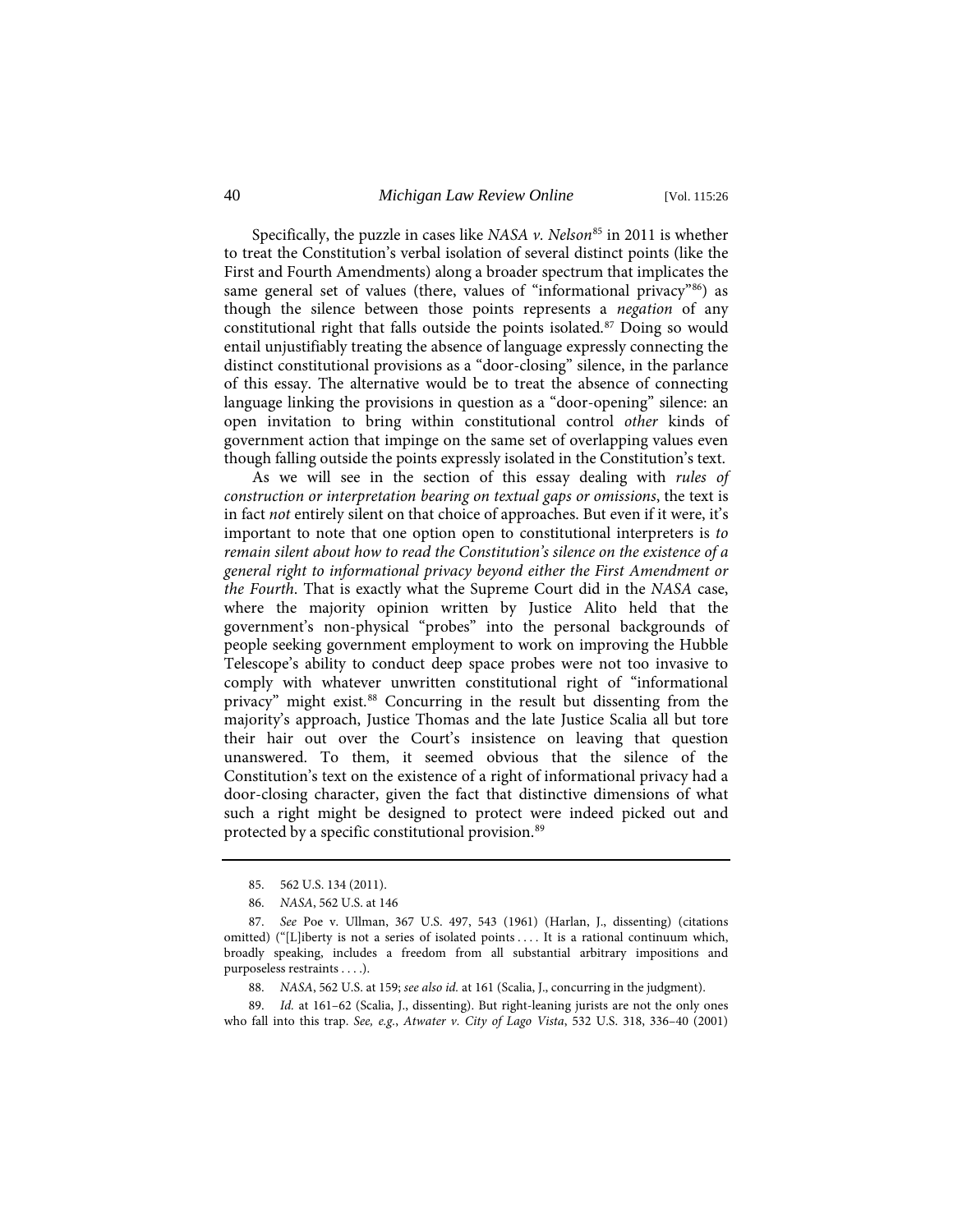## November 2016] *Soundings and Silences* 41

The place of silences in judicial opinions *about* the Constitution—a matter on which the majority and the concurring justices in *NASA* strongly disagreed—will be taken up in a later section of this essay, distinguishing silences about *what the Constitution commands, permits, or prohibits* from silences in what courts *say* about the Constitution. But first it is important to focus on the substantive issue that divided the Alito majority from the Scalia/Thomas concurrence. That is the issue of whether the existence of a broad right of informational privacy should be deemed precluded by the *juxtaposition* of the Constitution's silence about such a wide-ranging right with its *textual protection of more narrowly defined rights* that are, in a sense, subspecies of that broad right. The alternative is to regard the silence as to the existence of such a right as potentially leaving the matter open.

That the specially concurring justices in *NASA* focused solely on the Fourth Amendment as the relevant narrower right and paid no attention to the First isn't of particular significance for present purposes; what counts is their assertion that, whenever the Constitution narrowly protects a particular value from one or another species of invasion, its failure to protect that value from *other* invasions as well (and, indeed, from the broad genus of invasions of which the species isolated is but one example) should be taken to slam the door on the possibility that such other invasions might be constitutionally foreclosed.[90](#page-16-0) That canon of construction, beyond being incompatible with how the Constitution itself tells readers to treat certain kinds of gaps or silences (as we will see below), makes sense only in a constitution conceived as a set of isolated and self-contained points rather than a constitution regarded as a coherent whole. And that is certainly not the way Chief Justice Marshall conceived it in the seminal *McCulloch* case.

To return briefly to Marshall's analysis in *McCulloch*, its method which Professor Akhil Amar has aptly termed "intertextual"—proceeded in significant part by comparing the words of the Constitution with the words of the text it replaced.[91](#page-16-1) Rounding out the summary of Marshall's method, it's noteworthy that he also employed "intratextual" comparisons when considering constitutional silences and the significance they should be accorded.[92](#page-16-2) For instance, Marshall contrasted the Constitution's clause empowering Congress "To make all Laws which shall be *necessary and proper* for carrying into Execution the foregoing Powers, and all other Powers vested by this Constitution in the Government of the United

92. *See id.* at 756–57.

<span id="page-16-2"></span><span id="page-16-1"></span><span id="page-16-0"></span><sup>(</sup>opinion for the Court by Souter, J.) (rejecting the view that the Due Process Clause "forbade peace officers to arrest without a warrant for misdemeanors" on the ground that founders were not concerned enough about the practice to prohibit it in the most relevant specific provision, the Fourth Amendment).

<sup>90.</sup> *See NASA*, 562 U.S. at 161.

<sup>91.</sup> Akhil Reed Amar, *Intratextualism*, 112 HARV. L. REV. 747, 799–800 (1999).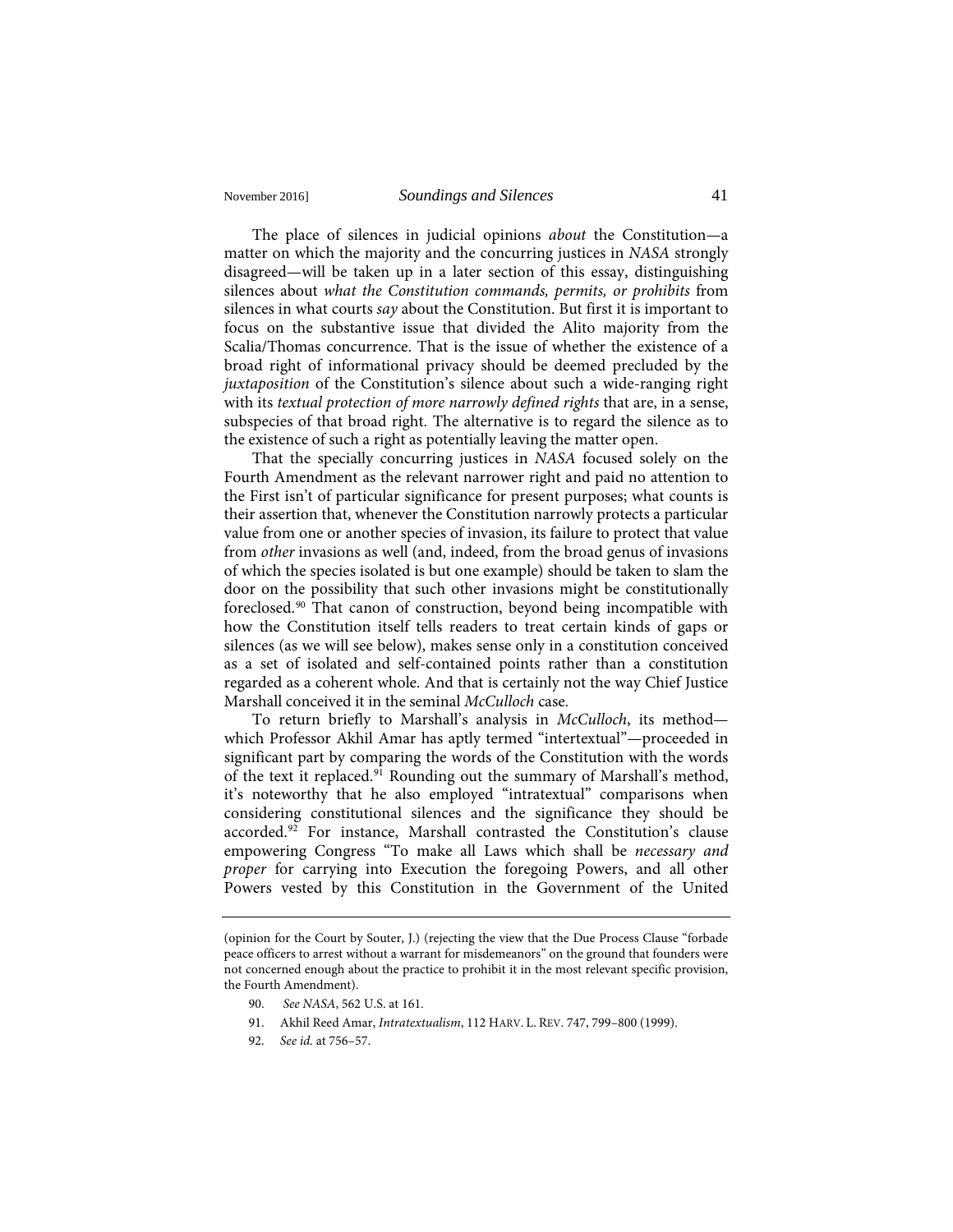States"[93](#page-17-0) with the Constitution's ban on state actions that, without congressional consent, "lay any Imposts or Duties on Imports or Exports, except what may be *absolutely necessary* for executing [the state's] inspection Laws."[94](#page-17-1) The Constitution's silence with respect to the *degree* of "necessity" required to comply with the Necessary and Proper Clause rightly reinforced Marshall's conclusion that this silence underscored the degree of deference courts owed to Congress in its judgment of just *how essential* a measure was for "carrying into execution" various delegated powers.<sup>[95](#page-17-2)</sup>

Nor are textual comparisons, whether "inter" *or* "intra," the only relevant ways of distinguishing deliberate (and thus presumptively doorclosing) silences or omissions from unintended (and thus presumptively door-opening) silences or omissions. Consider, to address a truly fundamental example, the topic of *secession from the Union*. Unlike the Articles of Confederation, which expressly said that the States ratifying the Articles in 1781 had entered into a "perpetual Union,"[96](#page-17-3) the Constitution ratified in 1791 said nothing at all about the possibility of dissolving the "more perfect Union" described in the Preamble.<sup>97</sup>

We all know how tensions over *slavery* among the 13 states that entered into the new Union required referring to that "peculiar institution" only euphemistically—with code words like "*such Persons* as any of the States now existing shall think proper to admit,"[98](#page-17-5) and "all *other Persons*" (as contrasted with "*free Persons*") in the infamous three-fifths clause,<sup>[99](#page-17-6)</sup> as well as in Article V's explicit carve-out for any constitutional amendments that might end the slave trade (again identified only obliquely and without ever mentioning the dreaded word) before 1808.[100](#page-17-7)

Less often foregrounded was the way tensions at the Founding over possible secession by any State that wished to exit evidently required no mention of the Union's indissolubility, which the Court in its 1869 decision in *Texas v. White* treated as so self-evidently axiomatic as to go without saying.[101](#page-17-8) In my 2008 book, *The Invisible Constitution*, I treated that anti-secession axiom as now firmly a part of our "unwritten Constitution."<sup>[102](#page-17-9)</sup> But

<span id="page-17-0"></span><sup>93.</sup> U.S. CONST. art. I, § 8 (emphasis added).

<span id="page-17-1"></span><sup>94.</sup> *Id.* art. I, § 10 (emphasis added).

<span id="page-17-2"></span><sup>95.</sup> *See* McCulloch v. Maryland, 17 U.S. (4 Wheat.) 316, 387–88 (1819).

<sup>96.</sup> ARTICLES OF CONFEDERATION of 1781, pmbl.

<span id="page-17-4"></span><span id="page-17-3"></span><sup>97.</sup> U.S. CONST. pmbl.

<sup>98.</sup> *Id.* art. I., § 9 (emphasis added).

<sup>99.</sup> *Id.* art. I., § 2 (emphasis added).

<span id="page-17-6"></span><span id="page-17-5"></span><sup>100.</sup> *Id.* art. V.

<span id="page-17-8"></span><span id="page-17-7"></span><sup>101.</sup> *See* Texas v. White, 74 U.S. (7 Wall.) 700, 700 (1868).

<span id="page-17-9"></span><sup>102.</sup> LAURENCE H. TRIBE, THE INVISIBLE CONSTITUTION 28–29 (2008).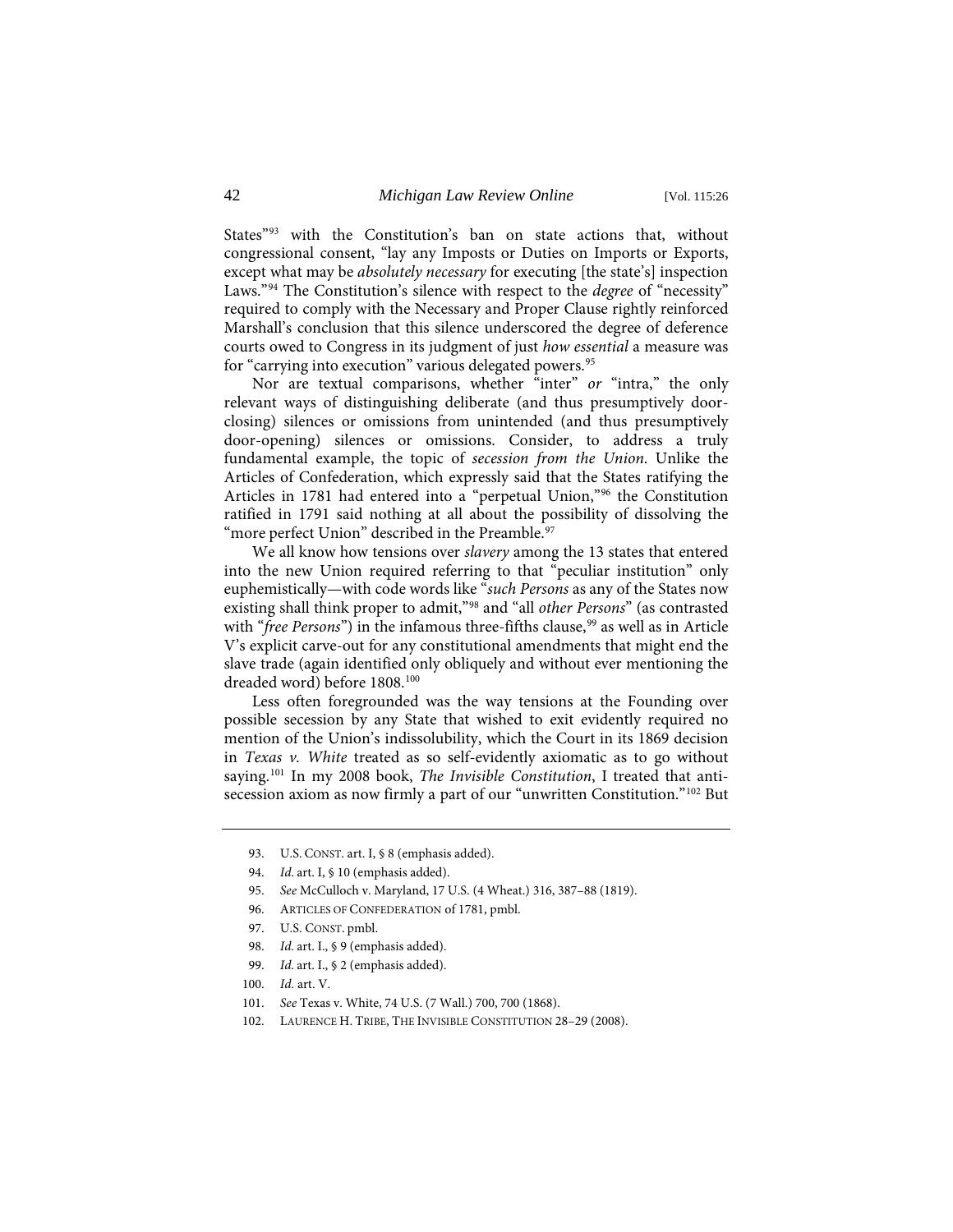whether one agrees or disagrees, any such axiom is certainly not written in ink on parchment. Rather, it was inscribed in blood on the killing fields of the Civil War when the Union prevailed over the Confederacy—before the axiom had been given the Court's doctrinal blessing in the *Texas* case.

The same issue arises on the international stage in the modern era. I think back to working in Prague in the early 1990s with Pierre Trudeau, who had served several years earlier (1968–1979 and 1980–1984) as Canada's prime minister. We were part of a group assisting Vaclav Havel in drafting a new constitution for Czechoslovakia after it broke in late 1989 from the USSR (in the so-called "Velvet Revolution") but before it eventually split into two nations in 1993, Slovakia and the Czech Republic. One especially difficult issue was whether to include a provision expressly addressing the possible secession of what later became Slovakia. Trudeau had grappled with similar questions with respect to Quebec long before Canada's highest court, in *Reference Re Secession of Quebec*, held unilateral secession by Quebec to be unlawful.[103](#page-18-0) Trudeau recognized that remaining silent in the Czech/Slovak situation about the secession issue might not hold off the centrifugal forces pulling Czechoslovakia apart, but he nonetheless advised, I think wisely, that those forces not be encouraged by providing a clear path to national dissolution in the newly independent country's written constitution.

In other historic circumstances, such as the formation of the EU in the Maastricht Treaty of 1992<sup>[104](#page-18-1)</sup> as amended by the Lisbon Treaty of 2009, which included Article 50, regularizing the secession process that Great Britain voted to initiate when "leave" prevailed over "stay" in Brexit, the formation and widely accepted legitimacy of a founding document for a nation or for a confederation of nations might preclude leaving such matters unspoken.<sup>[105](#page-18-2)</sup> In such instances, the matter of unilateral exit might have to be squarely addressed in advance despite the prospect that doing so might make the entire effort fall apart prior to its launch, or might make future exit, and the early collapse of the constitutional project, more likely. The pros and cons of addressing the secession issue at the outset in any particular setting, as my Harvard colleague Vicki Jackson has carefully shown, are complex and contextually dependent.[106](#page-18-3)

Deeply related both to slavery and to national unity is the Constitution's all but complete silence on the profoundly significant topic of *race*, a subject

<sup>103.</sup> Reference Re Secession of Quebec, [1998] 2 S.C.R. 217, para. 104 (Can.).

<sup>104.</sup> Treaty on European Union, Feb. 7, 1992, 1992 O.J. (C 224) 1, 1 C.M.L.R. 719.

<span id="page-18-2"></span><span id="page-18-1"></span><span id="page-18-0"></span><sup>105.</sup> Treaty of Lisbon Amending the Treaty on European Union and the Treaty Establishing the European Community, art. 50, Dec. 17, 2007, 2007 O.J. (C 306) 1.

<span id="page-18-3"></span><sup>106.</sup> Vicki C. Jackson, *Comparative Constitutional Federalism and Transnational Judicial Discourse*, 2 INT'L J. CONST. L. 91, 121–23 (2004); *see also* Vicki C. Jackson, *Secession, Transnational Precedents, and Constitutional Silences*, *in* NULLIFICATION AND SECESSION IN MODERN CONSTITUTIONAL THOUGHT 314–42 (Sanford Levinson ed., 2016).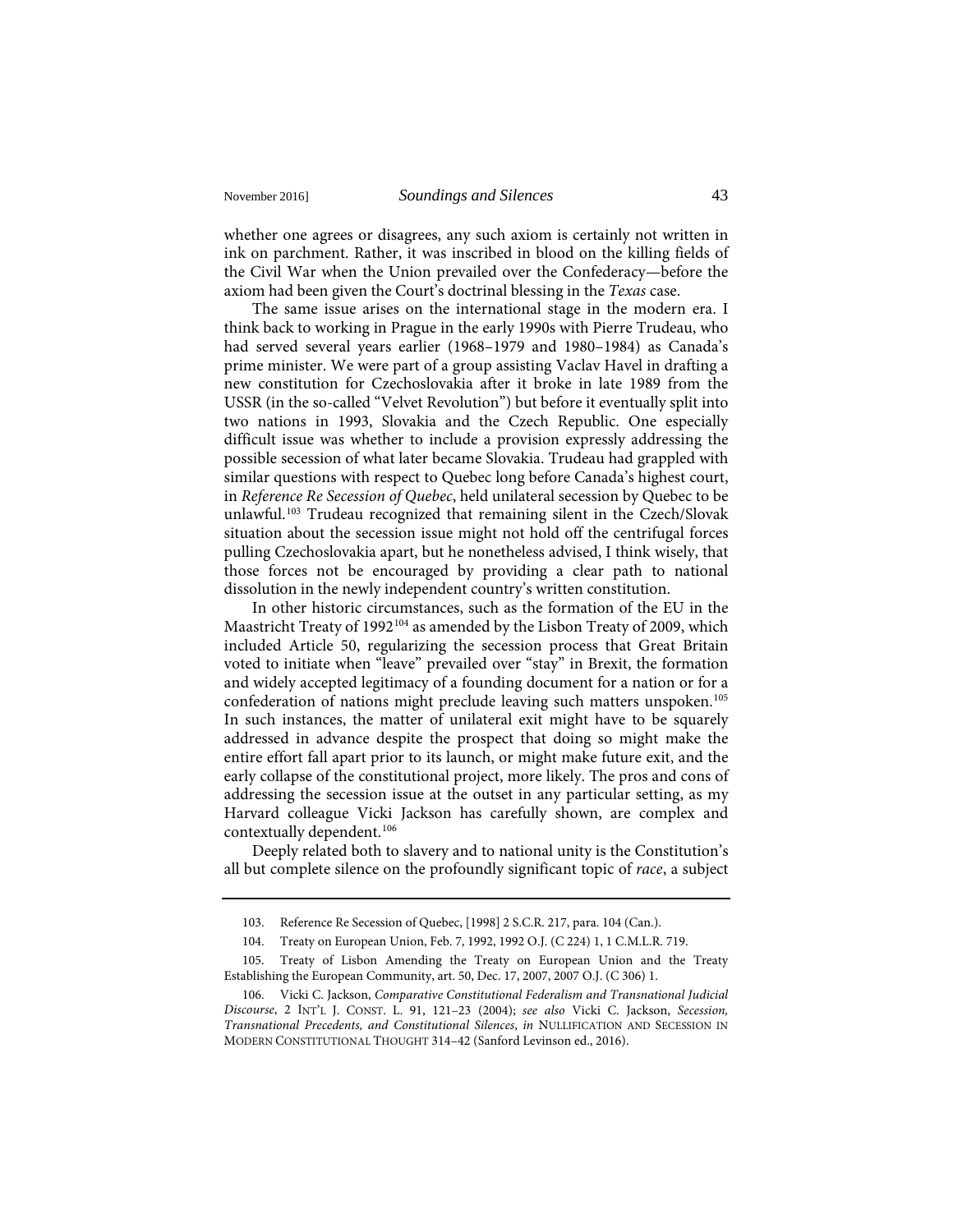that no history of the United States purporting to explain anything of importance can afford to ignore. Only the Fifteenth Amendment so much as *mentions* race, and it does so only in the context of the right of U.S. citizens to vote in state or federal elections.<sup>[107](#page-19-0)</sup> (Interestingly, the Constitution is also silent on the existence of any general "right to vote,"<sup>[108](#page-19-1)</sup> confining itself to the prohibition of disenfranchisement on account of "race, color, or previous condition of servitude" (Fifteenth Amendment);<sup>[109](#page-19-2)</sup> the guarantee that U.S. Senators shall be "elected by the people" of their respective States (Seventeenth Amendment);[110](#page-19-3) the prohibition of disenfranchisement on account of "sex" (Nineteenth Amendment);<sup>[111](#page-19-4)</sup> the prohibition of disenfranchisement for "failure to pay any poll tax or other tax" (Twenty-fourth Amendment);<sup>[112](#page-19-5)</sup> and the prohibition of disenfranchisement "on account of age" for "citizens . . . eighteen years of age or older" (Twenty-Sixth Amendment $113$ 

Although Justice Scalia once wrote—incorrectly, as it turns out—that the Fourteenth Amendment expressly bars states from making distinctions among individuals on the basis of their race,<sup>[114](#page-19-7)</sup> it does no such thing. Rather, it is *conspicuously silent* on the degree to which, and the circumstances in which, government may use racial classifications to decide whom it may reward with particular opportunities, employ for particular purposes, target for particular burdens, or otherwise single out for other than purely datagathering purposes. In fact, *Fisher v. University of Texas*, [115](#page-19-8) decided in 2016, was the first case in thirteen years<sup>[116](#page-19-9)</sup> (and only the third case ever)<sup>[117](#page-19-10)</sup> in

- 109. U.S. CONST. amend. XV.
- 110. *Id.* amend. XVII.
- 111. *Id.* amend. XIX.
- 112. *Id.* amend. XXIV.
- 113. *Id.* amend. XXVI.

<span id="page-19-7"></span><span id="page-19-6"></span><span id="page-19-5"></span><span id="page-19-4"></span>114. *Schuette v. Coal. to Defend Affirmative Action*, 134 S. Ct. 1623, 1639 (2014) (Scalia, J., concurring in the judgment) ("Does the Equal Protection Clause of the Fourteenth Amendment *forbid* what its *text plainly requires*? Needless to say (except that this case obliges us to say it), the question answers itself. 'The Constitution *proscribes government discrimination on the basis of race*, and state-provided education is no exception.' ") (quoting Grutter v. Bollinger, 539 U.S. 306, 349 (2003) (Scalia, J., concurring in part and dissenting in part) (second emphasis added)).

- <span id="page-19-8"></span>115. Fisher v. Univ. of Tex. at Austin, 136 S. Ct. 2198 (2016).
- <span id="page-19-9"></span>116. *See* Grutter v. Bollinger, 539 U.S. 306 (2003) (decided 13 years earlier).

<sup>107.</sup> U.S. CONST. amend. XV.

<span id="page-19-10"></span><span id="page-19-3"></span><span id="page-19-2"></span><span id="page-19-1"></span><span id="page-19-0"></span><sup>108.</sup> Heather K. Gerken, *The Right to Vote: Is the Amendment Game Worth the Candle?*, 23 WM. & MARY BILL RTS. J. 11, 11 (2014); *see generally* Pamela S. Karlan, *Ballots and Bullets: The Exceptional History of the Right to Vote*, 71 U. CIN. L. REV. 1345 (2003).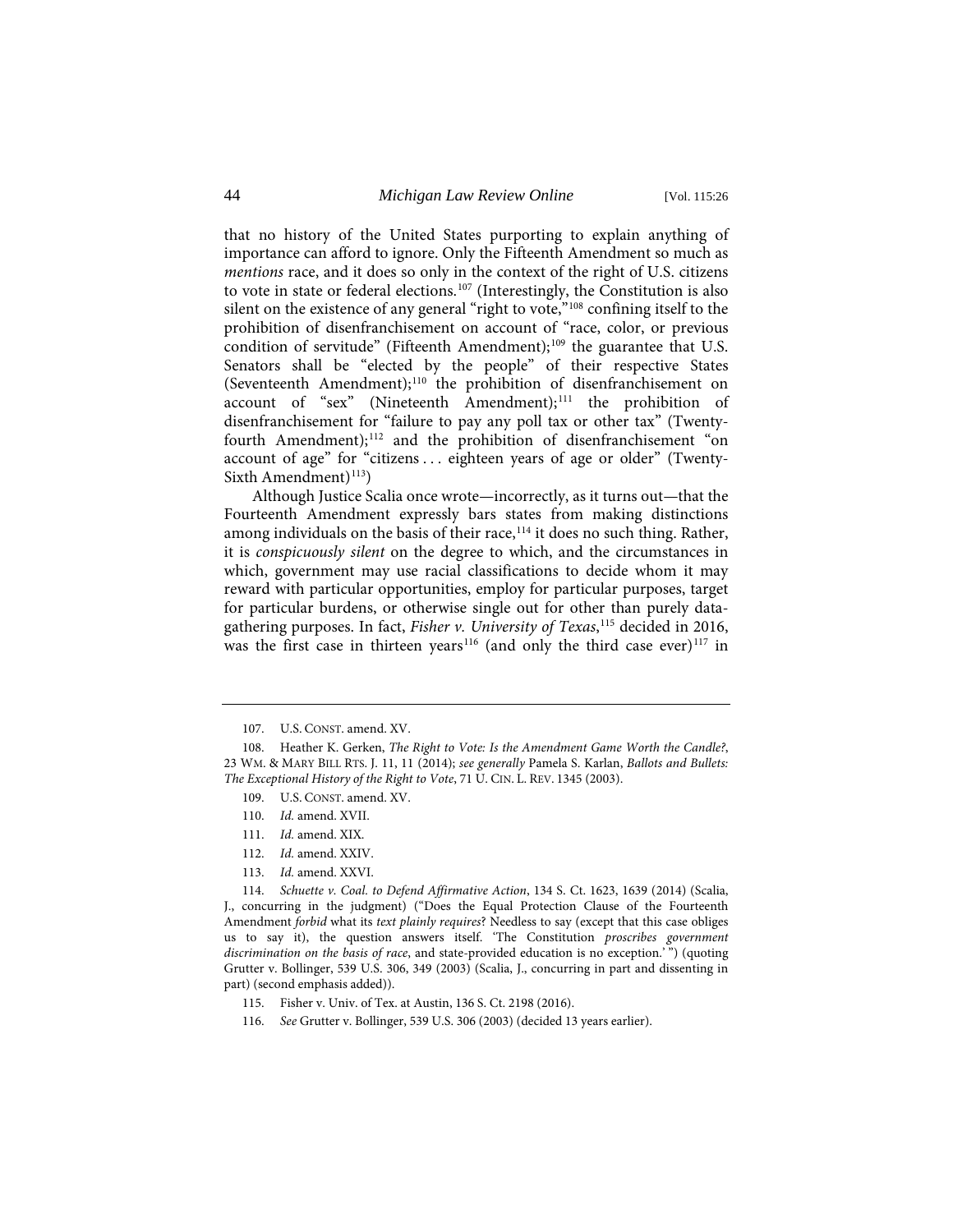which the Court upheld a government affirmative action program expressly taking the race of individuals into account in allocating benefits or burdens—there, admission slots in a state's universities, allocated to achieve educational diversity.

In this essay, I will not address the merits of that decision, which I have elsewhere applauded,<sup>[118](#page-20-0)</sup> but I will note that, particularly in the context of characterizing the decision as (a) going out of its way to decide large constitutional questions that might better have been left open, (b) being suitably modest and admirably minimal about how much to resolve, or (c) not going far enough to button down the constitutional issues left up in the air, it turns out, unsurprisingly, that how observers characterize what the Court did or failed to do seems more a function of their preferred style of adjudication and degree of judicial intervention than on any intrinsic characteristic of the Court's ruling.<sup>[119](#page-20-1)</sup>

The same can be said of the sequence of Supreme Court decisions along the path to marriage equality and toward a strong constitutional norm of nondiscrimination with respect to sexual orientation and/or gender identity—the decisions from *Romer v. Evans*<sup>[120](#page-20-2)</sup> in 1996 to *Lawrence v. Texas*[121](#page-20-3) in 2003 to *United States v. Windsor*[122](#page-20-4) in 2013 to *Obergefell v. Hodges*[123](#page-20-5) in 2015 to whatever future case extends the principles of those holdings to discrimination between transgender and cisgender individuals. All of those decisions, of course, hung their constitutional protections on the textual hooks of due process and equal protection. But they did so by invoking and elaborating underlying principles of personal liberty, privacy, and equal dignity not to be found anywhere in the Constitution's express

<sup>117.</sup> *See id.* (upholding race-conscious law school admissions program); Metro Broad., Inc. v. FCC, 497 U.S. 547 (1990) (upholding race-conscious programs to promote minority ownership and control in the broadcasting industry), *overruled by* Adarand Constructors, Inc. v. Pena, 515 U.S. 200 (1995).

<span id="page-20-0"></span><sup>118.</sup> *E.g.*, Adam Liptak, *Supreme Court Upholds Affirmative Action Program at University of Texas*, N.Y. TIMES (June 23, 2016), http://www.nytimes.com/2016/06/24/us/politics/supreme-court-affirmative-action-universityof-texas.html [https://perma.cc/LLW8-PFPZ].

<span id="page-20-1"></span><sup>119.</sup> *Compare, e.g.*, Richard Primus, *Affirmative Action in College Admissions, Here to Stay*, N.Y. TIMES (June 23, 2016), http://www.nytimes.com/2016/06/23/opinion/affirmativeaction-in-college-admissions-here-to-stay.html [https://perma.cc/TCU7-BG36] (celebrating *Fisher* as a "huge victory for supporters of affirmative action") *with, e.g.*, Cass R. Sunstein, *On Affirmative Action, Supreme Court Rules for Humility*, BLOOMBERG VIEW (June 23, 2016), http://www.bloomberg.com/view/articles/2016-06-23/on-affirmative-action-supreme-courtrules-for-humility [https://perma.cc/N33A-9KPB] (praising *Fisher* for its "judicial modesty").

<span id="page-20-2"></span><sup>120. 517</sup> U.S. 620 (1996).

<sup>121. 539</sup> U.S. 558 (2003).

<span id="page-20-4"></span><span id="page-20-3"></span><sup>122. 133</sup> S. Ct. 2675 (2013).

<span id="page-20-5"></span><sup>123. 135</sup> S. Ct. 2584 (2015).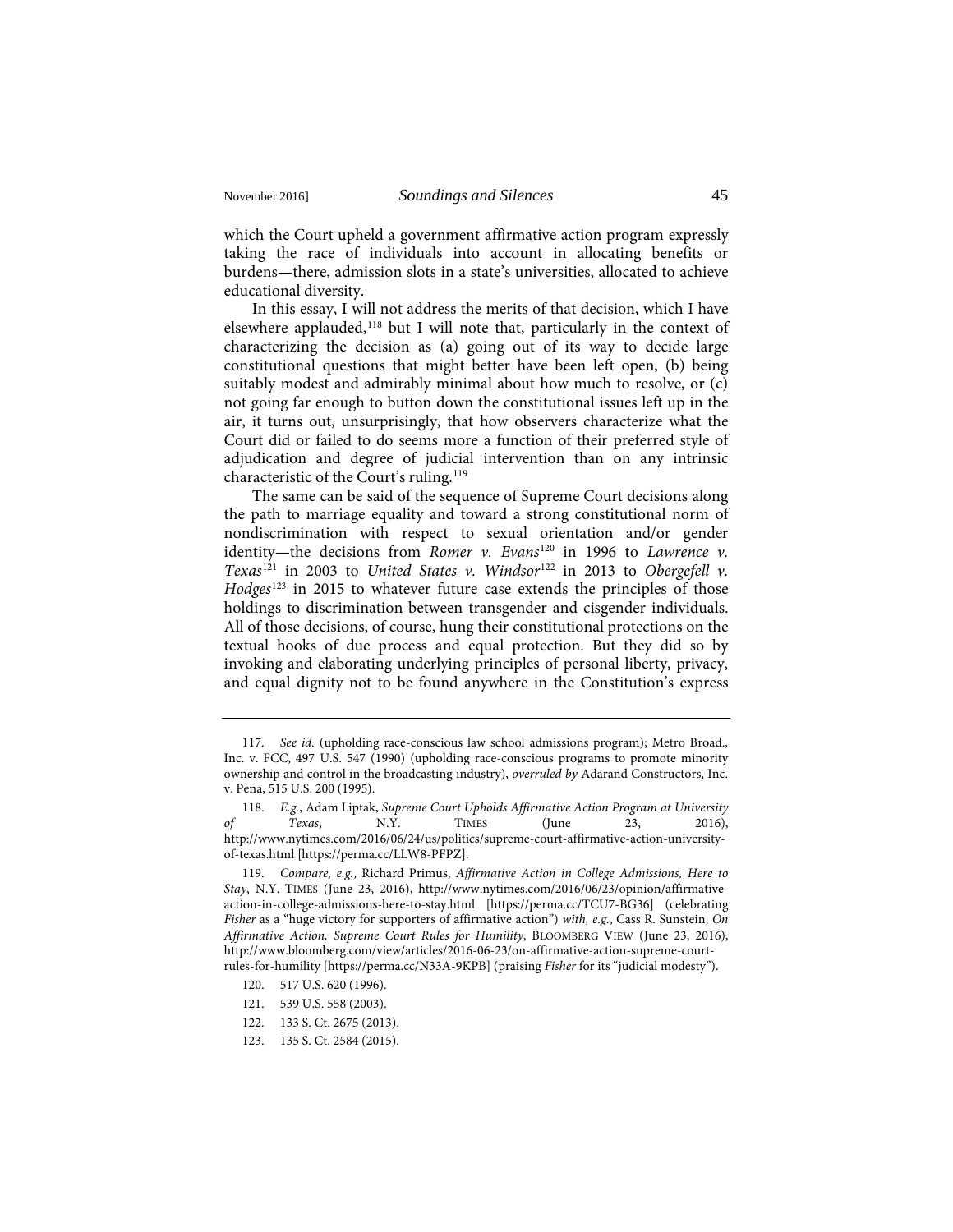terms.[124](#page-21-0) In that sense, all were children of *Griswold v. Connecticut*[125](#page-21-1) and its abortion-related progeny, *Roe v. Wade*[126](#page-21-2) and *Planned Parenthood of Southeastern Pennsylvania v. Casey*. [127](#page-21-3)

From the perspective of either constitutional silence or silence in decisions construing the Constitution, this arc of rulings is a treasure trove of insights too far-reaching to be elaborated here. Suffice it to say that the engine driving those decisions was as much external to both the Constitution's text and the legal process as internal to either. Chief Justice Roberts was surely incorrect when he wrote in his bitter *Obergefell* dissent that the post-*Obergefell* celebrations of marriage equality were not celebrations of the Constitution because, in his words, "[the Constitution] had nothing to do with it."<sup>[128](#page-21-4)</sup> The Constitution, in all its moving parts both legal and cultural, had *everything* to do with it.

Especially notable, from the perspective of silence, is how the majority opinion in *Obergefell*, written by Justice Kennedy, treated the dissenting justices' insistence that the Court was illegitimately redefining the institution of "marriage" without proof that the traditional, "one man + one woman" definition had been intentionally designed to denigrate or stigmatize samesex couples.[129](#page-21-5) But the dissenters missed the point. As the majority saw the matter, the exclusion of same-sex marriage from what the dissenters described as the traditional definition, while almost certainly *not* expressive at the time of homophobia or hatred of gays or lesbians, was reflective of unexamined assumptions that evolving understandings of liberty, equality, and dignity have rightly led succeeding generations to question.[130](#page-21-6) The Constitution's text says nothing about marriage, let alone about same-sex marriage. But *those silences were rightly treated by the Court as invitations to*  fill in the gaps, gaps not left in the document out of any deliberate design to *treat that singularly important form of state-sanctioned relationship as unentitled to special constitutional solicitude or out of any deliberate design to treat same-sex couples as less worthy than their opposite-sex counterparts*. In

<span id="page-21-0"></span><sup>124.</sup> *See* Laurence H. Tribe, *Equal Dignity: Speaking Its Name*, 129 HARV. L. REV. F. 16, 19–23 (2015).

<sup>125</sup>**.** 381 U.S. 479 (1965).

<sup>126. 410</sup> U.S. 113 (1973).

<span id="page-21-6"></span><span id="page-21-5"></span><span id="page-21-4"></span><span id="page-21-3"></span><span id="page-21-2"></span><span id="page-21-1"></span><sup>127. 505</sup> U.S. 833 (1992). *Casey* was also notable in that it finally identified the gender equality strand underlying the Court's reproductive rights line of cases, 505 U.S. at 852–53 (plurality opinion), something that *Griswold* and *Roe* conspicuously failed to do.

<sup>128.</sup> *Obergefell*, 135 S. Ct. at 2626 (Roberts, J., dissenting).

<sup>129.</sup> *See id.*; *id.* at 2642 (Alito, J., dissenting).

<sup>130.</sup> *Id.* at 2598 (majority opinion).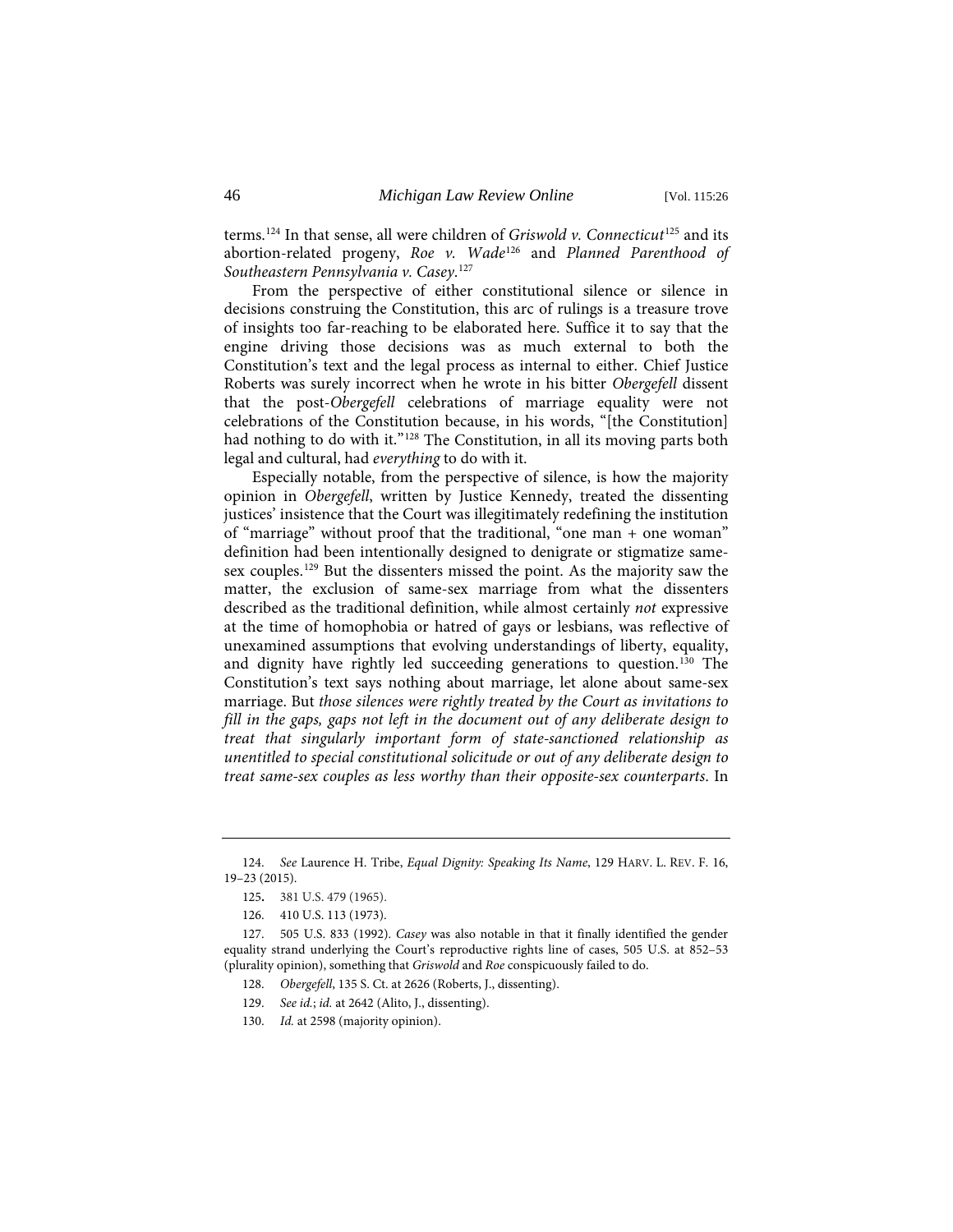the terms used in this essay, these were silences that allowed doors to open rather than force them to close.

# II. STRUCTURAL SILENCES V. SILENCES ABOUT RIGHTS

The preceding section cut one major slice through the topic of silences, distinguishing those that effectively *open* a constitutional conversation by leaving a number of options on the table from those that shut such conversation down by essentially limiting the options to one. But of course that "one" remaining option—for instance, reading the Constitution's delegations of power to the national government more broadly than those contained in the Articles of Confederation, or recognizing rights of informational privacy beyond those protected by the Fourth Amendment from unreasonable physical invasions of private property—typically leaves numerous *sub-options* open. As with Robert Frost's "[t]wo roads [that] diverged in a yellow wood,"<sup>[131](#page-22-0)</sup> each road turns out to lead to numerous further paths at succeeding forks, just as do the capillaries that branch out from the circulatory system's arteries.

This section cuts a different slice through the same topic, dividing silences along a distinct axis. This division separates those silences that bear on the structure created by the Constitution from those that bear on the individual rights the Constitution protects against either a particular level or branch of government, or against government as a whole.

This is not to say that these two topics are entirely distinct. Many Justices have been fond of pointing out that the *structural checks and balances and divisions of governmental authority* created by the Constitution—including both the *horizontal* divisions among the three federal branches elaborated by "separation of powers" doctrines and the vertical divisions between the federal government and the states elaborated by "federalism" doctrines—exist in no small part to shield individuals from overbearing, oppressive, or unaccountable government power.<sup>132</sup> It remains

<sup>131.</sup> ROBERT FROST, *The Road Not Taken*, *in* MOUNTAIN INTERVAL 9, 9 (1916).

<span id="page-22-1"></span><span id="page-22-0"></span><sup>132.</sup> *See, e.g.*, Free Enter. Fund v. Pub. Co. Accounting Oversight Bd., 561 U.S. 477, 501 (2010) ("[T]he Framers recognized that, in the long term, structural protections against abuse of power were critical to preserving liberty.") (quoting Bowsher v. Synar, 478 U.S. 714, 730 (1986)); Clinton v. City of New York, 524 U.S. 417, 450 (1998) (Kennedy, J., concurring) ("Liberty is always at stake when one or more of the branches seek to transgress the separation of powers. Separation of powers was designed to implement a fundamental insight: Concentration of power in the hands of a single branch is a threat to liberty."); New York v. United States, 505 U.S. 144, 181 (1992) ("Just as the separation and independence of the coordinate branches of the Federal Government serves to prevent the accumulation of excessive power in any one branch, a healthy balance of power between the States and the Federal Government will reduce the risk of tyranny and abuse from either front.") (quoting Gregory v. Ashcroft, 501 U.S. 452, 458 (1991)); Morrison v. Olson, 487 U.S. 654, 710 (1988)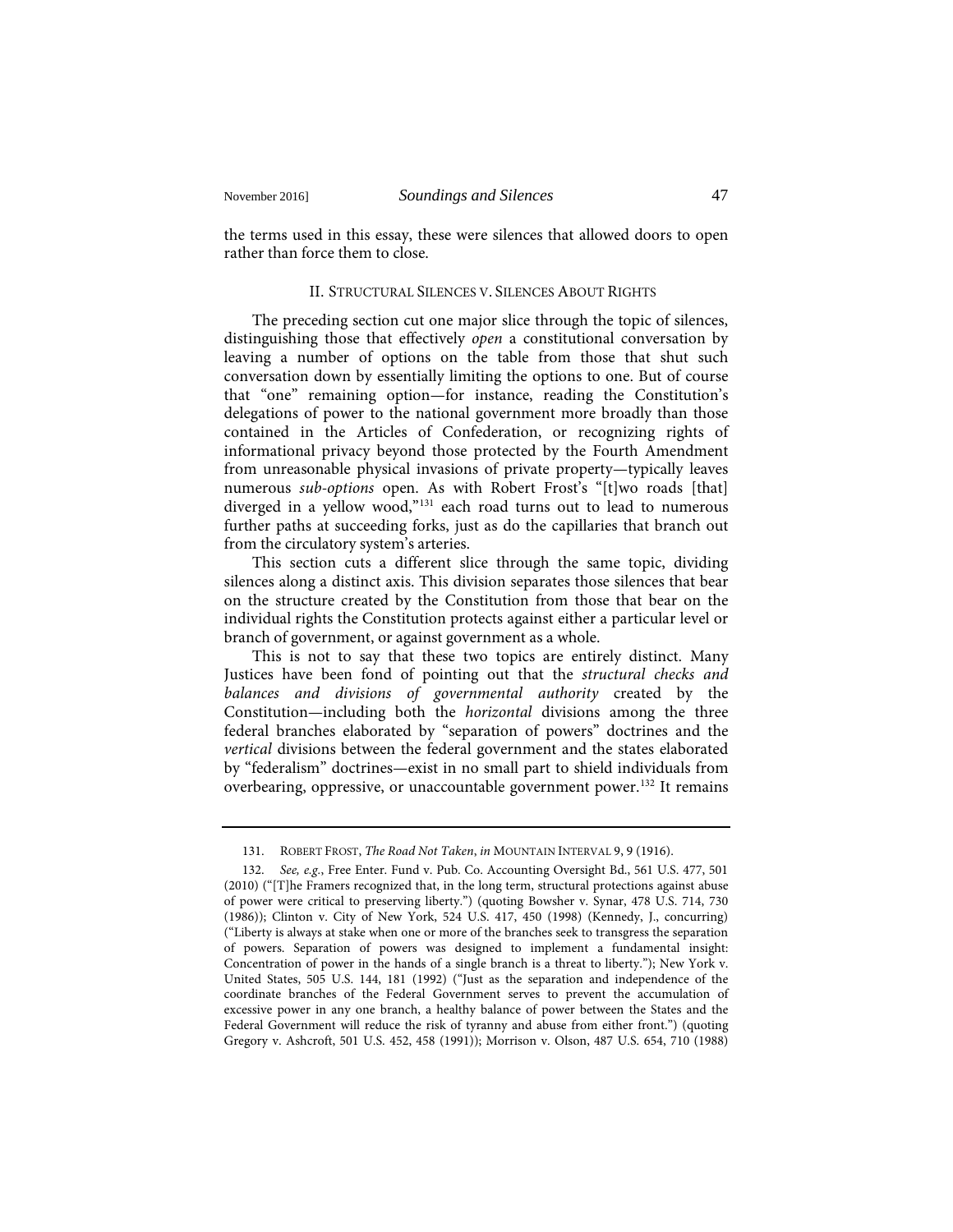useful nonetheless to distinguish (a) gaps or silences in the Constitution's description of how the federal branches relate to one another and to the states, from (b) gaps or silences in the Constitution's description of the rights protected against each level or branch of government.

It is arguably less important that the lines the Court ends up drawing provide clear guidance to the relevant government bodies when the Court identifies new categories of "unenumerated" rights—like the right to reproductive freedom or nondiscrimination based on sex-related or genderrelated characteristics—than when the Supreme Court undertakes to decide, in the face of what appears to be constitutional silence, whether:

(1) an action by the federal executive branch unconstitutionally intrudes upon congressional authority and thereby impermissibly aggrandizes unilateral presidential power, as the Court did in striking down President Truman's nationalization of the steel industry without prior authority from Congress in *Youngstown Sheet & Tube Co. v. Sawyer*; [133](#page-23-0) or

(2) an action by Congress unconstitutionally intrudes upon executive authority and thereby impermissibly aggrandizes legislative power, as the Court did in *Zivotofsky v. Kerry* in 2015; [134](#page-23-1) or

(3) a law enacted by Congress unconstitutionally invades state prerogatives, as the Court did in part of its ruling about the Affordable Care Act in *NFIB v. Sebelius* in 2012; [135](#page-23-2) or

(4) a state statute enters an area it is forbidden to enter without congressional permission by virtue of the so-called dormant Commerce Clause, as the Court has done on countless occasions; [136](#page-23-3) or

(5) the federal executive branch can require state compliance with executive action, as the Court did in *Medellin v. Texas*; [137](#page-23-4) or

(6) states impermissibly intrude on exclusively federal executive or legislative authority, as the Court did in *Arizona v. United States*. [138](#page-23-5)

In a paper I recently published in the online Forum of the *Yale Law Journal*, *Transcending the* Youngstown *Triptych: A Multidimensional Reappraisal of Separation of Powers Doctrine*, after exploring a problem closely related to that of *constitutional* silence—the problem of *congressional*  silence—I argue that concern for the individual-rights consequences of

<span id="page-23-3"></span><span id="page-23-2"></span><span id="page-23-1"></span><span id="page-23-0"></span><sup>(</sup>Scalia, J., dissenting) ("While the separation of powers may prevent us from righting every wrong, it does so in order to ensure that we do not lose liberty.").

<sup>133. 343</sup> U.S. 579 (1952).

<sup>134. 135</sup> S. Ct. 2076 (2015).

<sup>135. 132</sup> S. Ct. 2566 (2012).

<sup>136.</sup> *E.g.*, Hunt v. Wash. State Apple Advert. Comm'n, 432 U.S. 333 (1977).

<span id="page-23-5"></span><span id="page-23-4"></span><sup>137. 552</sup> U.S. 491 (2008).

<sup>138. 132</sup> S. Ct. 2492 (2012).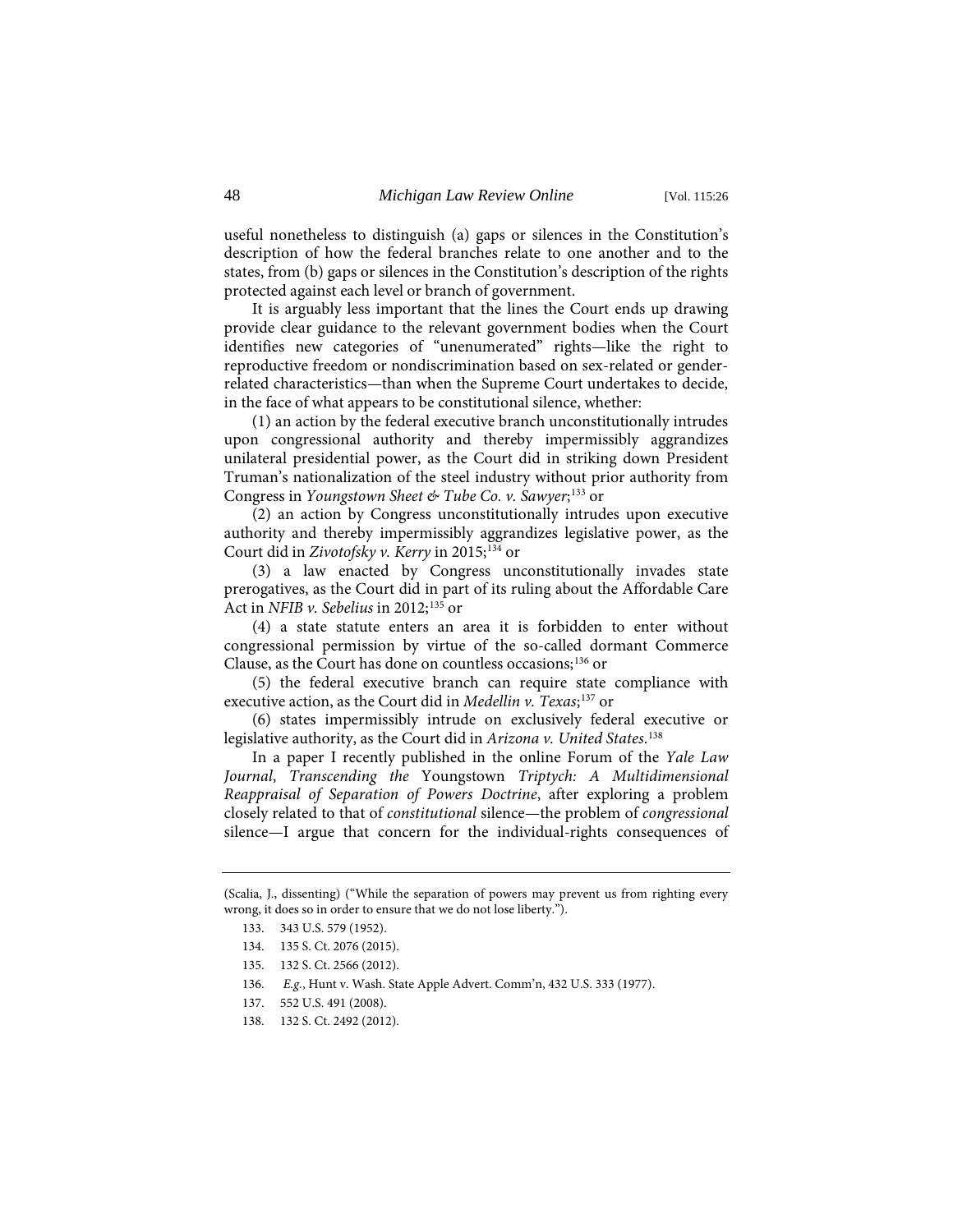## November 2016] *Soundings and Silences* 49

resolving congressional-executive disputes one way rather than another has been a long-neglected dimension of the separation-of-powers puzzle.<sup>[139](#page-24-0)</sup>

I illustrate the point by taking a close look at the decision in *Zivotofsky v. Kerry*, where none of the Justices paid any attention to the consequences for the Zivotofsky family of how the Court resolved the dispute between the U.S. State Department and Congress.[140](#page-24-1) Congress had enacted a law specifying that when a U.S. citizen is born in Jerusalem to an American family living there that family is entitled upon request to have its baby's U.S. passport stamped so as to identify *Israel* as the nation of the baby's birth.<sup>[141](#page-24-2)</sup> The State Department, acting on the direction of a series of U.S. presidents, defied that law, denying the Zivotofsky family's religiously motivated request on the theory that for U.S. passports to proclaim a view by the Executive Branch that Jerusalem is the capital of Israel would interfere with the policy of the Executive that the U.S. should remain neutral on the ongoing dispute over whether the government of Israel is indeed sovereign over all of Jerusalem.<sup>[142](#page-24-3)</sup>

A closely divided Supreme Court ruled for the Executive. Regardless of whether one agrees or disagrees with that unusual ruling—the second ever in which the Court upheld the authority of the Executive to defy a duly enacted federal statute<sup>[143](#page-24-4)</sup>—I think that it was wrong for the Court to be silent on, and seemingly not even to consider, the individual rights arguments on the family's side of the scale.<sup>[144](#page-24-5)</sup>

I will return in the third section of this paper to the broader question of when the Court *should* be silent on a constitutional matter and when it should instead address the matter squarely. For now, I turn to the extent to which the Constitution is or is not silent on the proper *method of construing* both structural and individual rights issues posed by constitutional cases and controversies.

<span id="page-24-0"></span><sup>139.</sup> Laurence H. Tribe, *Transcending the* Youngstown *Triptych: A Multidimensional Reappraisal of Separation of Powers Doctrine*, 126 YALE L.J. F. 86, 100 (2016).

<sup>140.</sup> *Id.* at 103–04.

<span id="page-24-2"></span><span id="page-24-1"></span><sup>141.</sup> Foreign Relations Authorization Act Fiscal Year 2003, Pub. L. No. 107-228 § 214(d), 116 Stat. 1350, 1366 (2002).

<sup>142.</sup> Zivotofsky v. Kerry, 135 S. Ct. 2076, 2082 (2015).

<span id="page-24-4"></span><span id="page-24-3"></span><sup>143.</sup> *See* Myers v. United States, 272 U.S. 52 (1926) (upholding the authority of the President to defy the Tenure of Office Act of 1867 and to remove an executive officer without consent of the Senate).

<span id="page-24-5"></span><sup>144.</sup> Conceptualizing the scope of the individual rights at issue in Zivotofsky is admittedly challenging and would affect how the Court weighs those rights. A sufficiently wider lens may have also considered the rights of classes of people beyond those in the same situation as little Menachem Zivotofsky—for example, people who wanted to visit Israel but might have been unable to do so if the Court had upheld the law and relations with Middle Eastern nations had deteriorated as a result of the Court's decision.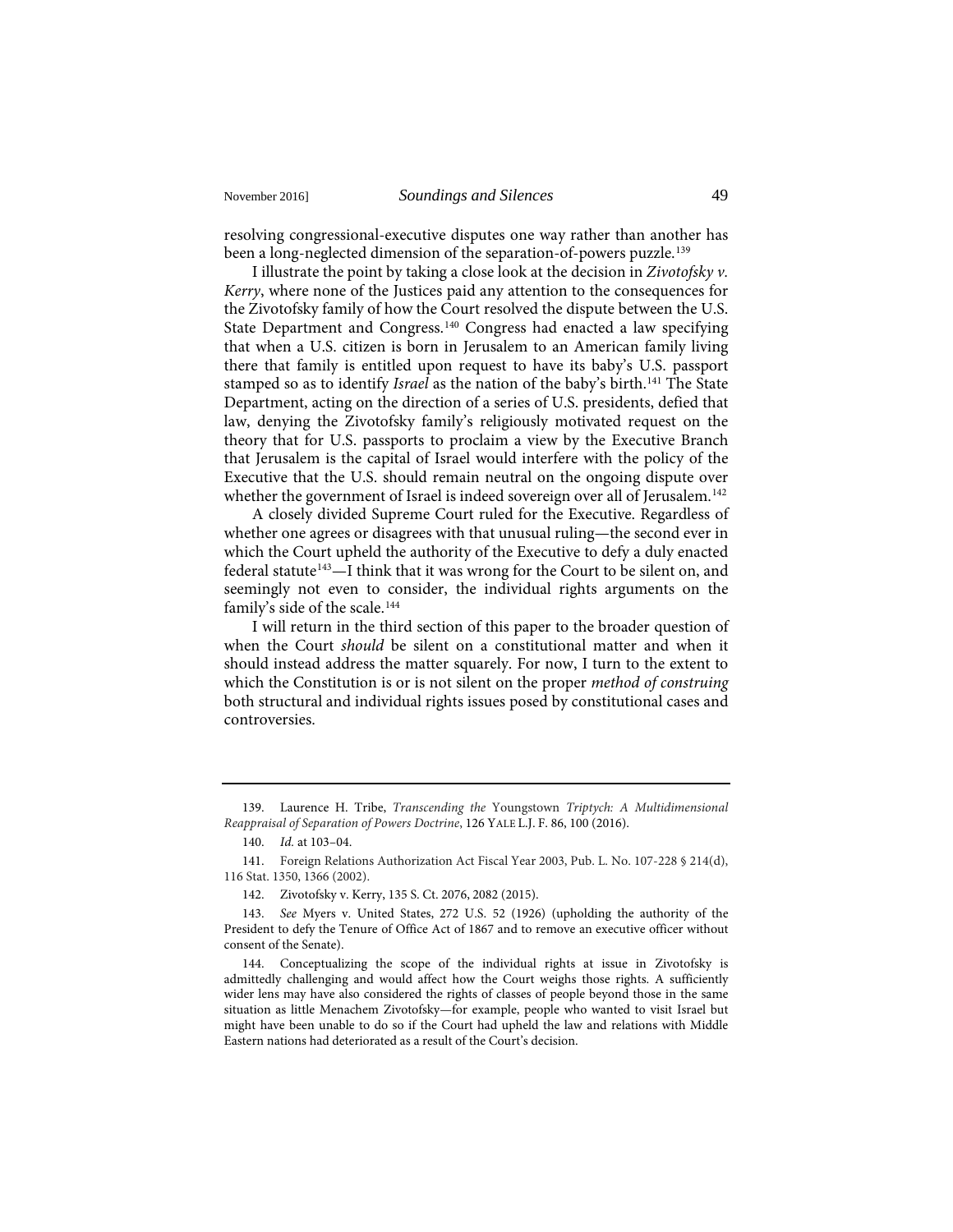# III. SILENCES IN THE CONSTITUTION GENERALLY V. SILENCES IN THE CONSTITUTION'S RULES OF INTERPRETATION

I begin this part of my paper by returning to one of the decisions I described briefly in the autobiographical introduction, explaining what first led me to use the "sounds of silence" as a frame through which to view the largest constitutional questions: *Griswold v. Connecticut*, the Supreme Court's 1965 invalidation of a state law criminalizing the use of contraceptives by married couples.[145](#page-25-0) Nothing in the Constitution's text could be invoked to explain fully why such a law could not withstand constitutional scrutiny.

In an early draft of the Court's opinion striking the law down, Justice Douglas sought to describe the conduct of a married couple to have unprotected sexual intercourse as an exercise of the First Amendment right "peaceably to assemble," but Justice Black deftly responded that what he regularly did with his wife of many years didn't seem to either of them to be an instance of peaceable assembly.<sup>[146](#page-25-1)</sup>

After abandoning that somewhat silly effort, Douglas settled on putting the entire Bill of Rights into a jurisprudential Cuisinart and emerged with a mélange that treated a "right of marital privacy" as a mix of various "penumbras" of the First, Third, Fourth, Fifth, and Ninth Amendments.<sup>[147](#page-25-2)</sup> Although that Douglas effort was understandably derided by commentators as singularly undisciplined to the point of being opaque, if not altogether incoherent,<sup>[148](#page-25-3)</sup> a valid and indeed profound point lurked within the famed libertarian's slapdash opinion. The point was that those disparate amendments were not just a sequence of unconnected limits on government authority over intimate personal choices. They were instead parts of a broader shield against totalitarian government, a shield whose shape could not be specified with precision at any given time but whose existence could not be denied or even denigrated simply because it wasn't spelled out in detail anywhere in the Constitution's text.

Douglas included the Ninth Amendment along with the others that he poured into his verbal blender,<sup>[149](#page-25-4)</sup> not pausing to recognize that he was making a category error: the other amendments Douglas included each had a substantive ambit referring to a particular kind of individual decision, or a

<sup>145. 381</sup> U.S. 479, 485–86 (1965).

<span id="page-25-4"></span><span id="page-25-3"></span><span id="page-25-2"></span><span id="page-25-1"></span><span id="page-25-0"></span><sup>146.</sup> BERNARD SCHWARTZ, THE UNPUBLISHED OPINIONS OF THE WARREN COURT, 231– 37 (1985).

<sup>147.</sup> *Griswold*, 381 U.S. at 482–486.

<sup>148.</sup> *E.g.*, ROBERT H. BORK, THE TEMPTING OF AMERICA 98 (1990).

<sup>149. 381</sup> U.S. at 484.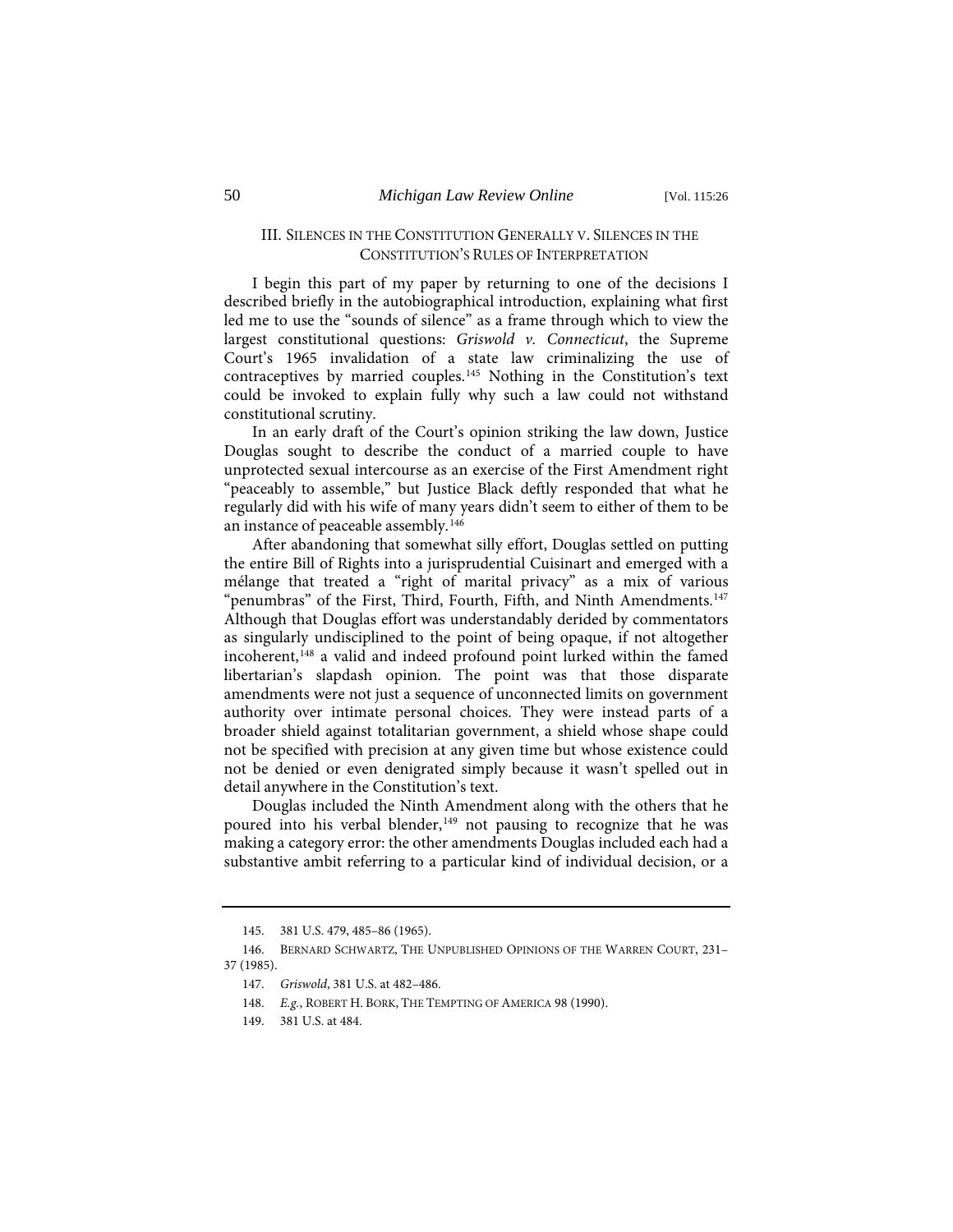procedural ambit dealing with a specific sort of governmental practice. Unlike the first eight amendments, the Ninth is a *rule of construction*, an overarching meta-principle directing the Federal Government and all its branches, including the Judiciary, never to regard the piecemeal and incomplete character of the enumerated substantive and procedural rights as preclusive of other rights, depending on the circumstances. That Amendment states: "[t]he enumeration in the Constitution of certain rights *shall not be construed* to deny or disparage others retained by the people.["150](#page-26-0)

*Griswold* thus constituted an instance in which the Constitution's own text did *not* in fact silently leave the Court free to choose between Douglas's approach and that of the dissenting Justices, each of whom treated the Constitution's silence on the existence of a right to intimate personal, sexual, or marital privacy—its failure to "enumerate" that right in the Bill of Rights or anywhere else in the Constitution—as though that silence represented a constitutional prohibition on the recognition of any such a right and on its federal judicial enforcement.[151](#page-26-1) Properly understood, the Ninth Amendment is a command, directed to all federal officials (including, of course, Supreme Court Justices), about how *not* to construe the rest of the Constitution's text.

Although Justice Goldberg, concurring separately, invoked the Ninth Amendment in just the right way (for the first time ever in any Justice's opinion, whether for the Court or in a concurrence)<sup>152</sup>—a tribute, I think, to my friend and former Harvard colleague Stephen Breyer, the Justice who had been Goldberg's law clerk at the time—the truth is that the Ninth Amendment's meta-rule had never before been treated as a serious source of, or constraint on, constitutional doctrine. Indeed, although his having done so may in significant part help to explain Judge Robert Bork's lopsided rejection by the Senate when President Reagan nominated him to the Court, Bork had casually dismissed the Ninth Amendment's rule of construction as an incomprehensible and therefore judicially unenforceable "ink blot" during his confirmation hearings roughly two decades after *Griswold*, which he famously went out on a limb to denounce.<sup>[153](#page-26-3)</sup>

Whatever the most convincing explanation for *Griswold v. Connecticut* might be, that decades-old decision, now part of the firmly settled

<sup>150.</sup> U.S. CONST. amend. IX (emphasis added).

<span id="page-26-1"></span><span id="page-26-0"></span><sup>151. 381</sup> U.S. at 510 (Black. J., dissenting) ("I like my privacy as well as the next one, but I am nevertheless compelled to admit that government has a right to invade it unless prohibited by some specific constitutional provision."); *id.* at 530 (Stewart, J., dissenting) ("With all deference, I can find no such general right of privacy in the Bill of Rights . . . .").

<sup>152.</sup> *See id.* at 488–90 (Goldberg, J., concurring).

<span id="page-26-3"></span><span id="page-26-2"></span><sup>153.</sup> *See* Ramesh Ponnuru, *Judge Bork's Ink Blot*, NATIONAL REVIEW (December 20, 2012, 4:00 AM), http://www.nationalreview.com/article/336142/judge-borks-ink-blot-rameshponnuru [https://perma.cc/BLY6-UCWS]; STEVEN F. HAYWARD, THE AGE OF REAGAN 565–66 (2009).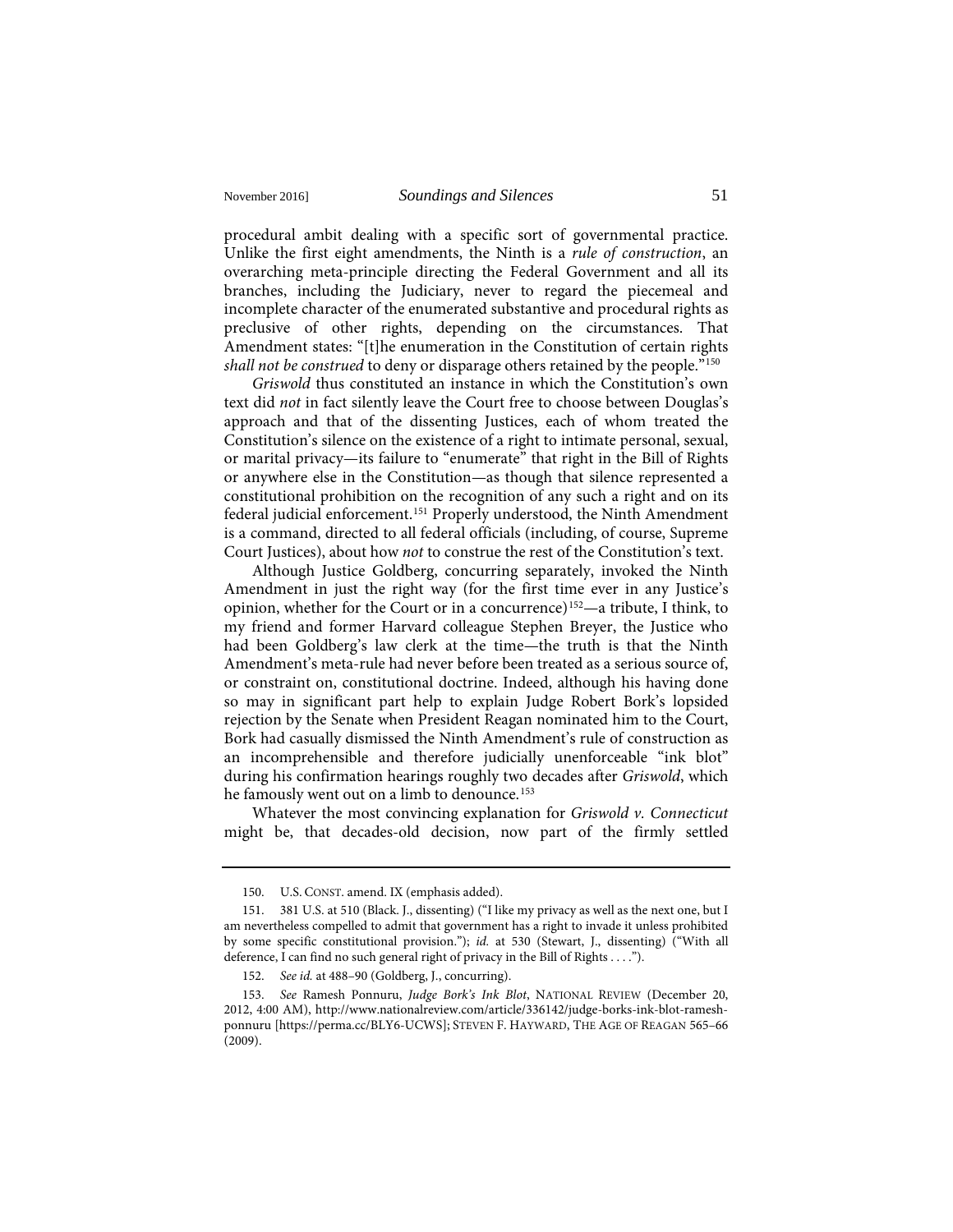constitutional canon, remains to this day the judicial foundation on which any number of more recent holdings rest—holdings that involve interests as disparate as the rights of women to decide, within certain limits, whether or not to continue their pregnancies to term (*Roe v. Wade*, [154](#page-27-0) *Planned Parenthood of Southeastern Pennsylvania v. Casey*, [155](#page-27-1) and *Whole Woman's Health v. Hellerstedt*<sup>[156](#page-27-2)</sup>); the rights of grandparents to choose which of their grandchildren to welcome into their homes (*Moore v. City of East Cleveland*[157\)](#page-27-3); the rights of consenting adults to engage in whatever forms of private sexual intimacy and coupling give them pleasure without imposing on any nonconsenting participant or observer (*Lawrence v. Texas*[158](#page-27-4)); and the rights of same-sex couples to receive exactly the same official recognition as "married" as opposite-sex couples enjoy under the federal or state law (*Obergefell v. Hodges*[159](#page-27-5)).

In each of the leading cases establishing these rights notwithstanding the Constitution's silence as to their existence, the Court was met with dissents that share a common objection. Reduced to their essentials, each of these dissents insisted that the failure of the constitutional text to give verbal expression to the right in question had to be treated as binding on federal courts unless and until the resulting silence was replaced with text adopted in accord with Article V's process for formally amending the Constitution.<sup>[160](#page-27-6)</sup> That those dissents have regularly, although to be sure not always, been rejected—sometimes in highly controversial rulings but usually in rulings that eventually met with broad public approval and invariably in rulings that have withstood the test of time—speaks volumes about the importance of not giving undue weight to constitutional gaps and omissions when interpreting that document—one intended, as the great Chief Justice John Marshall put it in 1819, to "endure for ages."<sup>[161](#page-27-7)</sup>

Lamentably, the jurisprudence of the Ninth Amendment is, to say the least, underdeveloped, if only because it remained unmentioned, and perhaps all but forgotten, until 1965. Another possible explanation for the relatively recent emergence of that amendment in the Court's body of precedent is that, until Justice Goldberg's concurring opinion in *Griswold*,

<span id="page-27-0"></span><sup>154. 410</sup> U.S. 113, 129 (1973).

<span id="page-27-1"></span><sup>155. 505</sup> U.S. 833, 849 (1992).

<sup>156.</sup> *See* 136 S. Ct. 2292, 2309 (2016).

<sup>157. 431</sup> U.S. 494, 499 (1977).

<sup>158. 539</sup> U.S. 558, 564–66 (2003).

<sup>159. 135</sup> S. Ct. 2584, 2599–600 (2015).

<span id="page-27-7"></span><span id="page-27-6"></span><span id="page-27-5"></span><span id="page-27-4"></span><span id="page-27-3"></span><span id="page-27-2"></span><sup>160.</sup> *See, e.g.*, *Obergefell*, 135 S. Ct. at 2627–29 (Scalia, J., dissenting); *Lawrence*, 539 U.S. at 605–06 (Thomas, J., dissenting); *Moore*, 431 U.S. at 542–44 (White, J., dissenting).

<sup>161.</sup> McCulloch v. Maryland, 17 U.S. (4 Wheat.) 316, 415 (1819).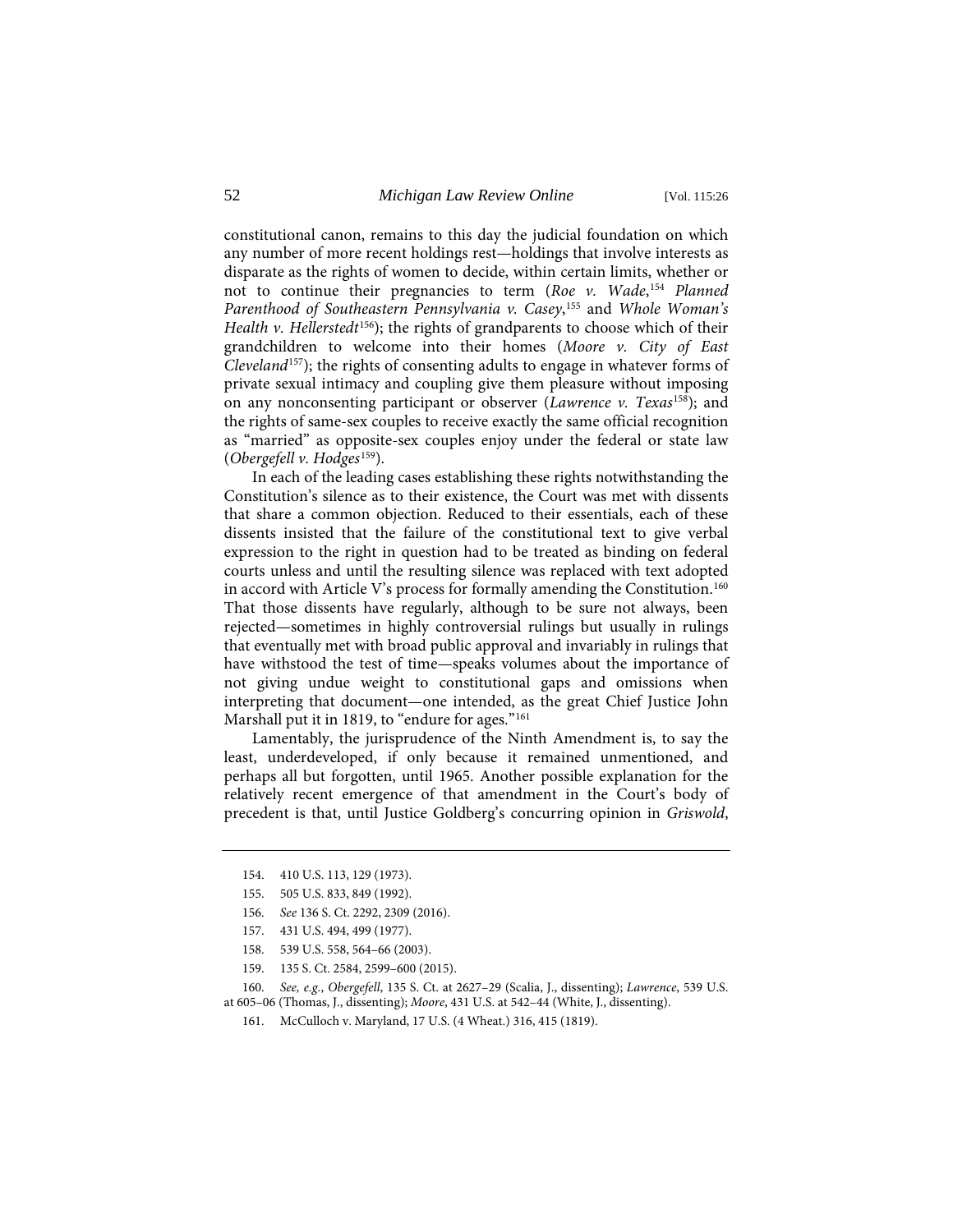people appear to have assumed that the Ninth Amendment had to be mere window dressing lest it become a completely boundless source of newly invented and even fanciful rights. The more modest prospect of using the Ninth Amendment not as a shapeless and bottomless sea of potential new rights but solely as a rule of construction seems not to have occurred to anyone, at least not to any federal judge, before the mid-1960s.

Perhaps the most convincing use of the Ninth Amendment is a relatively modest one. I have in mind situations in which the question presented involves a value or set of values *almost but not quite* covered by a constitutional provision or even by several such provisions. *NASA v. Nelson*, discussed previously, was a case of just that sort: however intrusive a government's employment questionnaire and the accompanying background inquiries might be, the resulting invasion of what has come to be called "informational privacy" cannot quite be deemed a "search" or a "seizure" without stretching language past the breaking point.<sup>[162](#page-28-0)</sup> Thus it cannot come squarely within the ambit of the Fourth Amendment, at least as most of us read the text of that provision. Nor can it come squarely within the ambit of the First Amendment, although there are some Supreme Court precedents, mostly dating to the late 1950s and early 60s, in which probes into a person's allegedly far-left (specifically, communist) political affiliations were held to violate the First Amendment.<sup>[163](#page-28-1)</sup> But the inquiries challenged in the *NASA* case were not even arguably ideological in character, and the right he asked the Court to recognize was not couched in terms that would have been limited to political inquiry.

Yet the position taken by Justices Scalia and Thomas in that case was a radical one, viewed through the lens of the Ninth Amendment (which, sadly, the majority did not invoke when rejecting the Scalia/Thomas position as unreasonably constraining). Their position was that, because a right of informational privacy is *not covered by*—that is, *enumerated in*—the Fourth Amendment, it follows that it *cannot* be found within what might be called the gravitational field of that amendment,<sup>[164](#page-28-2)</sup> perhaps influenced as well by the gravitational field of the First Amendment.[165](#page-28-3) That cramped

<sup>162.</sup> *See* 562 U.S. 134 (2011).

<span id="page-28-1"></span><span id="page-28-0"></span><sup>163.</sup> *E.g.*, Baird v. State Bar of Ariz., 401 U.S. 1, 8 (1971); *Speiser v. Randall*, 357 U.S. 513, 528–29 (1958).

<span id="page-28-3"></span><span id="page-28-2"></span><sup>164.</sup> *NASA*, 562 U.S. 134, 162 (2011) (Scalia, J., concurring in the judgment) ("But the Government's collection of private information is regulated by the Fourth Amendment, and '[w]here a particular Amendment provides an explicit textual source of constitutional protection against a particular sort of government behavior, that Amendment . . . must be the guide for analyzing these claims.' . . . That should have been the end of the matter." (quoting Cty. of Sacramento v. Lewis, 523 U.S. 833, 842 (1998))).

<sup>165. 562</sup> U.S. at 164.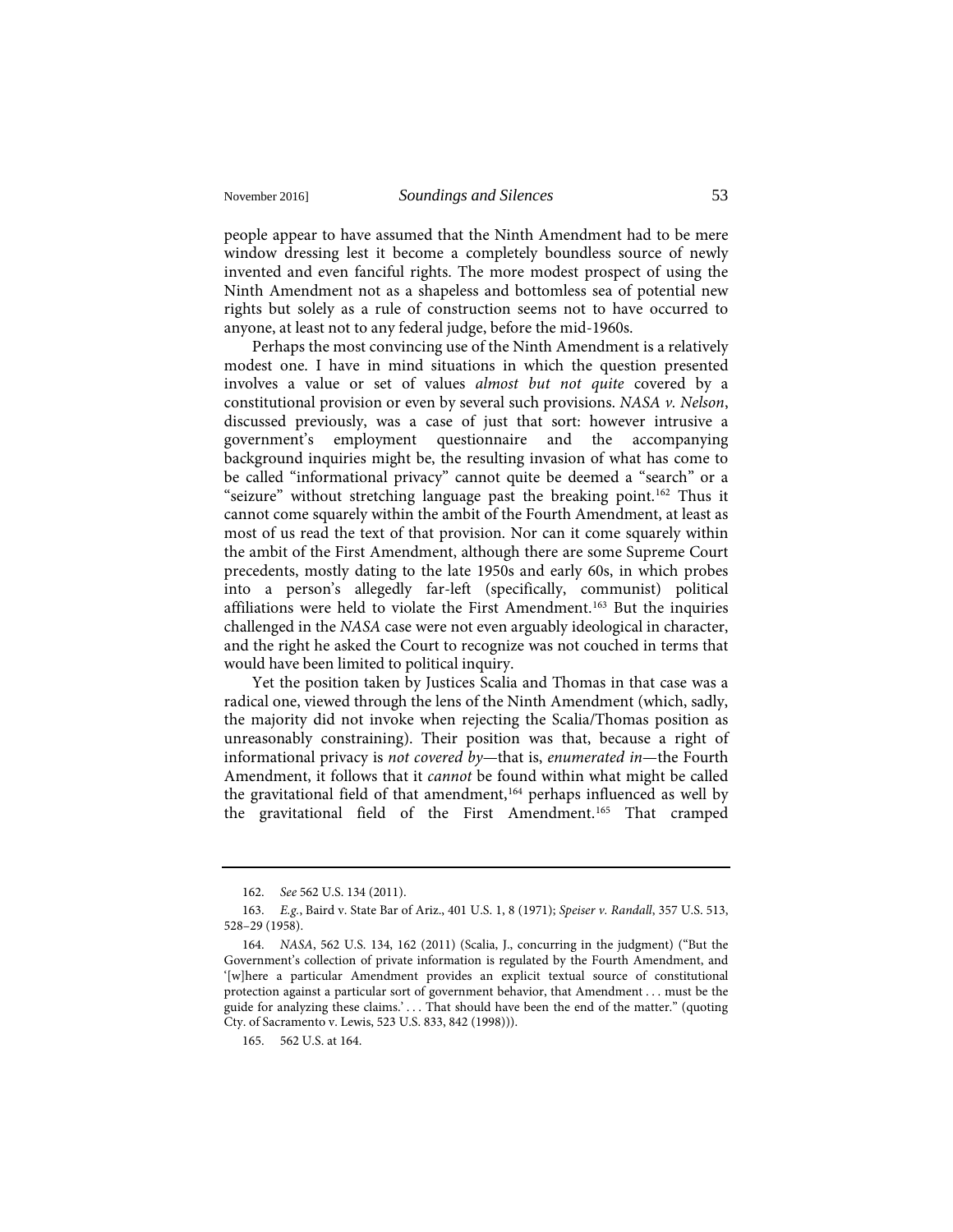interpretation looks like as pure an instance of violating the Ninth Amendment's rule of construction as can be imagined.<sup>[166](#page-29-0)</sup>

Another such instance came before the Supreme Court in 1980, in *Richmond Newspapers, Inc. v. Virginia*. [167](#page-29-1) That case, which I argued at the Court against the Commonwealth of Virginia, held that only extraordinary circumstances could ever justify excluding the press and the public from courtrooms trying a criminal case just because neither the trial court, nor the prosecution, nor the defendant (who could not invoke an accused's Sixth Amendment right to a *public* trial in order to *exclude* the public) wants the proceedings to be open for public observation.<sup>[168](#page-29-2)</sup>

It was my view at the time that the First Amendment's freedoms of speech and press, which media lawyers thought sufficient to justify the result we sought in *Richmond Newspapers*, could not in themselves comfortably support a presumptive right of public observation of proceedings like those in that case. The reason was that none of the participants in the trial in question was a "willing speaker."[169](#page-29-3) All relevant actors opted to keep the proceedings out of public view, much as an author who chooses not to share her diary with anyone opts to keep that diary to herself—and does so without triggering anyone's First Amendment right to be free of government interference to prevent a willing speaker from communicating with a willing listener. But the "freedom of speech" and "of the press," while plausibly encompassing freedoms to hear and observe and to report, *presuppose* that the source of what one wants to hear or observe *wishes to communicate* that information. As others have observed, the First Amendment is not a Freedom of Information Act.<sup>[170](#page-29-4)</sup>

For that reason, I thought it essential to invoke not just the First Amendment but also the Ninth, identifying its purpose as that of preventing anyone from "construing" the silence of the Constitution's text as to the existence of a contested right as a decisive negation of that right.[171](#page-29-5) I thought

<span id="page-29-1"></span><span id="page-29-0"></span><sup>166.</sup> *See id.* at 160 ("One who asks us to invent a constitutional right out of whole cloth should spare himself and us the pretense of tying it to some words of the Constitution.").

<sup>167.</sup> Richmond Newspapers, Inc. v. Virginia, 448 U.S. 555 (1980).

<sup>168.</sup> *Id.* at 559–60, 580.

<span id="page-29-3"></span><span id="page-29-2"></span><sup>169.</sup> *See* Va. State Bd. of Pharmacy v. Va. Citizens Consumer Council, Inc., 425 U.S. 748, 756 (1976).

<span id="page-29-4"></span><sup>170.</sup> *See, e.g.*, Amy Jordan, *The Right of Access: Is There A Better Fit than the First Amendment?*, 57 VAND. L. REV. 1349, 1377 (2004); David M. O'Brien, *The First Amendment and the Public's "Right to Know,"* 7 HASTINGS CONST. L.Q. 579, 588–89 (1980); Barry Sullivan, *FOIA and the First Amendment: Representative Democracy and the People's Elusive "Right to Know"*, 72 MD. L. REV. 1, 15 (2012).

<span id="page-29-5"></span><sup>171.</sup> *See* Laurence H. Tribe, *Public Rights, Private Rites: Reliving* Richmond Newspapers *for My Father*, 5 J. APP. PRAC. & PROCESS 163, 164–65 (2003).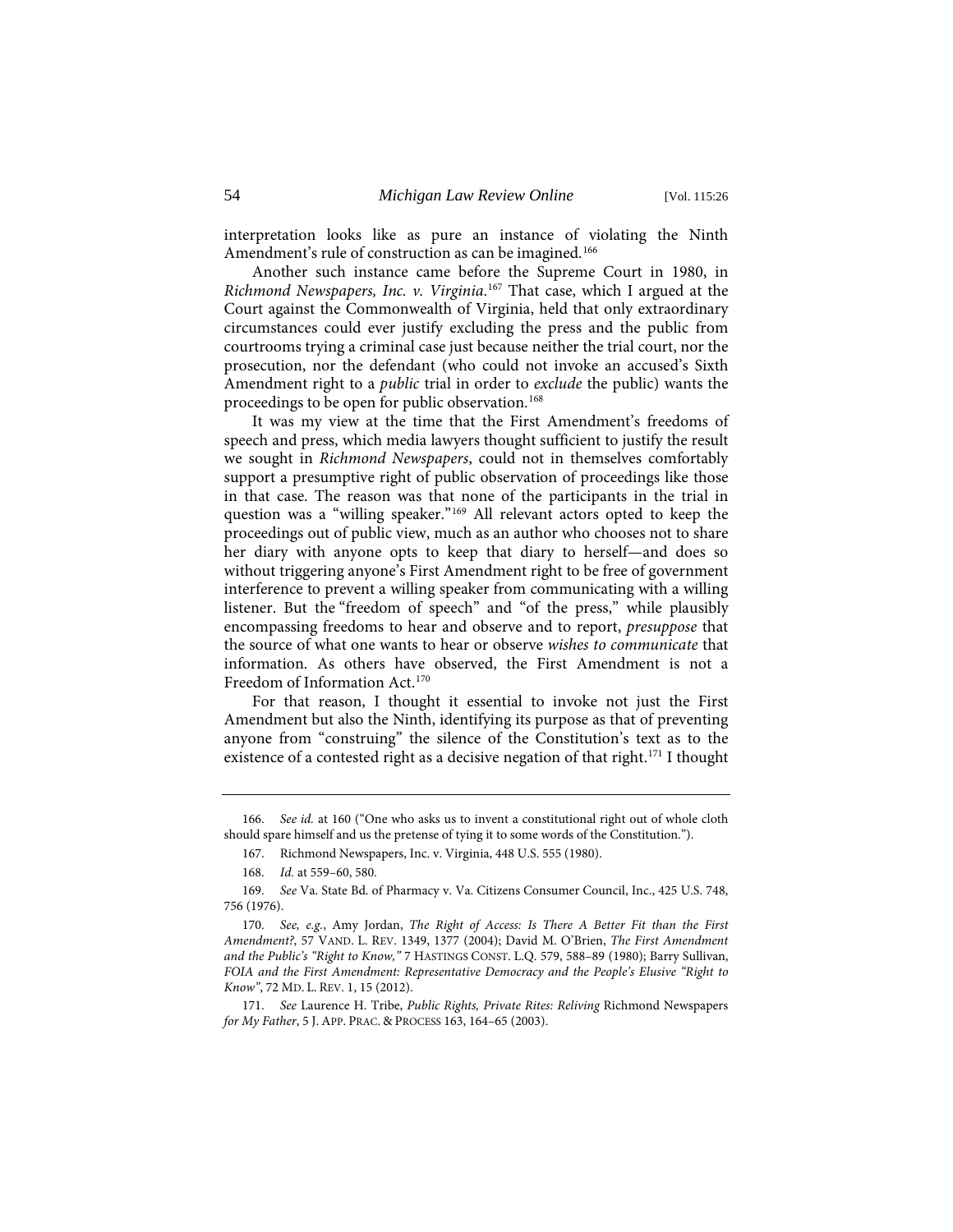## November 2016] *Soundings and Silences* 55

that argument was particularly essential when, as in *Richmond Newspapers*, the contested right protects values close to the heart of rights that the Constitution *does* in fact enumerate. And, to my delight (and to the consternation of those on my side of the case who sought mightily to prevent me from so much as mentioning the all-but-forgotten Ninth Amendment, which they viewed as radioactive), the plurality opinion by Chief Justice Burger upheld our contention that the Constitution presumptively precluded closing the proceedings to the press and public, and centrally invoked the Ninth Amendment, focusing on the reasons for James Madison's decision to include it in the Bill of Rights.<sup>[172](#page-30-0)</sup>

As our brief had detailed and the plurality opinion explained, Madison's principal reason for including that rule of construction in the Bill was to mollify those who feared that, just as a Constitution without *any* listing of specific rights might be invoked (despite the Tenth Amendment) to enable the Federal Government to run roughshod over the rights enumerated, so too a Constitution that *listed* certain rights might be taken by future generations to imply that the list was exhaustive and that no rights *other* than those enumerated were entitled to federal constitutional recognition.<sup>[173](#page-30-1)</sup> To prevent the Bill of Rights from exerting that kind of "repulsive gravitational force"—to prevent it from becoming a kind of "dark energy" the Ninth Amendment was included as one of the Bill's two final provisions.

The other such provision was the Tenth Amendment, a rule of construction that is, in a sense, the mirror image of the rule embodied in the Ninth. It directs that "[t]he powers not delegated to the United States by the Constitution, nor prohibited by it to the States, are reserved to the States, respectively, or to the people."[174](#page-30-2) As with the Ninth Amendment, my courses in constitutional law over the years have addressed the degree to which that rule about "powers not delegated"—again, a textually expressed rule about matters *not* expressed in the text—either has or should have played a role in the way structural principles of federal-state relations, relations sometimes described under the rubric of "vertical federalism," have evolved over time, with the arc of unenumerated federal powers largely ascendant in the early nineteenth century, turning downward from the late nineteenth until

<span id="page-30-0"></span><sup>172.</sup> *Richmond Newspapers*, 448 U.S. at 579–80.

<sup>173.</sup> *Id.* at 579 n.15.

<span id="page-30-2"></span><span id="page-30-1"></span><sup>174.</sup> U.S. CONST. amend. IX.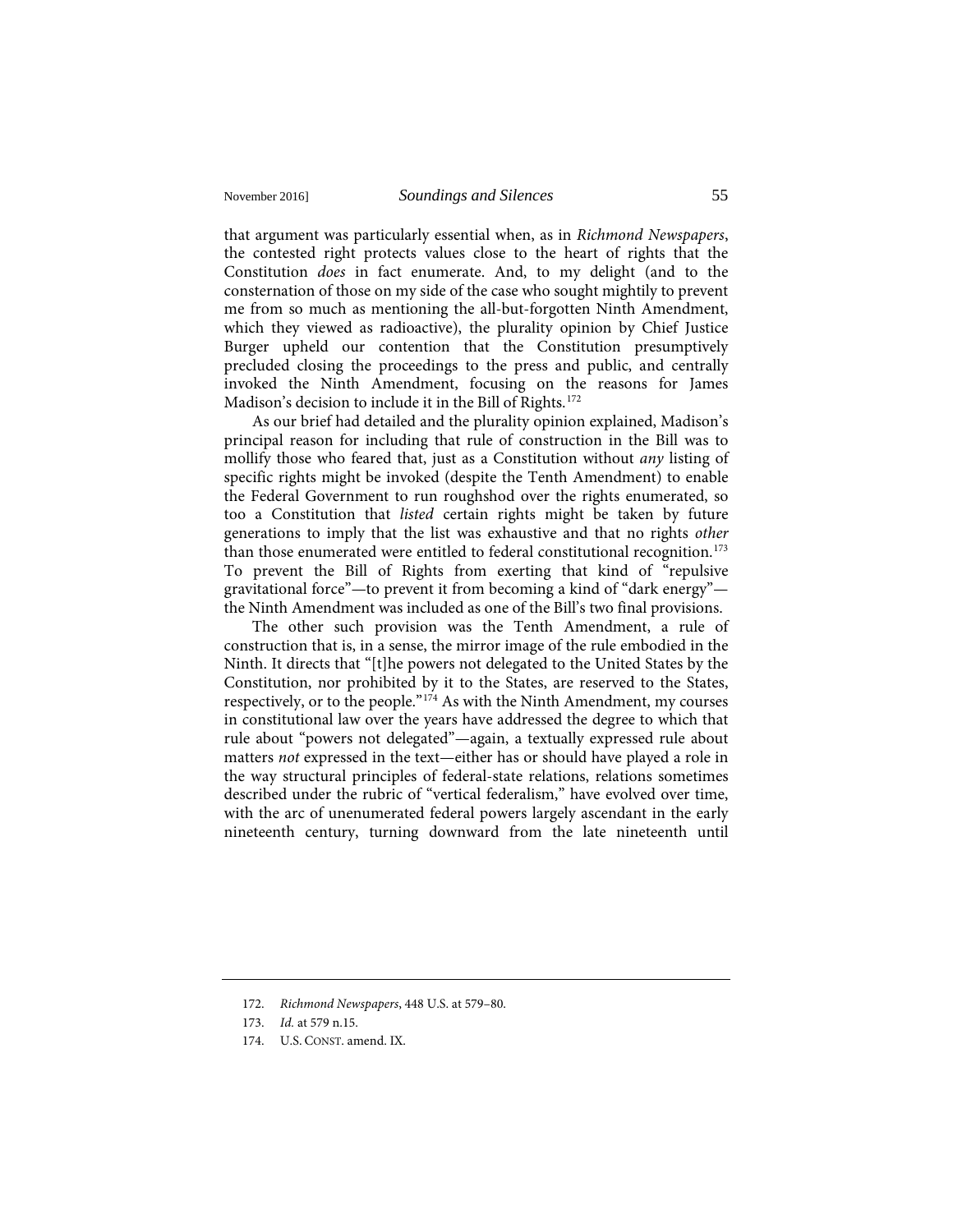roughly 1937,<sup>[175](#page-31-0)</sup> then ascendant again until the 1990s,<sup>[176](#page-31-1)</sup> and on a mostly downward trajectory in the years since.<sup>[177](#page-31-2)</sup>

Without any change in the Constitution's text, the dominant judicial approach to the Constitution's silences with respect to both rights and powers has undergone enormous transformation through the medium of the legal culture, reflected and implemented by the federal judiciary, exercising a power of judicial review that we must recall is itself nowhere enumerated in the Constitution—a vast power extracted from a conspicuous silence.

Noteworthy is the fact that such textual rules about how gaps, absences, or silences are to be understood are *themselves* surrounded by silences: Are the Ninth and Tenth Amendment's rules about those gaps, absences, or silences to be enforced by the federal judiciary, or are they merely reminders of postulates entrusted to the political branches or to state courts, not enforceable by federal judges?

Disputes over such choices are unending in our law. And, perhaps, necessarily so because the tower of rules and meta-rules and meta-meta rules is inevitably unending. The great philosopher Bertrand Russell is said to have asked a woman who told him the Earth rested on the back of a huge turtle, "What holds up the turtle?"—trying to lead her into a logical deadend. Quickly besting the brilliant logician, she instantly replied: "It's no use, Professor. . . . It's turtles all the way down."<sup>178</sup>

# IV. SILENCES IN THE CONSTITUTION ITSELF V. SILENCES IN WHAT IS SAID ABOUT THE CONSTITUTION

As we saw in connection with *NASA v. Nelson*, the majority's determination *not to say* whether the Constitution contains a generalized right of "informational privacy" infuriated two of the Justices, who thought it obvious *both* that no such right could possibly exist *and* that the Court was wrong not to come right out and say so. Any such right, they insisted, would

<span id="page-31-0"></span><sup>175.</sup> Robert L. Stern, *The Commerce Clause and the National Economy, 1933–46: Part One*, 59 HARV. L. REV. 645 (1946).

<span id="page-31-1"></span><sup>176.</sup> *Id.* at 691–93; Robert L. Stern, *The Commerce Clause and the National Economy, 1933–46: Part Two*, 59 HARV. L. REV. 883, 886–90 (1946).

<span id="page-31-2"></span><sup>177.</sup> John R. Vile, *Truism, Tautology or Vital Principle? The Tenth Amendment Since*  United States v. Darby, 27 CUMB. L. REV. 445 (1997).

<span id="page-31-3"></span><sup>178.</sup> In *A Brief History of Time*, first published in 1988, Stephen Hawking said the subject was a "well-known scientist (some say it was Bertrand Russell)." STEPHEN HAWKING, A BRIEF HISTORY OF TIME 1 (1988). In the Princeton Review in 1882, William James told the story in the third person and described it as "rocks all the way down." William James, *Rationality, Activity, and Faith*, 2 PRINCETON REV. 58, 82 (1882). Some claim that it was really James who first told the story in the much more memorable "turtles" version. Out of deference to the great physicist Stephen Hawking, I will use his attribution to Russell in this essay.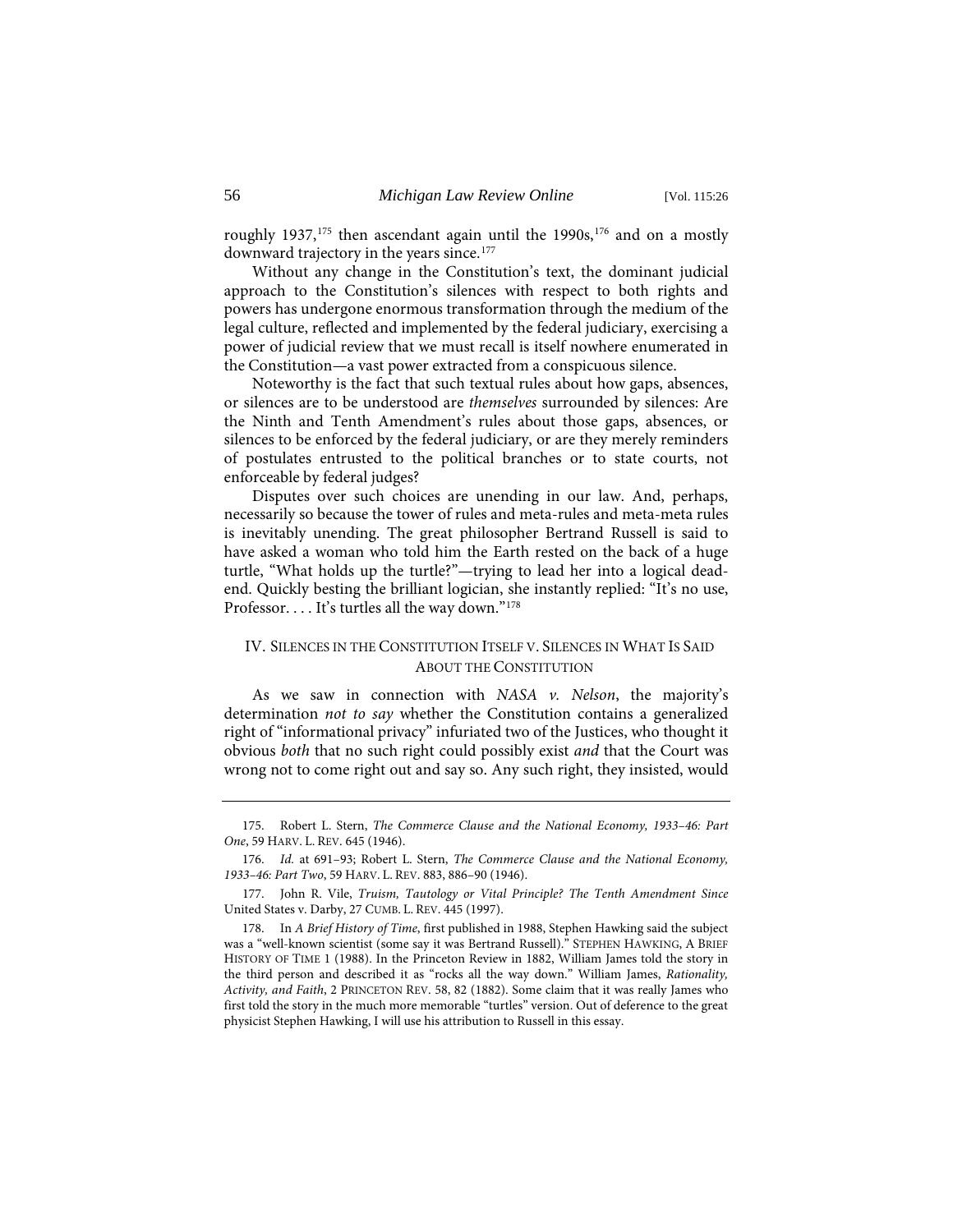have to be "invent[ed] right out of whole cloth."<sup>[179](#page-32-0)</sup> No less vehemently, those justices accused the majority of needlessly teasing the legal profession and the American public: "Thirty-three years have passed since the Court first suggested that the right may, or may not, exist. It is past time for the Court to abandon this Alfred Hitchcock line of our jurisprudence."<sup>[180](#page-32-1)</sup>

Notwithstanding the protest by Justices Scalia and Thomas, both of them are among the jurists who have frequently said that the Court should avoid constitutional pronouncements when not necessary to the resolution of a concrete case or controversy. Indeed, as every student of the Court's body of decisions knows well, the vast bulk of what the Court does involves deciding what *not* to decide, both about the Constitution and about other matters of federal law. Of the seven to eight thousand petitions asking the Court each year to weigh in on such matters, only six or seven dozen are selected by the Court in granting writs of certiorari to review the questions presented.[181](#page-32-2) When the Court denies review, as it nearly always does, it is expressing no view either way on whether the decision it has left untouched was right or wrong, and it is only once in a blue moon that any Justice either concurs to explain his or her agreement with the denial of cert or dissents to protest that the case should have been set down for full briefing and argument on the merits.

Much could be said, and more than enough has already been written, about the factors that enter into decisions about whether to grant cert, and I won't be adding to that voluminous literature here. Rather, I will focus—and then, only briefly—on a narrower set of issues, those presented when the Court is not just leaving a case totally unreviewed but is undertaking to review it and is then considering whether to dodge some substantive constitutional question that the case might squarely present or might at least reasonably be thought to present. That is the issue of "constitutional avoidance," which some see as a problem<sup>[182](#page-32-3)</sup> and others study as a doctrine.<sup>[183](#page-32-4)</sup> The Court first articulated constitutional avoidance as a matter of doctrine in 1936, in a famous concurring opinion by Justice Brandeis in *Ashwander v.* 

<sup>179.</sup> NASA v. Nelson, 562 U.S. 134, 160 (2011) (Scalia, J., concurring in the judgment).

<sup>180.</sup> *Id.* at 165.

<span id="page-32-2"></span><span id="page-32-1"></span><span id="page-32-0"></span><sup>181.</sup> For example, in the 2014–15 term the Court disposed of 7,006 petitions for certiorari and granted certiorari to only seventy-one of those petitions. *October Term 2014*, J. S. CT. II (Jun. 30, 2015), https://www.supremecourt.gov/orders/journal/jnl14.pdf [https://perma.cc/5DWL-KRTW].

<span id="page-32-3"></span><sup>182.</sup> *E.g.*, Richard A. Posner, *Statutory Interpretation—in the Classroom and in the Courtroom*, 50 U. CHI. L. REV. 800, 815–16 (1983).

<span id="page-32-4"></span><sup>183.</sup> *E.g.*, Gilbert Lee, *How Many Avoidance Canons Are There After* Clark v. Martinez?, 10 U. PA. J. CONST. L. 193 (2007).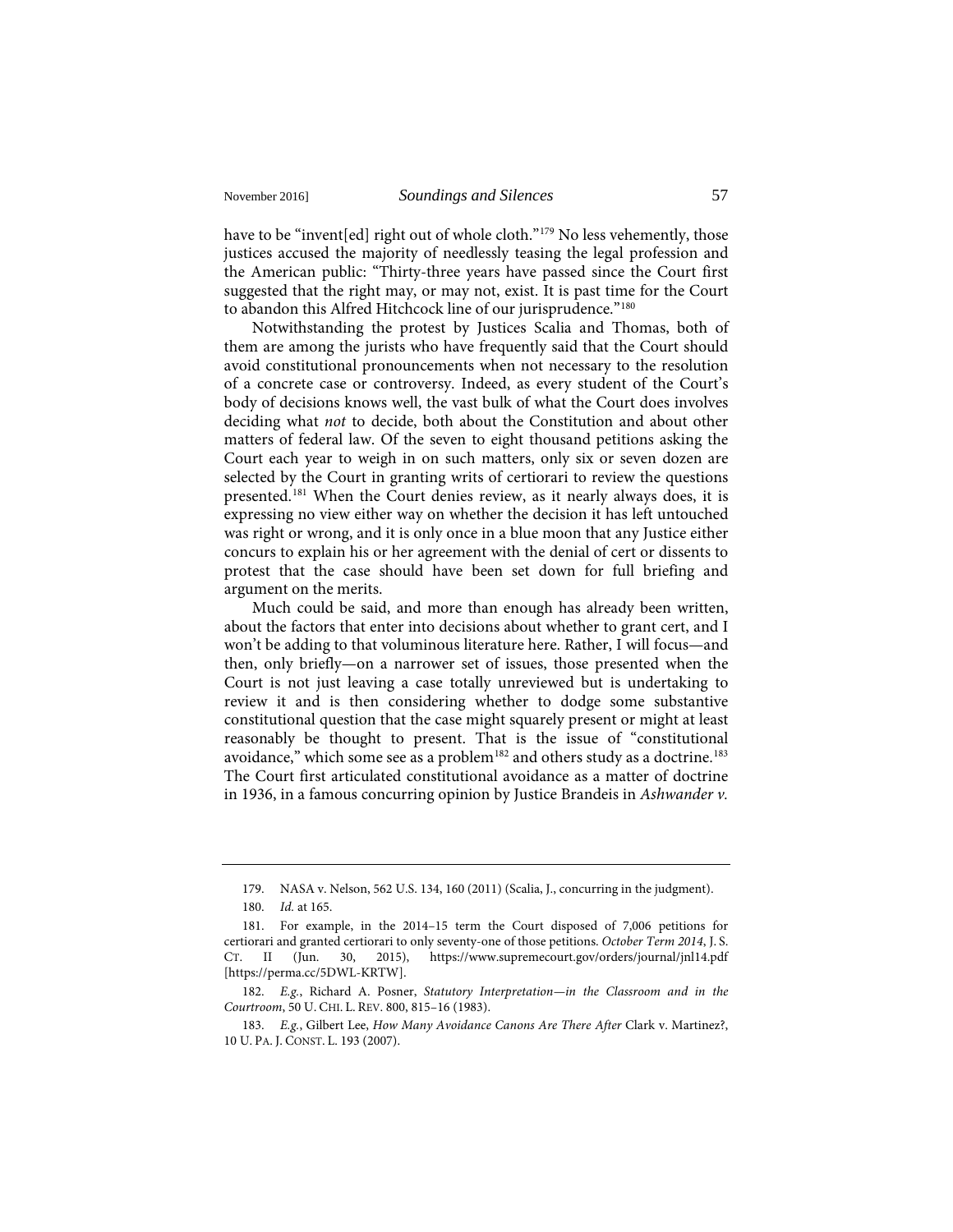*Tennessee Valley Authority*. [184](#page-33-0) Refusing to address the claim that the entire TVA Act—a federal statute designed to promote rural electrification as part of FDR's "first" New Deal—was unconstitutional, Justice Brandeis memorably articulated a set of considerations that he said ought to lead federal courts to avoid deciding difficult constitutional questions that might dispose of a case when it would be possible to decide the case on narrower grounds—grounds leaving those difficult questions unanswered at least for the time being.<sup>[185](#page-33-1)</sup>

There are more than a few occasions when the Court has all but tortured the words of a federal statute in order to avoid resolving a particularly perplexing constitutional issue. One particularly egregious example involved *Bond v. United States*, a 2014 Supreme Court decision stemming from a U.S. Attorney's seemingly bizarre and at the very least unwise decision to charge a woman with violating the law Congress had enacted to implement the Chemical Weapons Convention even though all the distraught woman did was conspicuously spread toxic substances on the car, mailbox, and door knob of a rival for her husband's affection in the hope that her rival would develop an uncomfortable rash.[186](#page-33-2) Although the terms of the law literally covered what the woman had done, the Court, in an opinion written by Chief Justice Roberts, managed to cobble together six Justices to hold that, because of uncertainty about whether Congress *really meant what it said* as applied to circumstances like those presented in that case, respect for "basic principles of federalism" supported holding that the accused woman's "local criminal activity" could not be punished under the *Act to Implement the International Convention on the Prohibition of the Development, Production, Stockpiling and Use of Chemical Weapons and on Their Destruction*. [187](#page-33-3) The Court's majority wrote that, just as it would have had a duty to interpret an *ambiguous* federal law so as to avoid difficult constitutional questions about the reach of the treaty power and of Congress's power to implement a duly ratified treaty, so too it had a duty to find some way to hold even an *unambiguous* federal law inapplicable if holding it applicable in accord with its manifestly applicable terms would have made such avoidance impossible.<sup>[188](#page-33-4)</sup>

<span id="page-33-2"></span><span id="page-33-1"></span><span id="page-33-0"></span><sup>184. 297</sup> U.S. 288, 346 (1936) (Brandeis, J., concurring) ("The Court developed, for its own governance in the cases confessedly within its jurisdiction, a series of rules under which it has avoided passing upon a large part of all the constitutional questions pressed upon it for decision.").

<sup>185.</sup> *Ashwander*, 297 U.S. at 344–48, 355–56.

<sup>186. 134</sup> S. Ct. 2077, 2085–86 (2014).

<span id="page-33-3"></span><sup>187.</sup> *Id.* at 2088–90.

<span id="page-33-4"></span><sup>188.</sup> *See id.* at 2090.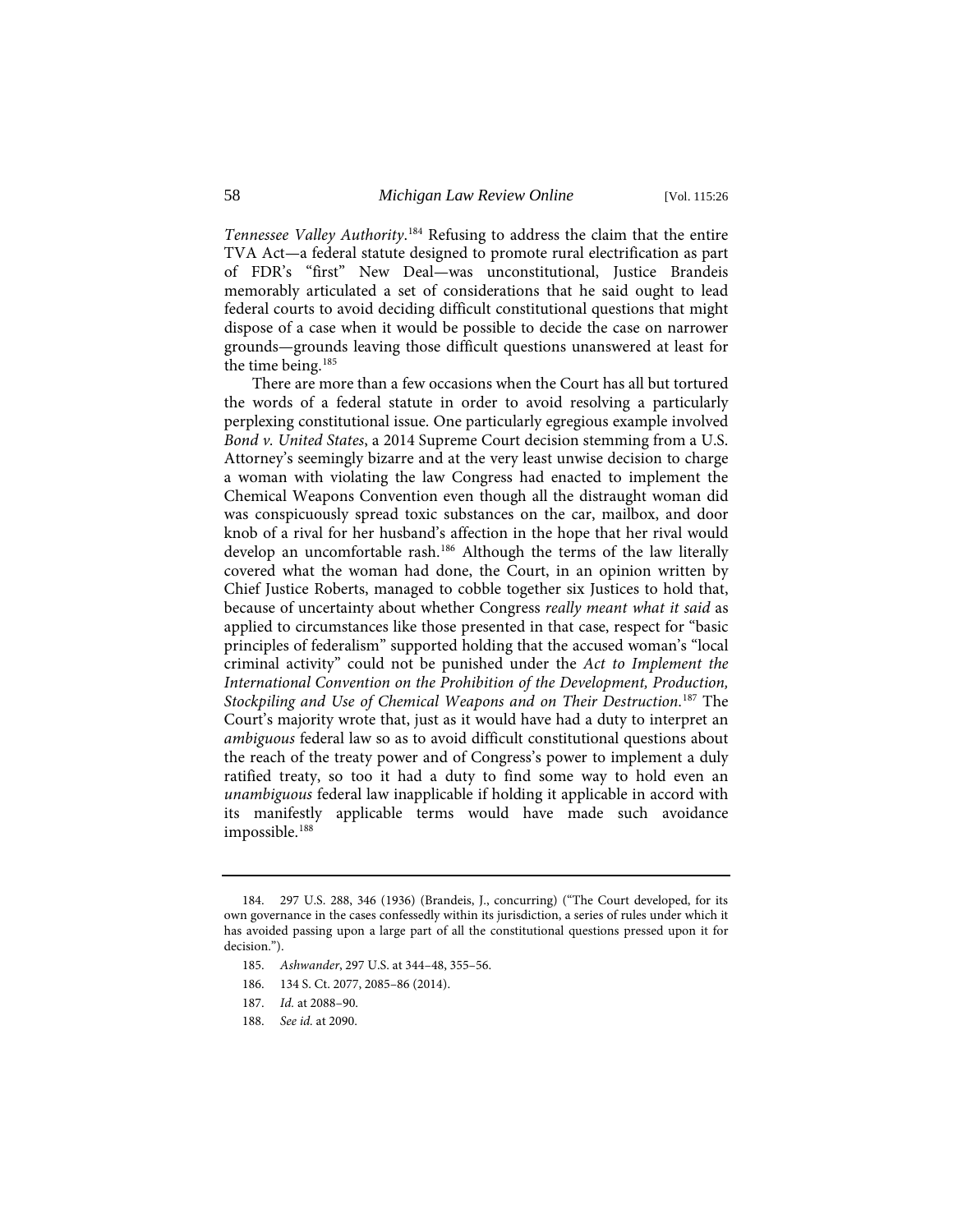## November 2016] *Soundings and Silences* 59

Unsurprisingly, the four dissenters, led by Justice Scalia, made mincemeat of that reasoning: "Somewhere in Norristown, Pennsylvania, a husband's paramour suffered a minor thumb burn at the hands of a betrayed wife. The United States Congress—'every where extending the sphere of its activity, and drawing all power into its impetuous vortex'—has made a federal case out of it. What are we to do?"[189](#page-34-0) His answer was straightforward: "As sweeping and unsettling as the Chemical Weapons Convention Implementation Act of 1998 may be, it is clear beyond doubt that it covers what Bond did; and we have no authority to amend it. So we are forced to decide—there is no way around it—whether the Act's application to what Bond did was constitutional."[190](#page-34-1) Scalia would have held that it was not, and he forcefully accused the Court of exceeding its authority by contriving *not* to do so.[191](#page-34-2) (Oh how I miss the late Justice Scalia's clarity—much as I often disagreed with him.)

Many, and one hopes most, instances of constitutional avoidance are far easier to justify than that presented in *Bond*. Federal laws are often written in genuinely ambiguous ways that can be construed narrowly enough to spare those laws from facial invalidation (and, at the same time, sufficiently narrowly to avoid effectively accusing Members of Congress of having violated their oath to uphold the Constitution). When laws are drafted with sufficient facial ambiguity, that kind of narrowing construction can be performed without twisting statutory words beyond recognition or, even worse, leaving those words standing but stubbornly refusing to apply them in particular circumstances where federal enforcement authorities foolishly failed to exercise their discretion not to prosecute.

The Court decides a number of clearly defensible constitutional avoidance cases on a regular basis. Those that are most controversial involve raising barriers to individuals and businesses seeking to bring federal constitutional challenges before Article III courts, barriers either very narrowly defining the class of those with "standing" to invoke federal judicial power or treating certain matters, such as the constitutionality of actions by the Commander in Chief in pursuing undeclared wars, as posing nonjusticiable political questions and thereby leaving individual victims without any possibility of obtaining judicial redress.<sup>[192](#page-34-3)</sup>

<span id="page-34-1"></span><span id="page-34-0"></span><sup>189.</sup> *Bond*, 134 S. Ct. at 2094 (2014) (Scalia, J., dissenting) (quoting THE FEDERALIST NO. 48, at 333 (James Madison) (J. Cooke ed., 1961)).

<sup>190.</sup> *Id.*

<sup>191.</sup> *Id.* at 2102.

<span id="page-34-3"></span><span id="page-34-2"></span><sup>192.</sup> *E.g.*, Louis Henkin, *Is There a "Political Question" Doctrine?*, 85 YALE L.J. 597, 623 n.74 (1976) (collecting cases in which federal courts used standing and political questions doctrines to avoid ruling on the constitutionality of the Vietnam War).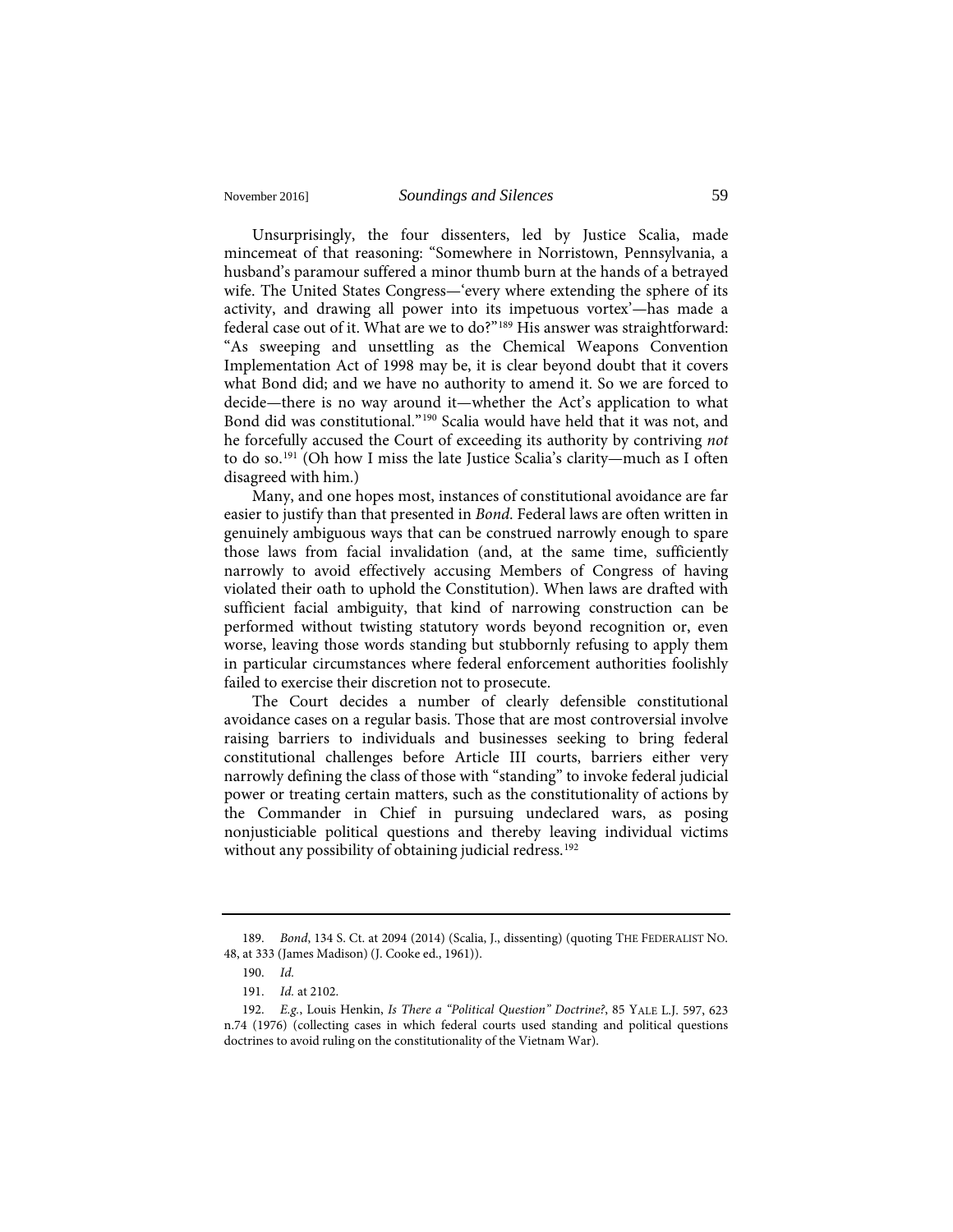There is a veritable cottage industry of books and articles about the socalled passive virtues of abstaining from decision, as well as counter-books and articles delineating the "subtle vices of the passive virtues."[193](#page-35-0) This paper isn't a useful place to sum up that literature or to build on it, but it is worth noting at least one particular form of "constitutional avoidance" that entails the very opposite of remaining silent about what is *in* the Constitution. That form of avoidance turns out to be more frequently invoked than one might suppose.

The most consequential example in recent years was the approach taken by Chief Justice Roberts to provide a fifth vote to reject a sweeping constitutional attack on President Obama's most significant domestic achievement, the passage of the Affordable Care Act. In *NFIB v. Sebelius*, decided in 2012, the Chief joined four Justices in concluding that Congress had exceeded its power under the Commerce Clause and the Necessary and Proper Clause in undertaking to require virtually all businesses and citizens to purchase federally approved health insurance<sup>[194](#page-35-1)</sup>—but he joined another four justices in concluding that Congress acted within the taxing power in imposing federal tax penalties on those who failed to purchase such insurance in accord with the ACA.<sup>195</sup> Congress had, as far as the naked eye could see, done more than impose taxes on non-purchasers: it had in essence purported to make non-purchasers into outlaws.<sup>196</sup> But the Chief Justice, alone among the Justices in that respect, asserted the authority in essence to *rewrite* the ACA, abetted by the administration's promise, offered obligingly during oral argument,<sup>[197](#page-35-4)</sup> to refrain from criminally prosecuting any nonpurchasers, so that the ACA could masquerade (at least for the duration of the Obama administration) as a mere tax, which the Chief Justice insisted with a clear if not altogether convincing explanation—was a less drastic and invasive form of power than a free-standing regulation.<sup>[198](#page-35-5)</sup>

I don't mean to be as critical of the chief as this may sound. On the contrary, in the 2014 book I coauthored with Joshua Matz, *Uncertain Justice*, I *defend* the Chief's unusual way of sustaining the heart of the ACA,<sup>[199](#page-35-6)</sup>

<span id="page-35-0"></span><sup>193.</sup> *Compare, e.g.*, ALEXANDER BICKEL, THE LEAST DANGEROUS BRANCH: THE SUPREME COURT AT THE BAR OF POLITICS 111–98 (1962), *with, e.g.*, Gerald Gunther, *The Subtle Vices of the "Passive Virtues"—A Comment on Principle and Expediency in Judicial Review*, 64 COLUM. L. REV. 1 (1964).

<sup>194. 132</sup> S. Ct. 2566, 2593 (2012).

<sup>195.</sup> *NFIB*, 132 S. Ct. at 2600.

<sup>196.</sup> *Id.* at 2651–55 (Scalia, J., dissenting).

<span id="page-35-6"></span><span id="page-35-5"></span><span id="page-35-4"></span><span id="page-35-3"></span><span id="page-35-2"></span><span id="page-35-1"></span><sup>197.</sup> *See* Transcript of Oral Argument at 44–50, Dep't of Health and Human Servs. v. Florida 132 S. Ct. 1618 (2012) (No. 11-398).

<sup>198.</sup> *See NFIB*, 132 S. Ct. at 2596–97 (opinion of Roberts, C.J.).

<sup>199.</sup> LAURENCE TRIBE & JOSHUA MATZ, UNCERTAIN JUSTICE 66–68 (2014).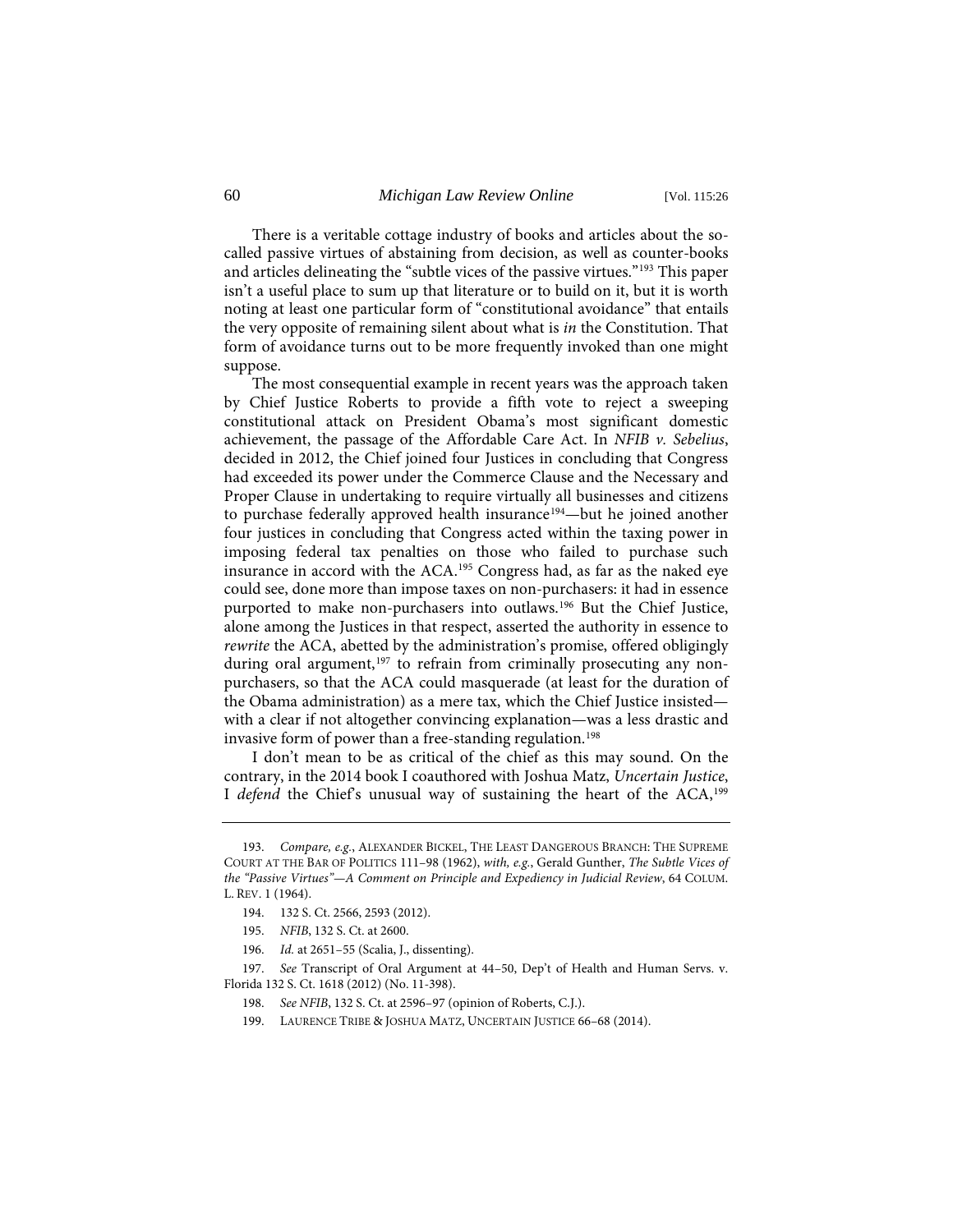#### November 2016] *Soundings and Silences* 61

following a path I had publicly predicted he would take (and had argued he should take) months before the decision was announced.<sup>[200](#page-36-0)</sup>

What I *do* mean to be saying is simply that, although presented as an instance of constitutional avoidance, the Roberts opinion didn't actually *avoid* any constitutional question but instead *resolved it against what Congress quite plainly wrote*. The Chief Justice conceded that "reading" the congressional mandate to purchase insurance as though it offered individuals and employers the *option* of *either* purchasing insurance or *paying a federal tax penalty for not doing so* required rejecting by far the most natural reading of the ACA and replacing it with a version of the law that Congress had not actually crafted. But he said that he *had* to adopt that reading in order to avoid the more drastic step of striking down the ACA altogether. Thus the Chief Justice essentially *rewrote* Congress's handiwork so as to avoid the politically unpalatable and institutionally injurious result of dooming the entire ACA. In doing so, he was taking two significant and controversial steps.

One was a step that four dissenting Justices criticized as a usurpation of Congress's exclusive *power to raise and collect taxes* under Article I<sup>201</sup>—while four concurring Justices defended it as entirely legitimate inasmuch as it did not entail subjecting anyone to a tax liability that Congress had not in fact authorized, albeit under a regulatory rubric.<sup>[202](#page-36-2)</sup>

The other was a step that the four dissenters praised as a proper application of prior Commerce Clause jurisprudence<sup>203</sup>—while the four concurring Justices attacked it as unprecedented and unjustifiable.<sup>[204](#page-36-4)</sup> To those four, the Chief had imposed a substantial and analytically incoherent new constraint on Congress's Article I power to regulate interstate commerce when he insisted that Congress had exceeded its power to *regulate* commercial activity when it sought to *create* such activity by compelling supposedly "inactive" individuals to *enter* the stream of commerce.<sup>[205](#page-36-5)</sup> It was an instance of using faux-avoidance not as a genuinely interpretive technique but, rather, as a more modest remedy for a constitutional violation than out-and-out rejection of Congress's entire enactment would have

<span id="page-36-1"></span><span id="page-36-0"></span><sup>200.</sup> JOSH BLACKMAN, UNPRECEDENTED: THE CONSTITUTIONAL CHALLENGE TO OBAMACARE 183–84 (2013); Laurence Tribe, *Chief Justice Roberts Comes into His Own and Saves the Court While Preventing a Constitutional Debacle*, SCOTUSBLOG (June 28, 2012, 3:41 PM), http://www.scotusblog.com/2012/06/chief-justice-roberts-comes-into-his-own-andsaves-the-court-while-preventing-a-constitutional-debacle/ [https://perma.cc/52DM-A64R].

<sup>201.</sup> *See NFIB*, 132 S. Ct. at 2651 (Scalia, J., dissenting).

<span id="page-36-2"></span><sup>202.</sup> *See id.* at 2612–2613 (Ginsburg, J. concurring).

<span id="page-36-3"></span><sup>203.</sup> *Id.* at 2645–47 (Scalia, J., dissenting).

<sup>204.</sup> *Id.* at 2621–23 (Ginsburg, J. concurring).

<span id="page-36-5"></span><span id="page-36-4"></span><sup>205.</sup> *Id.*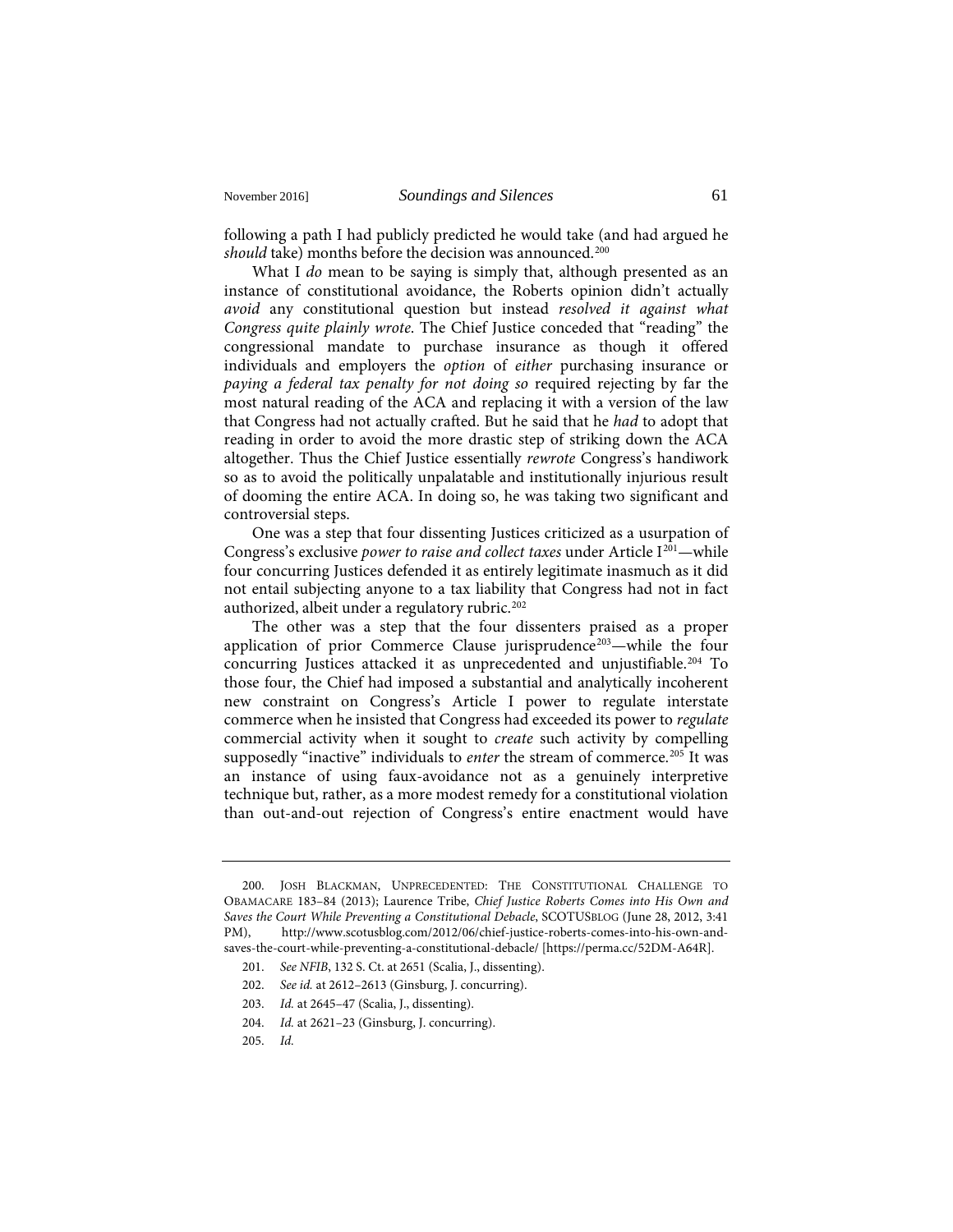been.<sup>[206](#page-37-0)</sup> But what seemed more modest vis-à-vis the ACA was anything but modest vis-à-vis the Constitution.[207](#page-37-1)

That observation leads to a final note: whenever the Supreme Court either issues a formal constitutional condemnation (even if in the course of upholding an exercise of power on other grounds, as in *NFIB*) or gives its formal constitutional blessing to a contested exercise of state or federal power, evaluating the long-term impact of what the Court has done requires a comparison with the impact of what *would have happened* had the Court simply refrained from speaking to the constitutional question at hand. The evaluation requires, to be clear, a comparison with the impact of silence.

Perhaps the best example of what I have in mind is *Korematsu v. United States*, the infamous—indeed, anticanonical—case in which the Court in 1944 deferred to government assertions that the forced relocation of Japanese Americans (all United States citizens of Japanese ancestry living along major stretches of the West Coast) was essential to America's national security.[208](#page-37-2) Among the many reasons *Korematsu* was a blot on the Court's and the nation's history was that the Court displayed uncritical faith in factual claims by government lawyers about the threat posed by persons described as Japanese-American spies and saboteurs even though these claims directly contradicted confidential reports by high-level military and intelligence officials that, as it turns out, the Justice Department had deliberately misrepresented to the Supreme Court—an inexcusable lapse for which the Solicitor General formally apologized decades later.<sup>[209](#page-37-3)</sup>

The Court stopped short of ever actually *upholding* the *internment*—in "so-called Relocation Centers," which dissenting Justice Owen Roberts rightly said was but "a euphemism for concentration camps"<sup>[210](#page-37-4)</sup>-of loyal Americans of Japanese descent, purportedly upholding "only" the orders imposing a curfew on those Americans and requiring them to leave their

<span id="page-37-0"></span><sup>206.</sup> *See* Eric S. Fish, *Constitutional Avoidance as Interpretation and as Remedy*, 114 MICH. L. REV. 1275 (2016) (developing a helpful distinction between avoidance as interpretation and avoidance as remedy).

<span id="page-37-1"></span><sup>207.</sup> *See* Neal Kumar Katyal & Thomas P. Schmidt, *Active Avoidance: The Modern Supreme Court and Legal Change*, 128 HARV. L. REV. 2109, 2138 (2015) ("[*NFIB*] required, as a logical matter, establishing *two* separate constitutional propositions: that a mandate cannot be constitutional as a tax and that a mandate cannot be passed under the commerce power. That's an awful lot of constitutional law to make in a decision that turns finally on the interpretation of a statute.").

<sup>208. 323</sup> U.S. 214, 219–20 (1944).

<span id="page-37-4"></span><span id="page-37-3"></span><span id="page-37-2"></span><sup>209.</sup> Neal Katyal, *Confession of Error: the Solicitor General's Mistakes During the Japanese-American Internment Cases*, DEP'T OF JUSTICE (May 20, 2011), https://www.justice.gov/opa/blog/confession-error-solicitor-generals-mistakes-duringjapanese-american-internment-cases [https://perma.cc/D25U-CW6Q].

<sup>210.</sup> *Korematsu*, 323 U.S. at 230 (Roberts, J., dissenting).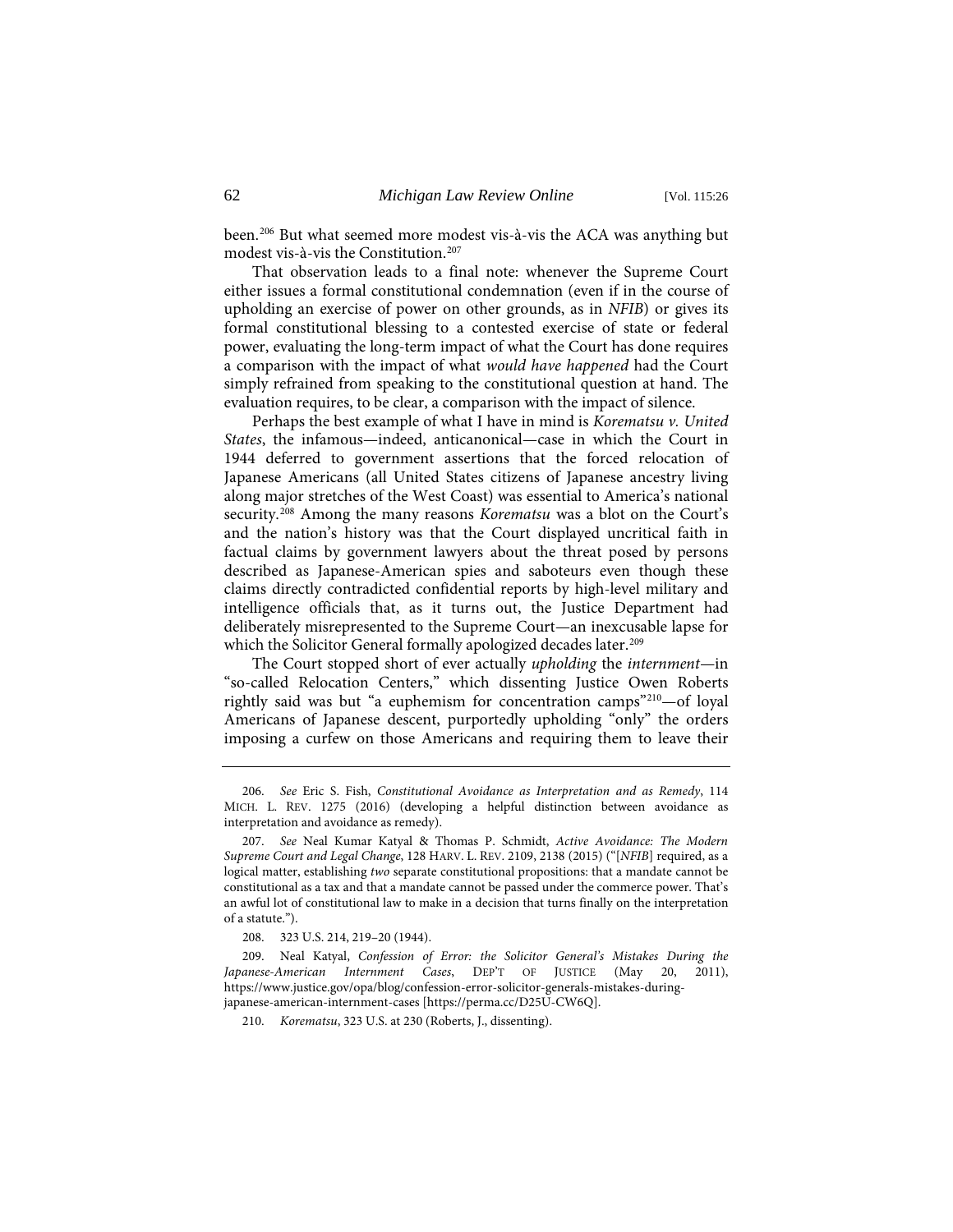## November 2016] *Soundings and Silences* 63

homes and the areas in which they had lived for years to report to designated "Assembly Centers."[211](#page-38-0) Indeed, in a much-overlooked decision issued the same day as *Korematsu*, in a case called *Ex parte Endo*, the Court ruled in an opinion by Justice Douglas that the *forcible internment* of U.S. citizens merely by virtue of their Japanese ancestry was *not* in fact authorized by federal law.[212](#page-38-1) The Court thus avoided having to decide whether, *if* federally authorized, such race-based internment would, under the circumstances existing at the time, comport with the Fifth Amendment's Due Process Clause.<sup>[213](#page-38-2)</sup>

The Court's *Korematsu* opinion contained a slim silver lining: it voiced the first dictum in our constitutional history stating that the principles of "equal protection of the laws" applicable to racial discrimination by *state* authorities under the Fourteenth Amendment, enacted in 1868, apply as well to racial discrimination (and presumably to other forms of discrimination as well) by *federal* authorities under the Fifth Amendment, enacted in 1791 despite the Fifth Amendment's self-conscious silence as to any equality principle and the obvious incompatibility of its history with that principle, at least with respect to the paradigm case of race. Specifically, the Court in *Korematsu* said that "all legal restrictions which curtail the civil rights of a single racial group are immediately suspect" and must be "subject[ed] to the most rigid scrutiny" to assure that they are in fact justified by "[p]ressing public necessity" and do not reflect "racial antagonism."[214](#page-38-3) But the Court then shamefully proceeded to find the requisite justification by deferring uncritically to the merely asserted judgment of the President and of military authorities in the perilous circumstances confronting our nation in the wake of Japan's attack on our naval forces at Pearl Harbor.

One of the three dissenters, Justice Robert Jackson, issued a passionate condemnation not just of the Court's finding but, more fundamentally, of the Court's decision *not to remain silent*:

It would be impracticable and dangerous idealism to expect or insist that each specific military command in an area of probable operations will conform to conventional tests of constitutionality. When an area is so beset

<sup>211.</sup> *Id.* at 221–22.

<sup>212. 323</sup> U.S. 283, 303–05 (1944).

<span id="page-38-2"></span><span id="page-38-1"></span><span id="page-38-0"></span><sup>213.</sup> *Endo*, 323 U.S. at 299–300; *see also* Patrick O. Gudridge, *Remember* Endo*?*, 116 HARV. L. REV. 1933 (2003).

<span id="page-38-3"></span><sup>214.</sup> *Korematsu* 323 U.S. at 216 (emphasis added). Notably, the possible differences between legal restrictions curtailing "civil rights" along expressly racial lines and those affecting "only" the distribution of positive, government-created entitlements along such lines, have yet to be fully explored. Equally unresolved are arguments about what violations, if any, depend on the mental state with which government actors either curtail a group's "civil rights" or affect its access to government benefits, entitlements, or privileges. *See* Richard H. Fallon, *Constitutionally Forbidden Legislative Intent*, 130 HARV. L. REV. (forthcoming 2016).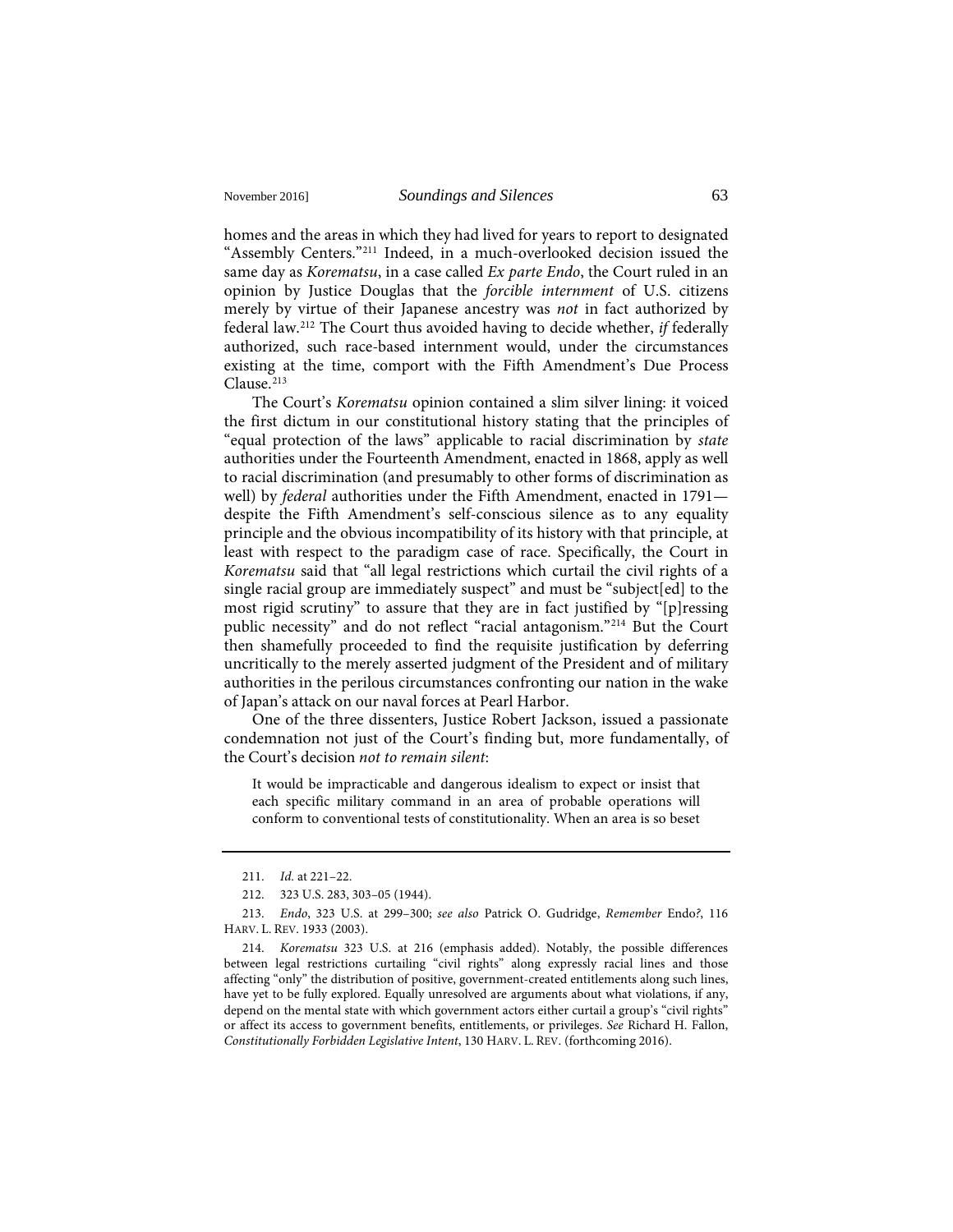that it must be put under military control at all, the paramount consideration is that its measures be successful, rather than legal. The armed services must protect a society, not merely its Constitution. . . . No court can require such a commander in such circumstances to act as a reasonable man; he may be unreasonably cautious and exacting. Perhaps he should be. But a commander, in temporarily focusing the life of a community on defense, is carrying out a military program; he is not making law in the sense the courts know the term. He issues orders, and they may have a certain authority as military commands, although they may be very bad as constitutional law.

But if we cannot confine military expedients by the Constitution, neither would I distort the Constitution to approve all that the military may deem expedient. That is what the Court appears to be doing, whether consciously or not. I cannot say, from any evidence before me, that the orders of General DeWitt were not reasonably expedient military precautions, nor could I say that they were. But even if they were permissible military procedures, I deny that it follows that they are constitutional. If, as the Court holds, it does follow, then we may as well say that any military order will be constitutional, and have done with it. . . .

Much is said of the danger to liberty from the Army program for deporting and detaining these citizens of Japanese extraction. But a judicial construction of the due process clause that will sustain this order is a far more subtle blow to liberty than the promulgation of the order itself. A military order, however unconstitutional, is not apt to last longer than the military emergency. Even during that period a succeeding commander may revoke it all. But once a judicial opinion rationalizes such an order to show that it conforms to the Constitution, or rather *rationalizes the Constitution to show that the Constitution sanctions such an order*, the Court for all time has validated the principle of racial discrimination in criminal procedure and of transplanting American citizens. The principle then lies about like a loaded weapon ready for the hand of any authority that can bring forward a plausible claim of an urgent need. Every repetition imbeds that principle more deeply in our law and thinking and expands it to new purposes. All who observe the work of courts are familiar with what Judge Cardozo described as "the tendency of a principle to expand itself to the limit of its logic." A military commander may overstep the bounds of constitutionality, and it is an incident. But if we review and approve, that passing incident becomes the doctrine of the Constitution. There it has a generative power of its own, and all that it creates will be in its own image.<sup>[215](#page-39-0)</sup>

<span id="page-39-0"></span><sup>215.</sup> *Korematsu*, 323 U.S. at 244–47 (Jackson, J., dissenting) (emphasis added) (footnote omitted).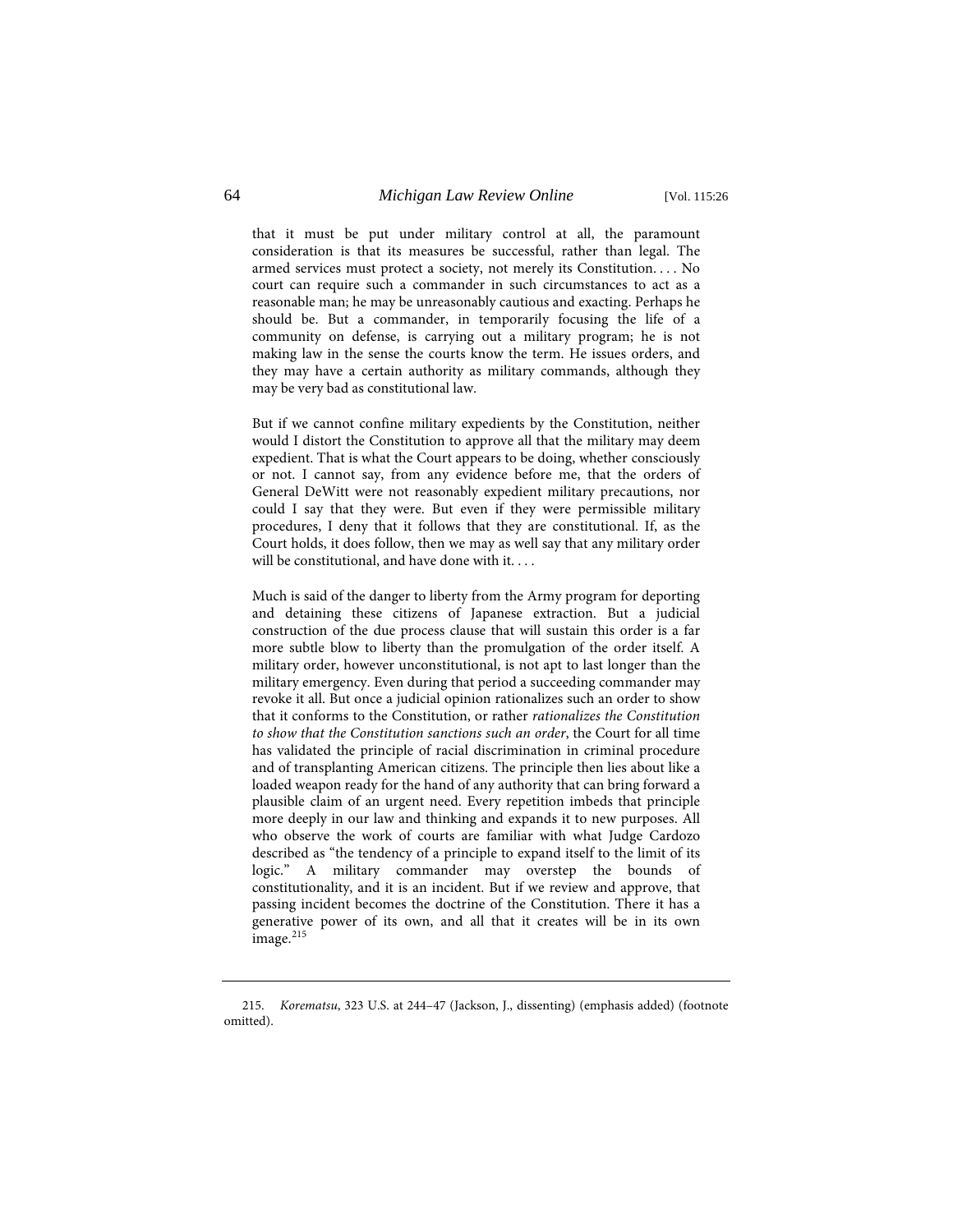#### November 2016] *Soundings and Silences* 65

It is by no means clear what Jackson would have had the Court *do* with the conviction of Fred Korematsu, "born on our soil, of parents born in Japan," for "merely . . . being present in the state whereof he is a citizen, near the place where he was born, and where all his life he has lived," in violation of a "series of military orders which made [his] conduct a crime" by forbidding him to remain—and at the same time forbidding him to leave.<sup>[216](#page-40-0)</sup> This surreal and untenable Catch 22 required him, if he wished to avoid violation, "to give himself up to the military authority" to submit to "custody, examination, and transportation out of the territory, to be followed by indeterminate confinement in detention camps."[217](#page-40-1)

Would Jackson have let Korematsu's conviction stand *without any judicial review at all*? Could he have held that the conviction should have been reviewed but somehow *upheld* that same conviction while not addressing in any way the constitutionality of the orders he had been convicted of violating?

My purpose here is not to explore the intricacies of the extraordinary sort of "judicial silence" that Justice Jackson seemed to favor in the singular circumstances of Fred Korematsu's case. My only purpose is to illustrate, in the dramatic form the subject demands, the importance of evaluating every instance of a pronouncement about what the Constitution says—or what it fails to say—against the background alternative of somehow contriving to remain silent.

\* \* \*

Silences, whether in the Constitution itself or in authoritative judicial pronouncements about what the Constitution requires, allows, or forbids, cannot be meaningfully evaluated without comparing them to the array of alternatives—comparing them to the background of soundings that those silences interrupt or replace. The question is always: silence . . . compared to *what*?

The reciprocal relationship between soundings and silences, the topic of this paper, is ultimately shrouded in mystery. That brings me to my final observation: few fortune cookies reveal messages worth saving. A possible exception turned up in a cookie a friend was served at a popular Chinese restaurant in Cambridge: "Everything that we see is a shadow cast by that which we do not see."<sup>[218](#page-40-2)</sup>

<sup>216.</sup> *Id.* at 242–43.

<sup>217.</sup> *Id.* at 243.

<span id="page-40-2"></span><span id="page-40-1"></span><span id="page-40-0"></span><sup>218.</sup> For several years, I had simply assumed that the author of this haunting image would remain hidden from view, laboring away in some obscure fortune cookie factory. But my resourceful research assistant Colin Doyle, a 3L at Harvard Law School—finding that scenario as unlikely as it was romantic—pursued the matter assiduously and recently informed